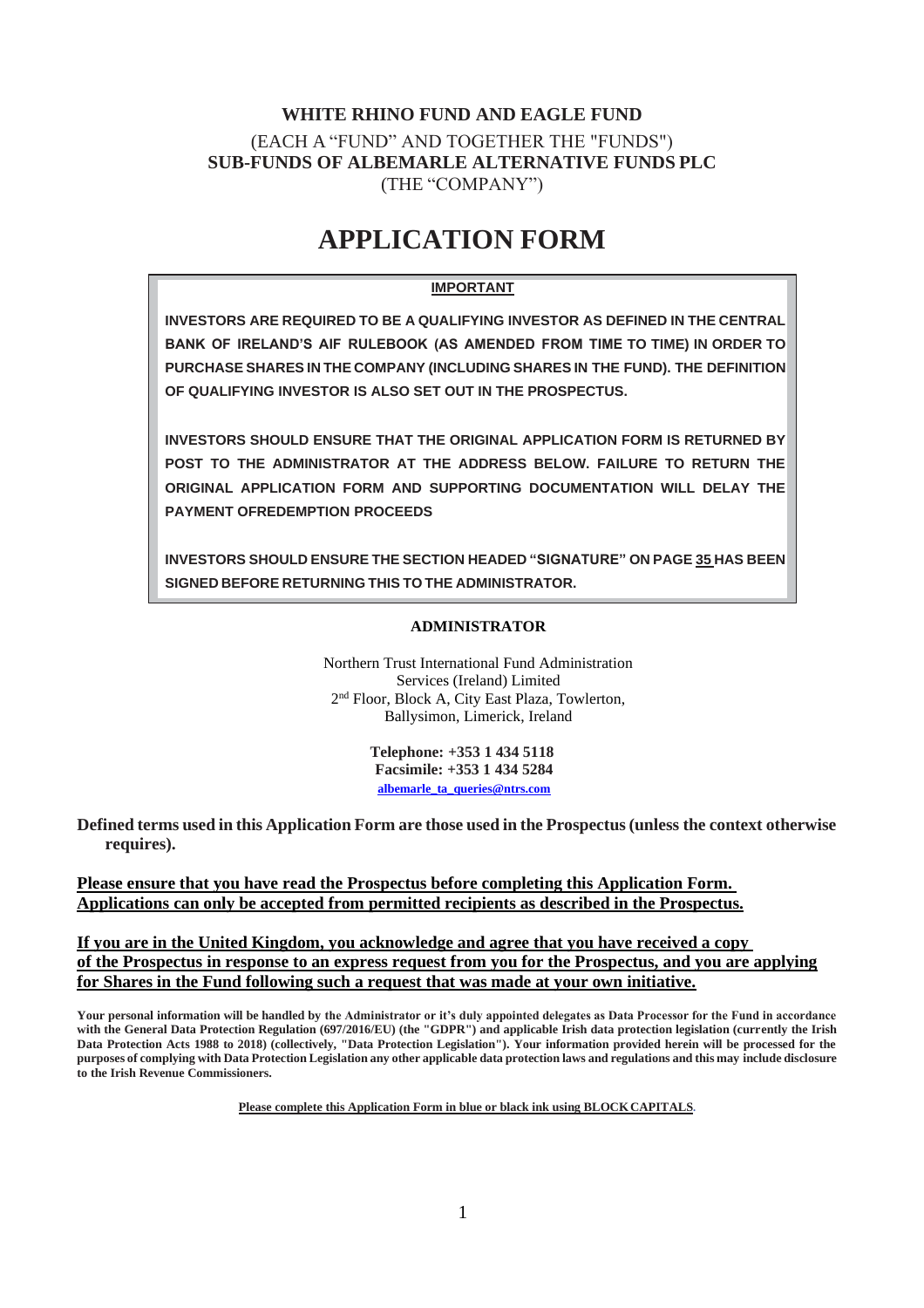This Application Form, together with the Money Laundering Verification Requirements [and the Declaration of Irish Residence outside Ireland]<sup>1</sup>, constitutes your agreement to subscribe for Shares in the Fund. You should post or fax this Application Form **(in which case the original Application Form and supporting documentation must also be forwarded)** to the Administrator at the address on the coverpage.

Incomplete Application Forms (where compulsory information has not been provided) may be rejected and subscription monies received may be returned. If an application is rejected, the Administrator at the cost and risk of the Applicant will, subject to any applicable laws, return application monies or the balance thereof, without interest, expenses or compensation by electronic transfer to the account from which it waspaid.

| <b>INVESTOR TAX RESIDENCY</b>                  |  |
|------------------------------------------------|--|
| PLEASE TICK $(\checkmark)$ THE RELEVANT BOX    |  |
| A) NON-U.S. TAXPAYER                           |  |
| B) U.S. TAXPAYER*                              |  |
| C) ONE OR MORE JOINT                           |  |
| <b>APPLICANTS IS A U.S.</b><br><b>TAXPAYER</b> |  |
| D) NON-U.S. TAXPAYER HOLDING                   |  |
| <b>SHARES ON BEHALF OF A U.S.</b>              |  |
| <b>TAXPAYER</b>                                |  |

If B, C or D has been ticked then each U.S. taxpayer must complete and sign IRS Form W-9 to certify their tax identification number. The form can be downloaded from [www.irs.com.](http://www.irs.com/) **Failure to submit a completed IRS Form W-9 (where applicable) will result in a delay in the settling of redemption/dividend proceeds (no interest willaccrue).**

\*"U.S. Taxpayer" is defined to include a U.S. citizen or resident alien of the United States (as defined for United States federal income tax purposes); any entity treated as a partnership or corporation for U.S. tax purposes that is created or organised in, or under the laws of, the United States or any state thereof (including the District of Colombia); any other partnership that is treated as a U.S. Taxpayer under U.S. Treasury Department regulations; any estate, the income of which is subject to U.S. income taxation regardless of source; and any trust over whose administration a court within the United States has primary supervision and all substantial decisions of which are under the control of one or more U.S. fiduciaries. Persons who have lost their U.S. citizenship and who live outside the United States may nonetheless, in some circumstances, be treated as U.S.Taxpayers.

An investor may be a "U.S. Taxpayer" but not a "U.S. Person". For example, an individual who is a U.S. citizen residing outside of the United States is not a "U.S. Person" but is a "U.S. Taxpayer".

U.S. Taxpayers will be required to furnish the Administrator with a properly executed IRS Form W-9. Amounts paid to Unitholders who are

U.S. Taxpayers as a distribution from the Fund, or as gross proceeds from a redemption of Shares, will generally be reported to Unitholders who are U.S. Taxpayers and the IRS on an IRS Form 1099 (except as otherwise noted below). Failure to provide an appropriate and properly executed IRS Form W-9 (for Unitholders who are U.S. Taxpayers) may subject such Unitholders to backup withholding tax. Backup withholding tax is not an additional tax. Any amounts withheld may be credited against such Unitholders' U.S. federal income tax liability.

Tax exempt entities, corporations, non-U.S. Unitholders and certain other categories of Unitholders generally will not be subject to reporting on IRS Form 1099 or backup withholding, provided that, in the case of tax exempt entities and corporations such Unitholders furnish the Administrator with an appropriate and properly executed IRS Form W-9 certifying as to their tax exemptstatus.

### **PLEASE COMPLETE EITHER THE "MONETARY AMOUNT" OR THE "NO. OF SHARES" FIELD AND SPECIFY THE CURRENCY OF INVESTMENT\***

| <b>Name of Fund</b>                                          | <b>White Rhino Fund</b>             |
|--------------------------------------------------------------|-------------------------------------|
| Share $Class1$                                               | <b>Class B</b>                      |
| <b>Monetary Amount (including</b><br>currency of investment) |                                     |
| <b>Number of Shares</b>                                      |                                     |
| <b>Amount in Words</b>                                       |                                     |
|                                                              |                                     |
| <b>Name of Fund</b>                                          | <b>Eagle Fund</b>                   |
| <b>Share Class</b>                                           | <b>Institutional Class I Shares</b> |

<sup>&</sup>lt;sup>1</sup> Please note that the Class A Shares are fully seeded and are not currently available for subscription.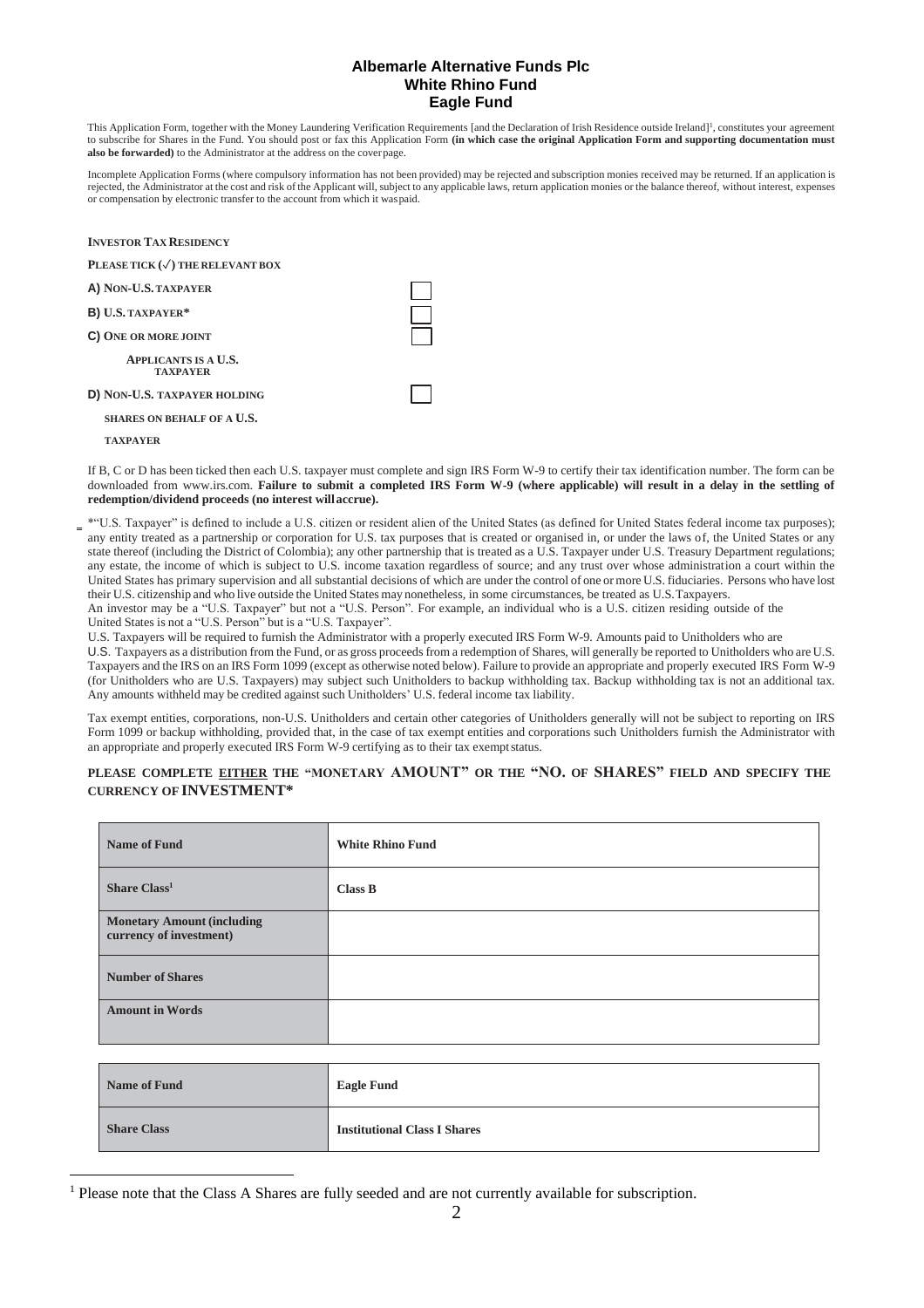| <b>Monetary Amount (including</b><br>currency of investment) |  |
|--------------------------------------------------------------|--|
| <b>Number of Shares</b>                                      |  |
| <b>Amount in Words</b>                                       |  |

| NAME(S) FOR REGISTRATION (BLOCK CAPITALS) * |                                       |  |  |
|---------------------------------------------|---------------------------------------|--|--|
| <b>SHAREHOLDER 1</b>                        | <b>SHAREHOLDER 2</b>                  |  |  |
| First Name & Family Name/Company Name*      | First Name & Family Name/Company Name |  |  |
| Street $1*$                                 | Street 1                              |  |  |
| Street 2*                                   | Street 2                              |  |  |
| Town/Country/Postcode*                      | Town/Country/Postcode                 |  |  |
| Contact Telephone Number*                   | Contact Telephone Number              |  |  |
| Contact Fax Number & Email Address *        | Contact Fax Number & Email Address    |  |  |
| <b>SHAREHOLDER 3</b>                        | <b>SHAREHOLDER 4</b>                  |  |  |
| First Name & Family Name/Company Name       | First Name & Family Name/Company Name |  |  |
| Street 1                                    | Street 1                              |  |  |
| Street 2                                    | Street 2                              |  |  |
| Town/Country/Postcode                       | Town/Country/Postcode                 |  |  |
| <b>Contact Telephone Number</b>             | Contact Telephone Number              |  |  |
| Contact Fax Number & Email Address          | Contact Fax Number & Email Address    |  |  |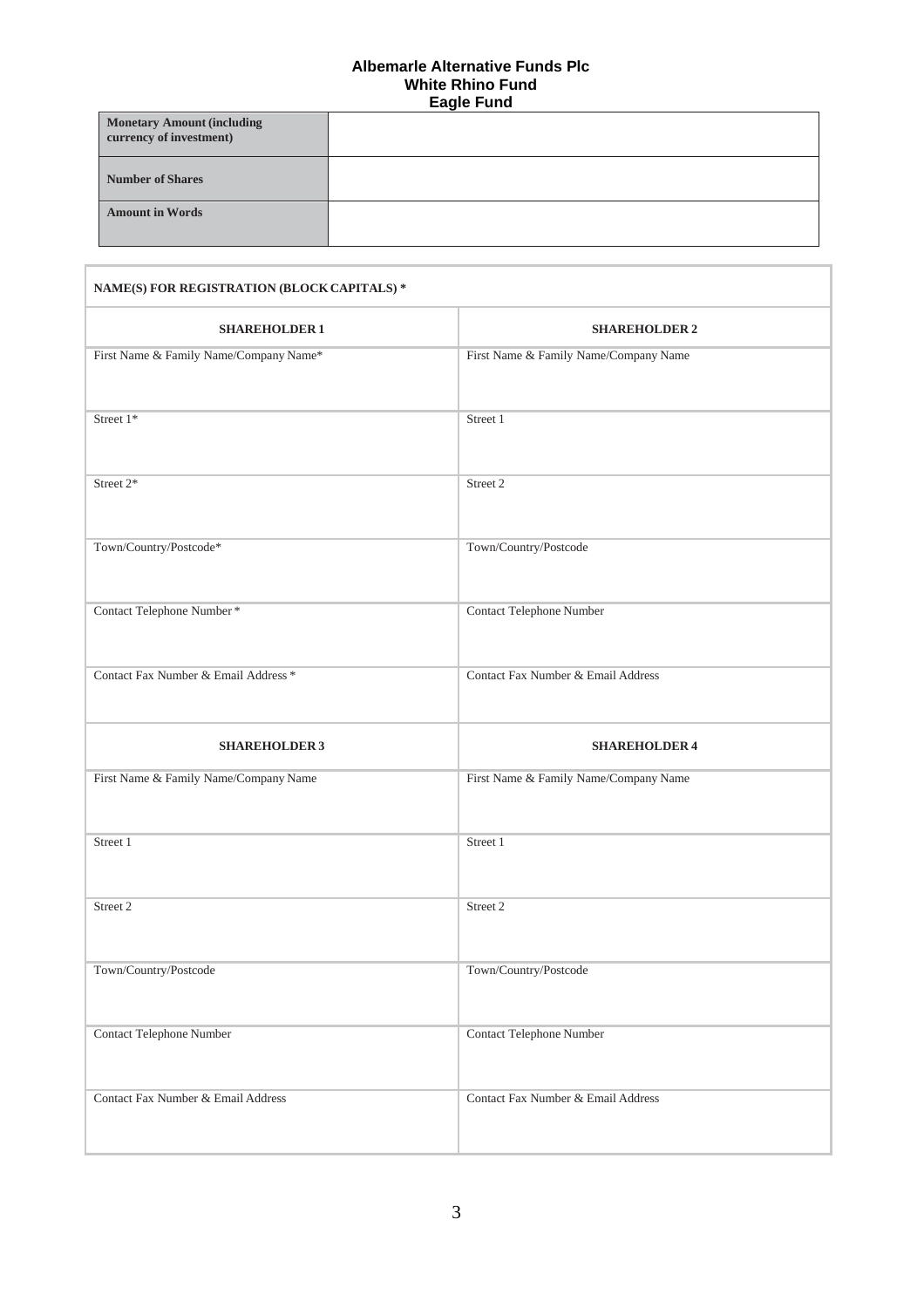Mailing address (if different from the address of the first named holder)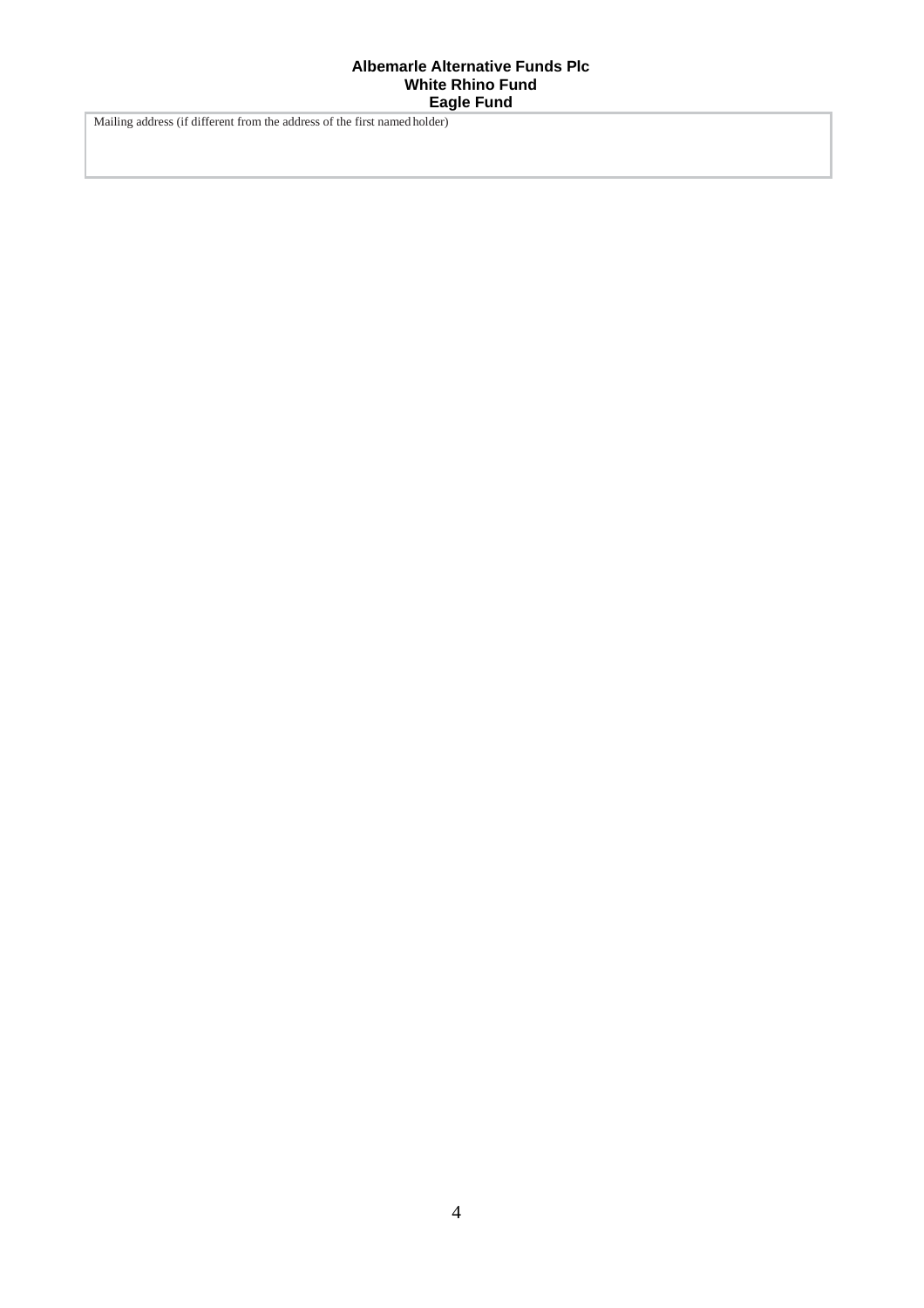# **Dealing Procedure**

All dealing instructions in relation to the Shares in the Fund must be received before the time(s) specified in the Prospectus of the Company and/or the relevant Supplement of the Fund as the case may be (together the "Prospectus"). Dealing instructions received after such times will generally be deemed to have been received for the next relevant dealing day.

**No redemption payment may be made until the original Application Form has been received and the Administrator is satisfied that all necessary anti-money laundering checks have been completed infull.**

# **Dealing and Holding Minimums**

| White Rhino Fund | Minimum Initial Subscription    | €100,000 |
|------------------|---------------------------------|----------|
|                  | Minimum Subsequent Subscription | €100,000 |
|                  |                                 |          |
| Eagle Fund       | Minimum Initial Subscription    | €100,000 |

By ticking the box opposite, I hereby consent to the provision of contract notes, statements and other reports by secured or encrypted electronic transmission, which may be issued from time to time by the Administrator in respect of my holdings in the Fund.

Minimum Subsequent Subscription **€100,000** 

### **Banking Details - THIS SECTION MUST BE COMPLETED BY ALL APPLICANTS\***

### **Important information regarding bank accounts for subscriptions and redemptions**

Third party payments are not permitted for redemptions. Please confirm the details of the bank accounts from which and to which payments will be made below.

A copy of a recent bank statement (no more than 6 months old) or a banker's reference, must accompany the application to evidence the bank account details provided for subscriptions and redemption payments are for a bank account in the registered account name. Accounts in the name of regulated entities are exempt from this requirement

To meet our anti-money laundering and counter terrorist financing obligations under the current legislation, all joint bank account holders will be required to complete identity and verification requirements, even where those joint bank account holders will not be registered holders of shares or units in the fund.

Failure to provide all the bank account information and documentation requested as part of this application may result in a delay in setting up the account and subscribing to the fund.

THIS SECTION MUST BE COMPLETED BY ALL INVESTORS OTHER THAN EQUIVALENTLY REGULATED ENTITIES OPENING AN ACCOUNT IN THEIR OWN NAME OR THE NAME OF THEIR NOMINEE COMPANY, EITHER FOR THEIR OWN BENEFIT OR THE BENEFIT OF ONE OR MORE THIRD PARTIES

### BANK ACCOUNT DETAILS FROM WHICH SUBSCRIPTIONS WILL BE PAID BANK ACCOUNT DETAILS FOR SETTLEMENT OF REDEMPTION (AND DIVIDEND/DISTRIBUTION PROCEEDS IF APPLICABLE)

| Name of Bank    |  |
|-----------------|--|
| A/c Name        |  |
| Address of Bank |  |
| A/c Number      |  |
| Sort Code       |  |
| IBAN:           |  |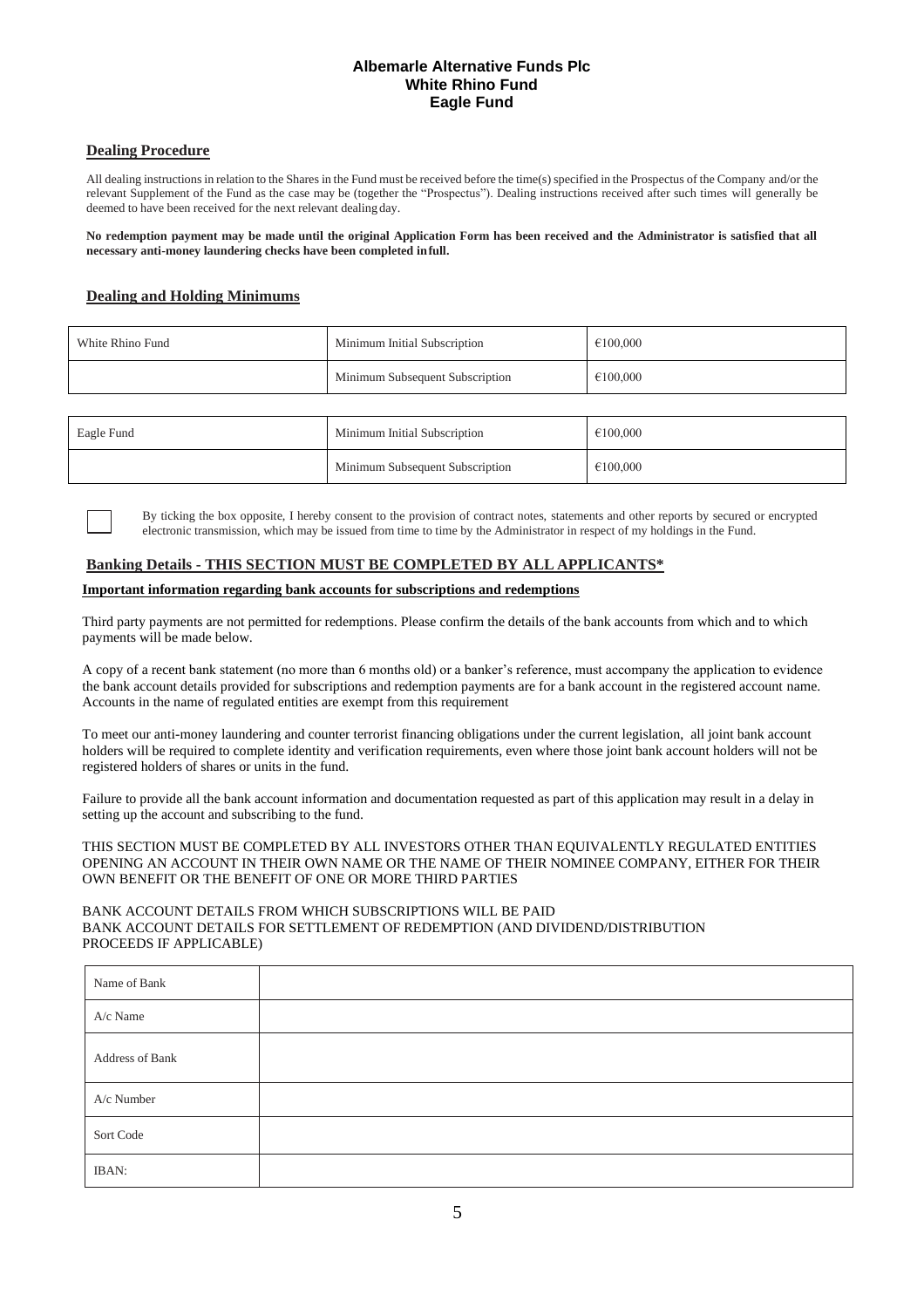| Swift Code<br>. |  | Reference Code:<br>. |
|-----------------|--|----------------------|
|-----------------|--|----------------------|

*NOTE: NO THIRD-PARTY PAYMENTS WILL BEUNDERTAKEN.*

### *NOTE: A REQUEST TO CHANGE BANK ACCOUNT DETAILS MUSTBE MADEIN WRITING TOTHEADMINISTRATOR AND MUSTBE ACCOMPANIED BYABANK STATEMENT OR BANKER'SREFERENCE.*

| <b>NOTES:</b> |                                                                                                                                                                                                                                                                                                              |
|---------------|--------------------------------------------------------------------------------------------------------------------------------------------------------------------------------------------------------------------------------------------------------------------------------------------------------------|
| (a)           | Requests for redemption payments to be made by telegraphic transfer will be subject to bank charges. Such charges will<br>normally be payable by the Shareholder although the Company has the discretion to determine that these charges should<br>be borne by the Fund or the relevant Share Class thereof. |
|               | (b) If a changleban fan Okanaa bennemme than neamach feual af tha Oannaman bernammen mer alamh maagh tha macmaant nafananaa                                                                                                                                                                                  |

- (b) If subscribing for Shares in more than one sub-fund of the Company investors must clearly mark the payment reference accounts for each specific sub-fund and thesub-account.
- (c) The Base Currency of the Fund and the designated currency of any Shares will be set out in the Prospectus and is also noted above. Applications for Shares shall be accepted in the Base Currency of the relevant sub-fund or the designated currency of the relevant Share Class. At the discretion of the Fund, applications may be accepted in currencies other than the Base Currency.
- (d) Any subscription proceeds paid in currencies other than the Base Currency of the relevant sub-fund or the designated currency of the relevant Share Class will be converted into that currency at prevailing exchange rates. This foreign exchange transaction will be arranged by the Administrator at the cost and risk of the relevant investor.
- (e) Please ensure that you have read the Prospectus before completing this Application Form. Defined terms used in this Application Form are those used in the Prospectus (unless the context otherwiserequires).

# **Method of Payment**

- □ Please pay monies in accordance with the deadlines outlined in the Prospectus.
- □ Please remit payment to the following bankaccount: -
- □ **Note:** *Monies must come from the account of theinvestor.*

|                         | <b>FOR EURO SETTLEMENT</b>               | <b>FOR USD SETTLEMENT</b>                |
|-------------------------|------------------------------------------|------------------------------------------|
|                         | White Rhino Fund                         | White Rhino Fund                         |
|                         | Eagle Fund                               | Eagle Fund                               |
| <b>To Intermediary</b>  |                                          |                                          |
| Bank:                   | Barclays Bank Plc, Frankfurt             | The Northern Trust International Banking |
|                         |                                          | Corporation, New Jersey, USA             |
|                         |                                          |                                          |
|                         |                                          |                                          |
| <b>SWIFT Code 1:</b>    |                                          |                                          |
|                         | <b>BARCDEFF</b>                          | [CNORUS33]                               |
|                         |                                          |                                          |
| <b>Beneficiary Bank</b> | The Northern Trust International Banking |                                          |
|                         | Corporation, New Jersey                  |                                          |
|                         |                                          |                                          |
|                         | Swift: (CNORUS33)                        |                                          |
| <b>SWIFT Code 2:</b>    |                                          |                                          |
|                         | CNORUS33                                 | <b>Fedwire ABA:</b>                      |
| A/C Name:               |                                          | [Albemarle Alternative Funds Plc]        |
|                         |                                          |                                          |
| <b>Beneficiary A/C</b>  |                                          |                                          |
| Number:                 | 0210472800                               | $[179309 - 20010]$                       |
| For further credit to   |                                          |                                          |
| account no /            |                                          |                                          |
| <b>IBAN:</b>            | $[626283 - 20019]$                       |                                          |
| For further credit to   | <b>Albemarle Alternative Funds Plc</b>   |                                          |
| account name:           |                                          |                                          |
|                         |                                          |                                          |
|                         |                                          |                                          |
| Ref: Fund Name &        | White Rhino Fund                         | White Rhino Fund                         |
| client register no or   | Eagle Fund                               | Eagle Fund                               |
| agent no:               |                                          |                                          |
|                         |                                          |                                          |
| *Reference:             | $\left[\bullet\right]$                   |                                          |
| <b>[Contract note</b>   |                                          | $\lceil \bullet \rceil$                  |
| number]                 |                                          |                                          |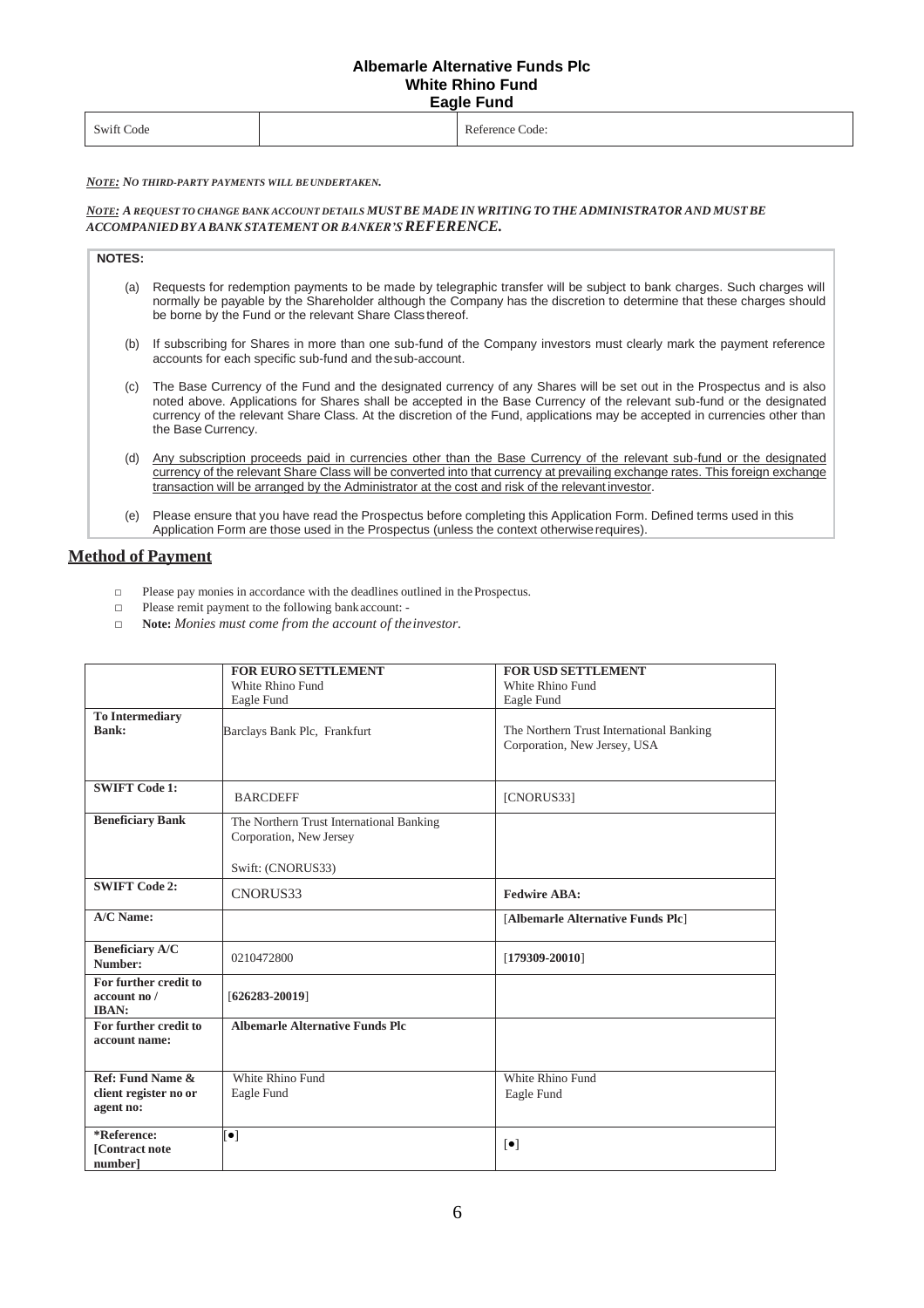*Note: Currency subscription settlement times*

*EURO 14:30 GMT USD 16:00 GMT*

*Note: Monies must come from the account of the investor.*

**Please specify your Ordering Institution details for subscriptions\***

| Currency     | <b>Correspondent Bank</b>                                                |
|--------------|--------------------------------------------------------------------------|
| <b>SWIFT</b> | <b>Account Number</b>                                                    |
|              | Return of Values (Investment Undertakings) Regulations 2013 <sup>2</sup> |

The Company must collect additional information in order to comply with Return of Values (Investment Undertakings) Regulations 2013(S.I. 245 of 2013). Therefore, any individual, company or any unincorporated body of persons which are an Irish resident or ordinarily Irish resident, must provide the following additional information:

| Tax Identification Number (TIN) / PPS Number |  |
|----------------------------------------------|--|
|                                              |  |

Any one of the following additional documents is required to verify the TIN or PPS Number (either a copy or the original is sufficient)

P60 P45 P21 Balancing Statement Payslip (where employer is identified by name or taxnumber) Drug Payment Scheme Card European Health Insurance Card Tax Assessment Tax Return Form PAYE Notice of Tax Credits Child Benefit Award Letter /Book Pension Book Social Services Card Public Services Card

#### In addition, any printed documentation issued by the Revenue Commissioners or by the Department of Social Protection which contain your name, address and tax reference number will also be acceptable. In the case of joint account holders, the additional documentation is required **for eachapplicant**

Your personal information will be handled by the Administrator or the duly appointed delegates as Data Processor for the Company in accordance with the Data Protection Acts 1988 to 2003. Your information provided herein will be processed for the purposes of complying with the Return of Values *(Investment Undertakings) Regulations 2013 and this may include disclosure to the Irish Revenue Commissioners.*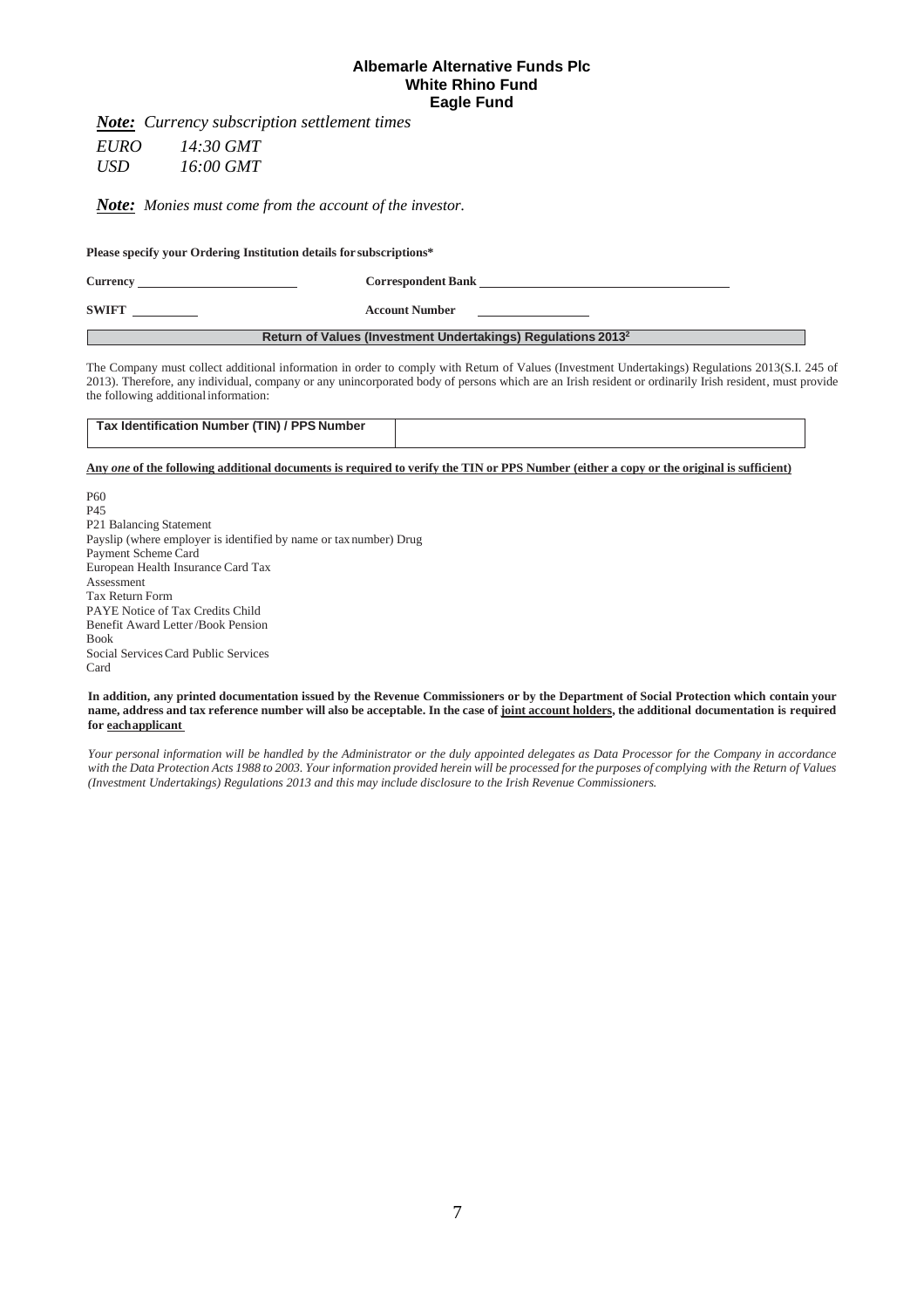### **Representations and Warranties**

#### ➢ **General Representations**

- I/We confirm our acceptance of all the terms herein.
- I/we further acknowledge receipt of and have read the Prospectus and understand that this application has been made on the terms thereof together with the terms of this application form and subject to the provisions of the memorandum and articles of association of the Company**.**
- ➢ I/We confirm that I am/we are 18 years of age orover.
- ➢
- $\triangleright$  I/We, if not a natural person, am/are duly organised, validly existing and in good standing under the laws of the jurisdiction in which I am/we are organised and I/we have the power and authority to enter into and perform my/our obligations under this Application Form.
- ➢
- ➢ I am/we are able to bear the economic risk of an investment in the Shares, including, without limitation, the risk of loss of all or a part of my/ourinvestment.I/we do not have an overall commitment to investments which are notreadilymarketable that is disproportionate to my/our net worth, and my/our investment in the Shares will not cause such overall commitment to be excessive.
- ➢ The Administrator and the Fund are each hereby authorized and instructed to accept and execute any instructions in respect of the Shares to which this application relates given by me/us in written form or by facsimile or by email. I/We hereby agree to indemnify the Administrator, on its own behalf and as agent of the Fund and agree to keep the Administrator indemnified against any loss of any nature whatsoever arising as a result of the Administrator acting upon facsimile or email instructions. The Administrator may rely conclusively upon and shall incur no liability in respect of any action taken upon any notice, consent, request, instruction or other instrument believed in good faith to be genuine or to be signed by properly authorized persons.
- ➢ I/We acknowledge that due to anti-money laundering requirements operating within Ireland, the Administrator or the Fund (as the case may be) may require further identification of the applicant(s) before the application can be processed and the Administrator , on its own behalf and as agent of the Fund and the Fund shall be held harmless and indemnified against any loss arising as a result of a failure to process the application, or a delay in processing any redemption requests, if such information requested by the Administrator or the Fund has not been provided by me/us or has been provided in incomplete form.
- ➢ I/We hereby accept such lesser number of Shares, if any, then may be specified above in respect of which this application may be accepted.
- ➢ In respect of joint applicants only, we direct that on the death of one of us the Shares for which we hereby apply be held in the name of and to the order of the survivor or survivors of us or the executor or administrator of the last of such survivor orsurvivors.
- ➢ I/We consent to personal information obtained in relation to me/us being handled by the Administrator, the Fund, or the Investment Manager and their delegates, agents or affiliates in accordance with the Irish Data Protection Acts 1988 to 2018. Information in relation to me/us will be held, used, disclosed and processed for the purposes of (a) managing and administering my/our holdings in the Fund and any related account on an ongoing basis; (b) for any other specific purposes where I have given specific consent to do so; (c) to carry out statistical analysis and market research (d) to comply with any applicable legal, tax or regulatory obligations including legal obligations under company law, tax law and anti-money laundering legislation; (e) and for disclosure and transfer whether in Ireland or elsewhere (including companies situated in countries outside of the European Economic Area which may not have the same data protection laws as in Ireland) to third parties including my/our financial adviser (where appropriate), regulatory bodies, taxation authorities, auditors, technology providers or to the Fund and its delegates and its or their duly appointed agents and any of their respective related, associated or affiliated companies for the purposes specified above; (f) For other legitimate businessinterests of the Fund. I/We hereby acknowledge my/our right of accessto and the right to amend and rectify my/our personal data, as provided herein. I/We understand that the Fund is a data controller and will hold any personal information provided by me/us in confidence and in accordance with the Data Protection Act 1988 as amended by the Data Protection (Amendment) Act 2003. I/We consent to the recording of telephone calls that I/we make to and receive from the Administrator, the Fund or the Investment Manager and their delegates or duly appointed agents and any of their respective related, associated or affiliated companies for record keeping, security and/or training purposes. I/We consent to the Fund or the Investment Manager sending information about other investment services to me/us by letter, telephone or other reasonable means of communication. I/We understand that I/we have a right not to receive suchinformation.
- ➢ I/We hereby authorize the Fund and the Administrator to retain all documentation provided by me/us in relation to my/our investment in the Fund for such period of time as may be required by Irish law, but for not less than five years after the period of investment has ended.
- ➢ I/We shall provide the Fund, and the Administrator with any additional information which it may reasonably request in connection with tax and or/FATCA regulations/reporting requirements or other similar requirements in order to substantiate any representations made by me/us or otherwise and I/we authorize the Fund or its agents to disclose such information relating to this application to such persons as they considerappropriate.
- $\triangleright$  I/We shall supply the Fund with executed copies of those documents attached, or referred to, in Appendix  $\lceil \bullet \rceil^2$  (for US and Non-US Taxpayers).
- ➢ I/We agree to provide to the Fund, and the Administrator at such times as each of them may request such declarations, certificates, selfcertification forms, withholding statements or documents as each of them may reasonably require (the "Tax Information") in connection with this investment (including for the purposes of tax, FATCA and/or CRS regulations and reporting requirements). Should any

 $2$  Appendix – Northern Trust to confirm which forms are to be provided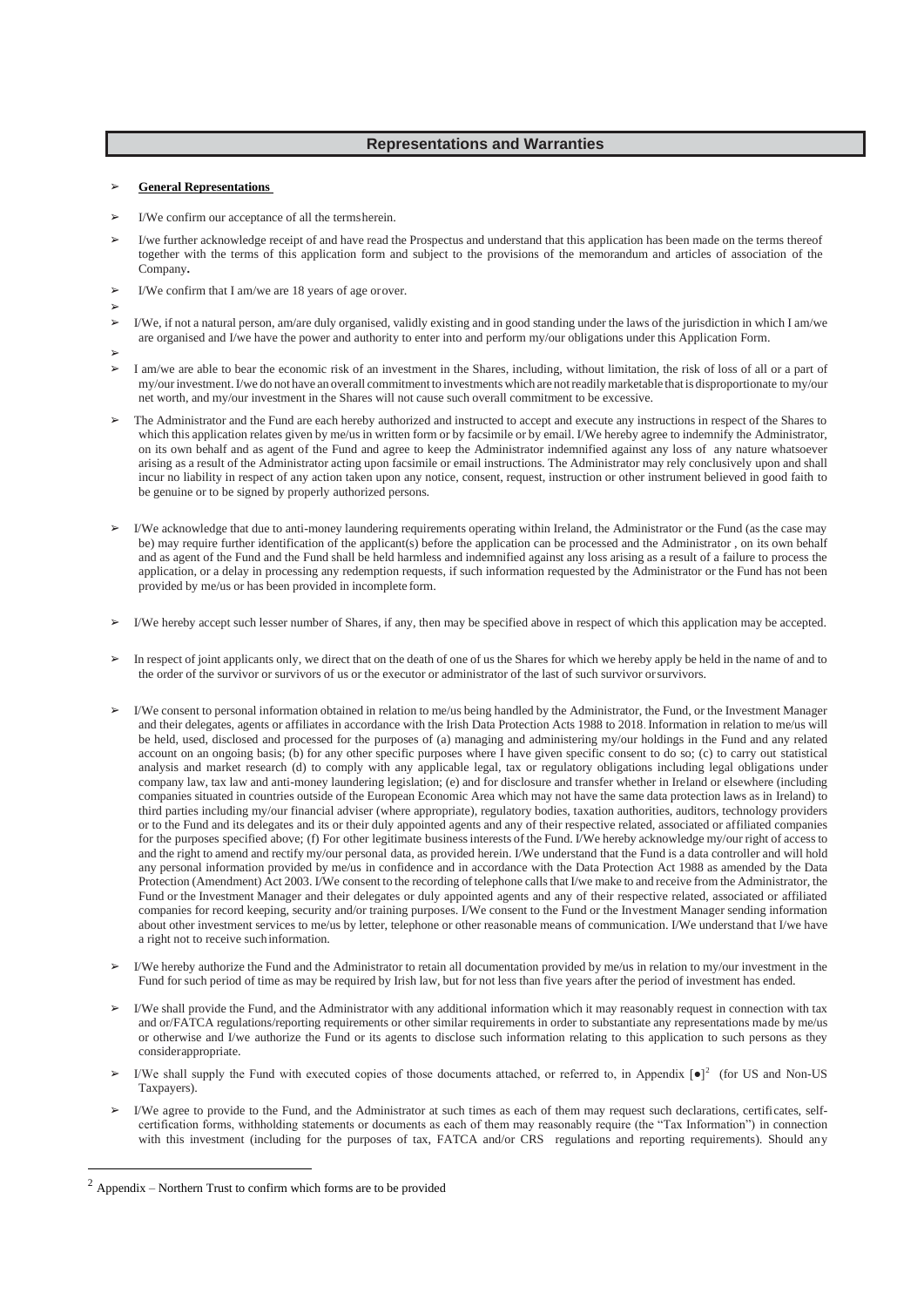information furnished to any of them become inaccurate or incomplete in any way, I/we hereby agree to notify the Fund, or the Administrator immediately of any such change and further agree to request the redemption of Shares in respect of which such confirmations have become incomplete or inaccurate where requested to do so by the Fund.

- In addition to any information required to the Tax Information, I/We agree to promptly provide, and periodically update, at any times requested by the Administrator with any information (or verification thereof) the Administrator deems necessary to comply with any requirement imposed on the Fund including pursuant to tax and/or FATCA reporting requirements (including any imposed by any intergovernmental agreement or any legislation in relation to any intergovernmental agreement). This may include such information asisrequired to evidence the Fund's (or any accountholder in the Fund's) status for such purposes, but to include (not limited to) whether the Fund is a foreign financial institution (for FATCA purposes), or whether of its account holders are US person for these purposes.
- ➢ In addition to the Tax Information, I/We agree to promptly provide, at any times requested by the Administrator, any information (or verification thereof) the Administrator deems necessary for the Fund to comply with the terms of the IGA and any Irish laws, regulations or other guidance implementing the IGA, and any information required to comply with the terms of that agreement on an annual or more frequent basis. I/We agree to waive any provision of foreign law that would, absent such a waiver, prevent compliance with such requests and acknowledges that, if it fails to provide such waiver, it may be required by the Company to withdraw from the Fund if necessary to comply with FATCA and theIGA.
- We represent and warrant the completeness and accuracy of any information (as at the date of submission) and authorize the Fund, and the Administrator to act upon such information in good faith, including, but not limited to, disclosing or submitting such information to the Irish tax authorities. We represent and warrant that we have any requisite consent to disclose any information to you. The Fund shall have no obligation to carry out any investigation with respect to the truth, accuracy or completeness of any information provided by us and I/We will, on demand, hold the Fund harmless from any liability resulting from the my/our failure to provide complete and accurate Information.
- ➢ I/We hereby acknowledge that if I/we fail to provide the any information on a timely basis, I/We may be subject to 30% U.S. withholding tax on the investor's share of "withholdable payments" (as defined for purposes of FATCA) received by the Fund.
- ➢ I/We hereby acknowledge that if I/we fail to provide the any information and such failure results in the Fund being unable to comply with the IGA, the Investment Manager may exercise its right to completely redeem an applicant (at any time upon any or no notice). I/We further acknowledge and agree to indemnify the Fund and its other investors for any losses resulting from our failure to meet its obligations under this Section, including any U.S. withholding tax imposed on theFund.
- ➢ I/We hereby acknowledge that any notice or document may be served by the Fund or Administrator on me/us in the manner specified from time to time in the Prospectus and, for the purposes of the Electronic Commerce Act 2000, ifI have provided an e-mail address or fax number to the Fund or its delegate, consent to any such notice or document being sent to me/us by fax or electronically to the fax number or e-mail address previously identified to the Fund or its delegate which I/we acknowledge constitutes effective receipt by me/us of the relevant notice or document. I/we acknowledge that I/we am/are not obliged to accept electronic communication and may at any time choose to revoke my/our agreement to receive communications by fax or electronically by notifying the Fund in writing at the above address, provided that my/our agreement to receive communications by fax or electronically shall remain in full force and effect pending receipt by the Fund of written notice of such revocation.
- ➢ I/We hereby acknowledge that there will be no dividend distributions in respect of my shares in the Sub-Fund(s) and that any income and capital gains arising in respect of my shareholding will be re-invested in the Sub-Fund(s) and reflected in its Net Asset Value per Share.
- As of the date of latest Prospectus, no notification has been made to the any EU competent authority of the Company's intention to market the Shares in the EU in accordance with Article 42 of AIFMD. Accordingly, you acknowledge and agree that you have expressly requested a copy of this Prospectus, and you will not subscribe to Shares in any Fund of the Company if you did not make such a request at your own initiative.
- ➢ For UK based investors, I/We hereby acknowledge that no notification has been made to the UK Financial Conduct Authority of an intention to market the Shares in the UK in accordance with Article 59 of the Alternative Investment Fund Managers Regulation 2013/1773. I/We hereby acknowledge and agree that I am making this subscription on my own initiative, without solicitation by the Fund or its agents and where information was provided, that it was expressly requested by me. I/We hereby agree to indemnify the Fund and agree to keep the Fund fully indemnified against any loss of any nature whatsoever arising as a result of its reliance on this statement.
- I/We hereby confirm that:
	- I/we had initiated the discussions, correspondence or other communications with the Company and/or the Investment Manager, which resulted in it making a decision to subscribe to the Fund and that, at no time, did the Investment Manager, the Company or their affiliates, representatives or agents offer shares in the Fund or solicit, recommend, advise or request that it subscribe to the Fund; and
	- any information provided by the Investment Manager, the Company or their affiliates, representatives or agents in respect of the Fund was specifically requested by the Applicant (or the person making the decision to subscribe to the Fund) at its initiation and the Applicant has provided a written confirmation to this effect prior to the provision of such information on each occasion; and
	- that the Fund is not registered for sale pursuant to AIFMD or otherwise pursuant to local law.

#### **Qualifying Investor Representations**

**Investors are required to be a Qualifying Investor as defined in the Central Bank of Ireland's Alternative Investment Fund**  Rulebook (as amended from time to time) in order to purchase Shares in the Fund. The Qualifying Investor definition is set out in **the Central Bank of Ireland's Alternative Investment Fund Rulebook (as amended from time to time) and the Prospectus.**

I/We represent and certify that I/we are (please mark one the boxes below "✓" as appropriate):

\*\***(a) or (b) and (c) must be completed\*\***

(a) an investor who is a professional client within the meaning of Annex II of the Markets in Financial Instruments Directive (2004/39/EC) as amended ("MiFID") **OR**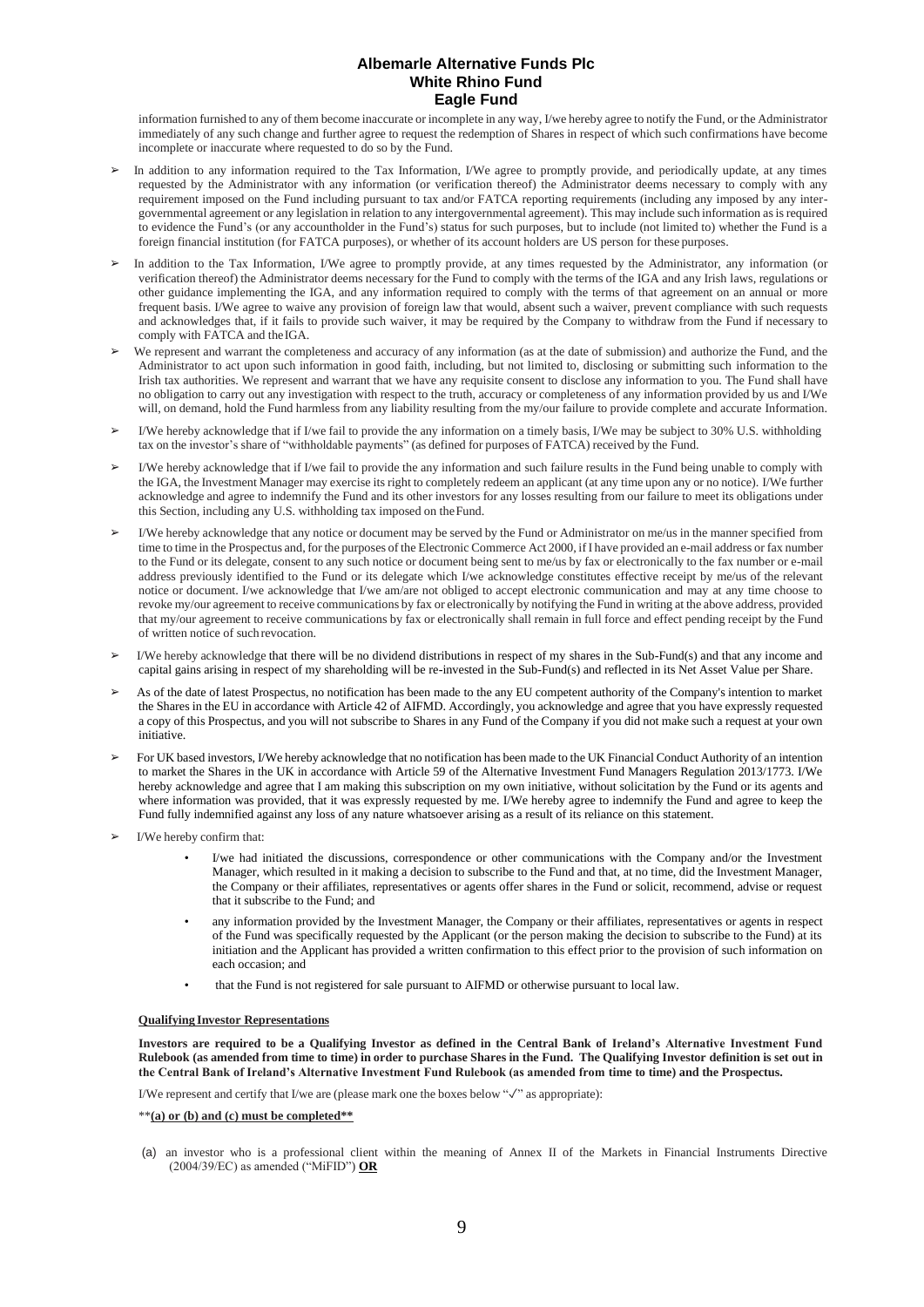- (b) an investor who has received an appraisal from an EU credit institution, a MiFID firm or a UCITS management company that the investor hasthe appropriate expertise, experience and knowledge to adequately understand the investment in the Company **OR**
- (c) an investor who certifies that they are an informed investor by providing thefollowing:
- (i) confirmation that the investor has such knowledge of and experience in financial and business matters as would enable the investor to properly evaluate the merits and risks of the prospective investment (such confirmation is hereby provided and declared to be in writing for the purposes of the Central Bank of Ireland's Alternative Investment Fund Rulebook);or
- (ii) confirmation that the investor's business involves, whether for its own account or the account of others, the management, acquisition or disposal of property of the same kind as the property of the Company (such confirmation is hereby provided and declared to be in writing for the purposes of the Central Bank of Ireland's Alternative Investment Fund Rulebook).
- (d) an investor who satisfies the conditions of a Knowledgeable Employee, as defined in the Prospectus, by providing the following:

(i) confirmation that they are availing of the exemption from the Minimum Initial Subscription requirement of €100,000 on the basis that they are a "Knowledgeable Employee" as defined above.

(ii) confirmation that they are aware that each Fund is normally marketed solely to Qualifying Investors who are subject to a Minimum Initial Subscription of €100,000.

(iii) confirmation that they are aware of th e risk involved in the proposed investment; and

(iv) confirmation that theyare aware that inherent in such investment is the potential to lose all of the sum invested.

- ➢ I/We agree that the issue and allotment to me/us of the Shares is subject to the provisions of the Prospectus, that subscription for Shares will be governed and construed in accordance with Irish law and I/we confirm that by subscribing for Shares, I/we are not relying on any information or representation other than such as may be contained in the Prospectus and the most recent annual or biannual report (if available) thereto.
- I/We certify that I am a/we are eligible to invest in the Fund and I am/we are not acquiring Shares for or on behalf of, or for the benefit of, any person or entity who/which is not eligible to invest in the Fund nor do I/we intend transferring any Shares which I/we may purchase to any person or entity who/which is not eligible to invest in the Fund. I/We confirm that I/we are aware of the risks involved in the proposed investment and of the fact that inherent in such investment is the potential to lose the entire sum invested.
- ➢ I/We agree to notify the Fund or the Administrator immediately if I/we become aware that any of the representations, declarations or warranties given by me/us in this Application Form is/are no longer accurate and complete in all respects and agree immediately to take such action as the Fund may direct, including where appropriate, redemption of my/our entire holding.
- ➢ I/We agree to indemnify the Administrator, on its own behalf and as agent of the Fund and agree to keep the Administrator and the Fund indemnified against any loss of any nature whatsoever arising to any of them as a result of any breach of any of the representations, warranties or declarations given by me/us in this Application Form.
- ➢ I/We have such knowledge and experience in business and financial matters or have obtained advice from a professional adviser such that I am/we are capable of evaluating the merits, and the risks, of an investment by me/us in the Fund.
- ➢ I/We understand that the tax disclosure set forth in the Prospectus is of a general nature and may not cover the jurisdiction in which I am /we are subject to taxation and that the tax consequences of my/our purchase of Shares depend on my/our individual circumstances.
- ➢ I/We acknowledge the right of Fund at any time to require the mandatory redemption of Shares in the circumstances provided for in the Prospectus.

#### ➢ **U.S. Person Representations**

- ➢
- $\triangleright$  Please **tick**  $(\checkmark)$  as appropriate:
- (a) I am a U.S. Person (as defined in Appendix 3) and have completed the Application Form for applicants who are U.S. Persons; or
- (b) I/We hereby certify that the Shares are not being acquired for the benefit of, directly or indirectly, any U.S. Person nor in violation of any applicable law, and that I/we will not, subject to the conditions set forth in the Prospectus, sell or offer to sell or transfer Shares in the United States or to or for the benefit of a U.S. Person.

In particular:

(i) I/we understand that the Fund has not been and will not be registered under the United States Investment Company Act of 1940, as amended, that the Shares have not been registered and will not be registered under the United States Securities Act of 1933, as amended, and that the Shares have not been qualified under the securities laws of any state of the United States and may not be offered, sold or transferred in the United States or to or for the benefit of, directly or indirectly, any U.S. Person;

#### (ii) I am not/none of us is a U.S. Person; and

(iii) I am not/none of us is acquiring the Shares for the account or benefit, directly or indirectly, of any U.S. Person or with a view to their offer, sale or transfer within the United States or to or for the account or benefit, directly or indirectly, of any U.S.Person.

(c) I/We will hold Shares on behalf of a U.S. Taxpayer (as defined below).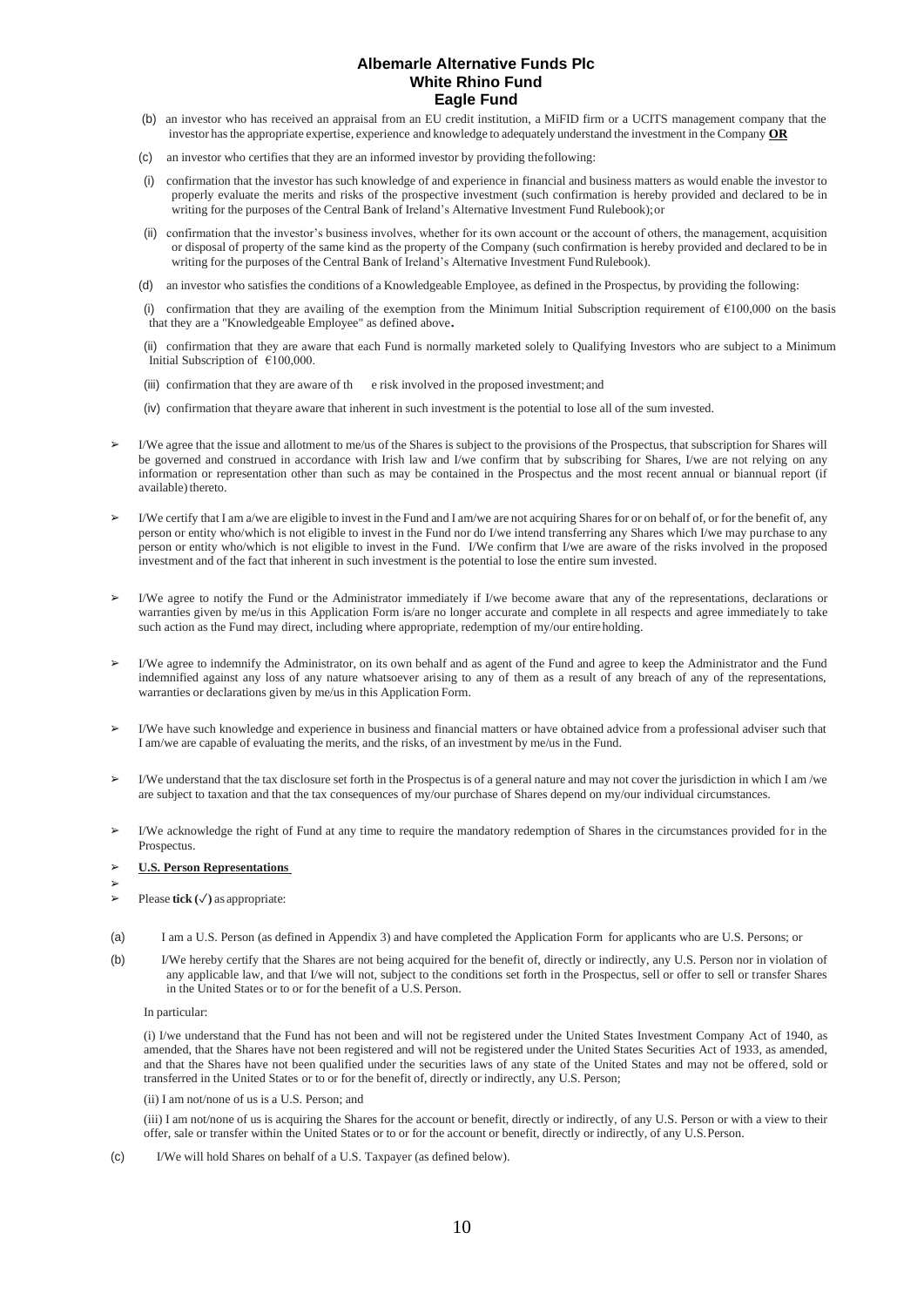#### $\Box$  $\Box$

If the "yes" box is ticked, then I/we understand the U.S. tax consequences of such an investment. I/We agree to provide the Fund with such additional tax information as it may from time to time request.

\*"U.S. Taxpayer" is defined to include a U.S. citizen or resident alien of the United States (as defined for United States federal income tax purposes); any entity treated as a partnership or corporation for U.S. tax purposes that is created or organised in, or under the laws of, the United States or any state thereof (including the District of Colombia); any other partnership that is treated as a U.S. Taxpayer under U.S. Treasury Department regulations; any estate, the income of which is subject to U.S. income taxation regardless of source; and any trust over whose administration a court within the United States has primary supervision and all substantial decisions of which are under the control of one or more U.S. fiduciaries. Persons who have lost their U.S. citizenship and who live outside the United States may nonetheless, in some circumstances, be treated as U.S.Taxpayers.

An investor may be a "U.S. Taxpayer" but not a "U.S. Person". For example, an individual who is a U.S. citizen residing outside of the United States is not a "U.S. Person" but is a "U.S. Taxpayer".

- ➢ I/We declare that the entity hereby subscribing for Shares is neither a Benefit Plan Investor nor investing on behalf of or with any assets of a Benefit Plan Investor as defined below. (Benefit Plan Investors should contact the Fund.) "Benefit Plan Investor" is used as defined in U.S. Department of Labor ("DOL") Regulation § 2510.3-101(f)(2), and includes
- ➢
- (i) any employee benefit plan (as defined in Section 3(3) of the Employee Retirement Income Security Act of 1974, as amended ("ERISA")), whether or not such plan is subject to Title I of ERISA (which includes both U.S. and non-U.S. plans, plans of governmental entities as well as private employers, church plans, and certain assets held in connection with nonqualified deferred compensation plans);
- (ii) any plan described in Section 4975(e)(1) of the Internal Revenue Code of 1986, as amended, (the "Code") (which includes a trust described in Code Section 401(a)) which forms a part of a plan, which trust or plan is exempt from tax under Code Section 501(a), a plan described in Code Section 403(a), an individual retirement account described in Code Section 408 or 408A or an individual retirement annuity described in Code Section 408(b), a medical savings account described in Code Section 220(d) and an education savings account described in Code Section 530); and
- (iii) any entity whose underlying assets include plan assets by reason of a plan's investment in the entity (generally because 25 per cent. or more of a class of interestsin the entity is owned by plans). Benefit Plan Investors also include that portion of any insurance company's general account assets that are considered "plan assets" and (except if the entity is an investment company registered under the 1940 Act) the assets of any insurance company separate account or bank common or collective trust in which plansinvest.
- ➢ If I am/we are a commodity pool, my/our investment is directed by an entity which (i) is not required to be registered in any capacity with the CFTC or to be a member of the National Futures Association ("NFA"), (ii) is exempt from registration or (iii) is duly registered with the CFTC in an appropriate capacity or capacities and is a member in good standing of theNFA.

### ➢ **Investment Company Representations**

#### ➢ **\*\*(a) or (b) must be completed\*\***

- (a) I am/We are neither an investment company required to be registered under the Investment Company Act of1940, as amended (the "1940 Act"), nor an issuer that, but for an exception from the definition of "investment company" under the 1940 Act, would be an investment company,
- (b) I am/We are an investment company subject to registration or would be an investment company but for an exception under the 1940 Act.

#### I/We have U.S. Person beneficial owner(s).

(State the number, not the percentage, of U.S. Person beneficial owners, Investment companies with U.S. Person beneficial owners *must contact theAdministrator.)*

<sup>➢</sup> Yes No *(please tick the appropriatebox)*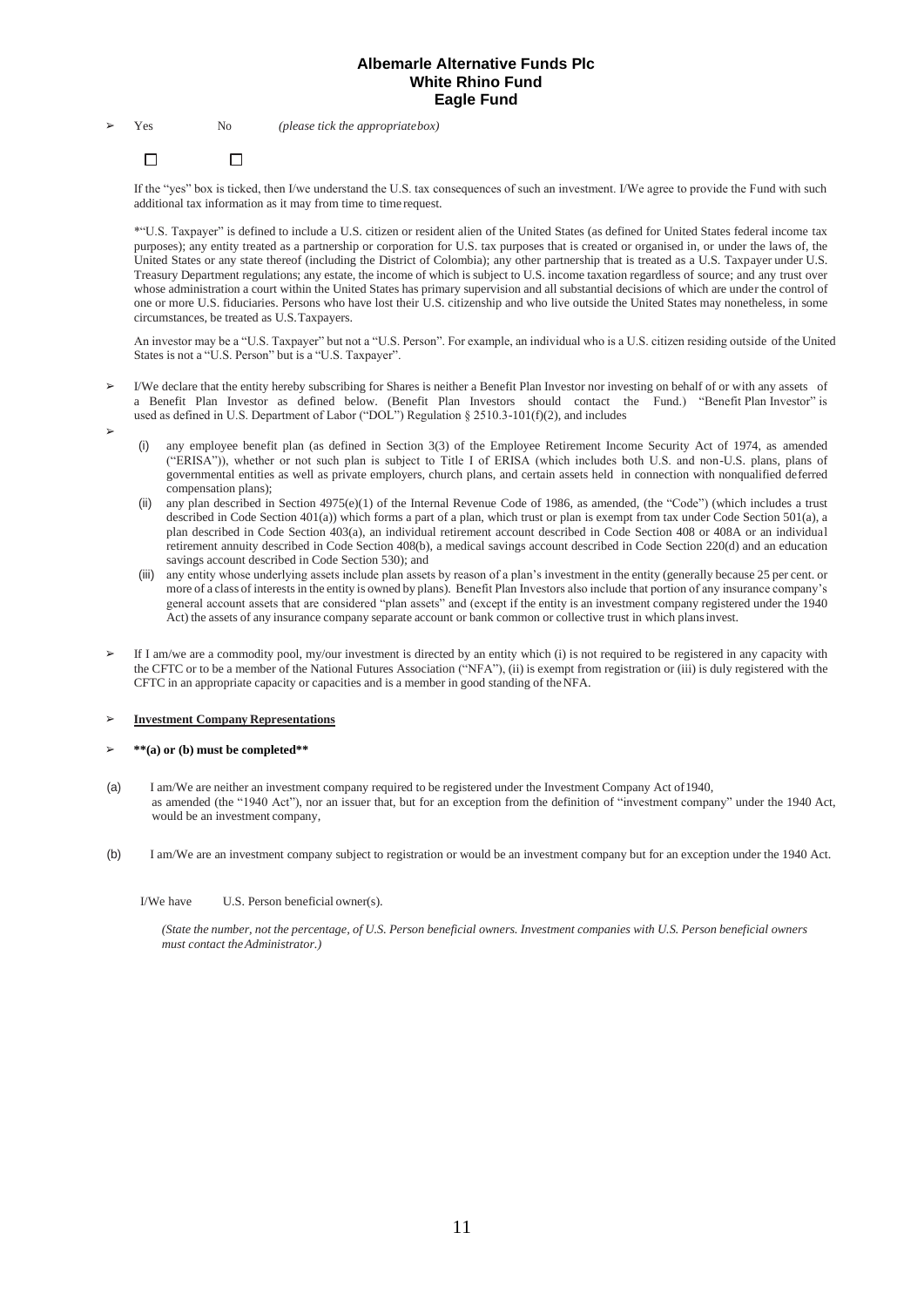In relation to the automatic exchange of information for tax matters (collectively "AEOI"), we are obliged to collect certain information about each account holder's tax status. Please provide a completed relevant self-certification form below dependent on the jurisdiction of the fund you are investing into and include any additional requested information. Please note that we may be obliged to share this information with relevant tax authorities.

If any of the information below regarding your tax residence or AEOI classification changes in the future, please ensure you advise us of these changes promptly.

For further information on CRS please refer to the OECD automatic exchange of information portal:

<http://www.oecd.org/tax/automatic‐exchange/>

In addition, please supply any US tax form (Form W8/W9) you may have in conjunction with the supply of the relevant self-certification form.

**Irish Funds - [Entity Self-Cert](https://files.irishfunds.ie/1498814142-Irish-Funds-Entity-Self-Certification-for-FATCA-and-CRS-May-2017.pdf) Irish Funds - [Individual Self-Cert](https://files.irishfunds.ie/1498814006-Irish-Funds-Individual-Self-Certification-for-FATCA-and-CRS-May-2017.pdf)**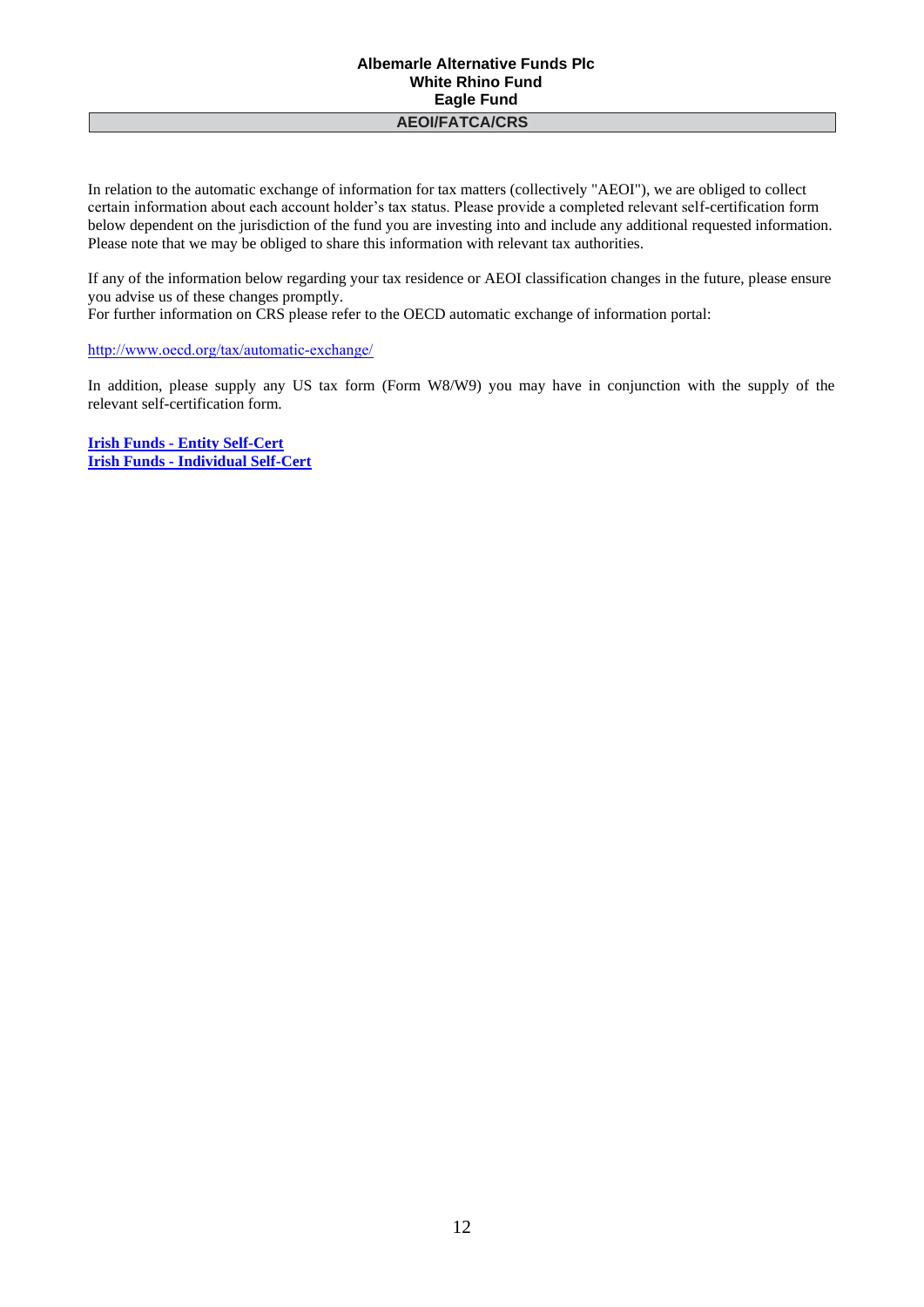### **Investment Undertaking Tax - Declaration of Residence**

### **Declaration of Residence inside or outside Ireland (OWN BEHALF ONLY)**

Please tick (i), (ii) or (iii) as appropriate

 $\Box$  (i) Irish residents

I am/we are an Irish resident who will cause the Fund to have an obligation to deduct and pay tax to the Irish Revenue Commissioners. *Irish resident companies entitled to the lower rate of Investment Undertaking Tax are required to provide a statement on its letterhead confirming that the company is within the charge of corporation tax.*

OR

 $\Box$  (ii) Exempt Irish residents

I am/we are an Irish resident who will not cause the Fund to have an obligation to deduct and pay tax to the Irish Revenue Commissioners. *If this box is ticked, please also complete the declaration of exempt Irish residents below.*

OR

 $\Box$  (iii) Non-Irish residents

I am/we are not currently resident or ordinarily resident who will not cause the Fund to have an obligation to deduct and pay tax to the Irish Revenue Commissioners. *If this box is ticked, please also complete the declaration of residence outside Ireland below.*

Declaration of Residence for the beneficial owner inside or outside Ireland (INTERMEDIARIES ONLY)

Please tick (i), (ii) or (iii) as appropriate

 $\Box$  (i) Irish residents

As an Intermediary, I/we declare that the person who will be beneficially entitled to the units is an Irish resident who will cause the Fund to have an obligation to deduct and pay tax to the Irish Revenue Commissioners. *Irish resident companies entitled to the lower rate of Investment Undertaking Tax are required to provide a statement on its letterhead confirming that the company is within the charge of corporation tax.*

OR

 $\Box$  (ii) Exempt Irish residents

As an Intermediary, I/we declare that the person who will be beneficially entitled to the shares/units is an Irish resident who will not cause the Fund to have an obligation to deduct and pay tax to the Irish Revenue Commissioners. *If this box is ticked, please also complete the declaration of exempt Irish residents below.*

OR

 $\Box$  (iii) Non-Irish residents

As an Intermediary, I/we declare that the person who will be beneficially entitled to the shares/units is not currently resident or ordinarily resident who will not cause the Fund to have an obligation to deduct and pay tax to the Irish Revenue Commissioners. *If this box is ticked, please also complete the declaration of residence outside Ireland below.*

Authorized signatory: Authorized signatory: Date:  $/$  /  $/$ 

Declaration of exempt Irish resident entities

Declaration referred to in Section 739D (6), Taxes Consolidation

[It is important to note that this declaration, if it is then still correct, shall apply in respect of any subsequent acquisitions of shares/units.]

- I declare that the information contained in this declaration is true and correct.
- I also declare that I am applying for the shares/units on behalf of the applicant named below who is entitled to the units in respect of which this declaration is made and is a person referred to in Section 739D(6) of the Taxes Consolidation Act, 1997, being a person who is: *(please tick*  $\Box$  *as appropriate)*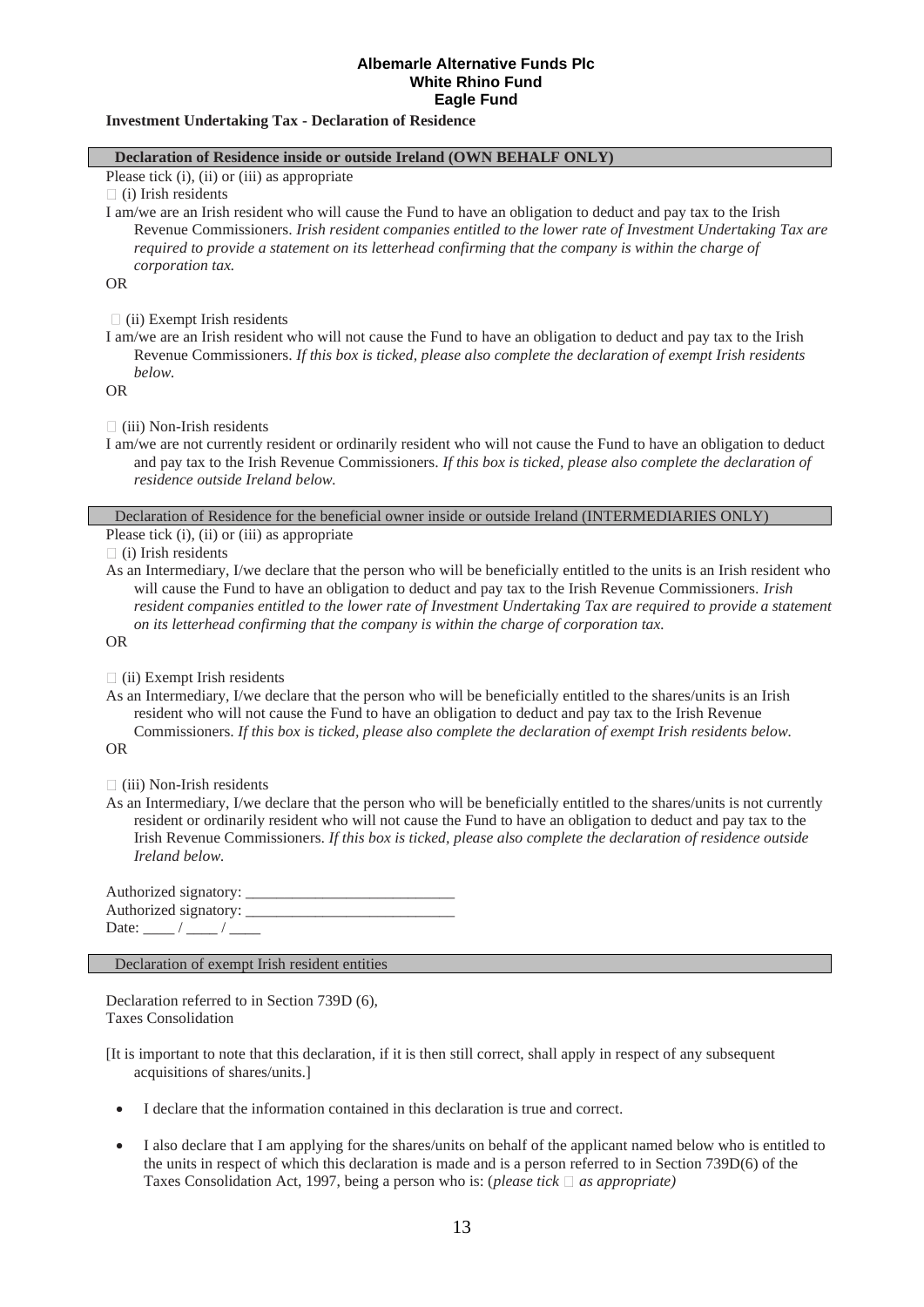□ a pension scheme;

 $\Box$  a company carrying on life business within the meaning of section 706 TCA 1997;

an investment undertaking;

□ an investment limited partnership;

□ a special investment scheme;

 $\Box$  a unit trust to which section 731(5)(a) TCA 1997 applies;

 $\Box$  a charity being a person referred to in section 739D(6)(f)(i) TCA 1997;

□ a qualifying management company;

 $\Box$ entitled to exemption from income tax and capital gains tax by virtue of section 784A(2) TCA, 1997 $*$  (see further requirement for Qualifying Fund Manager below);

a PRSA Administrator;

a credit union within the meaning of section 2 of the Credit Union Act 1997.

Additional requirements where the declaration is completed on behalf of a Charity

- I also declare that at the time of making this declaration, the units in respect of which this declaration is made are held for charitable purposes only and
	- form part of the assets of a body of persons or trust treated by the Revenue Commissioners as a body or trust established for charitable purposes only, or
	- are, according to the rules or regulations established by statute, charter, decree, deed of trust or will, held for charitable purposes only and are so treated by the Revenue Commissioners.
- I undertake that, in the event that the person referred to in paragraph (7) of Schedule 2B TCA 1997 ceases to be a person referred to in Section 739D(6)(f)(i) TCA, 1997, I will, by written notice, bring this fact to the attention of the investment undertaking accordingly.

Additional requirements where the declaration is completed by a qualifying fund manager / PRSA Administrator

- I/we\* also declare that at the time this declaration is made, the units in respect of which this declaration is made
	- o are assets of \*an approved retirement fund/an approved minimum retirement fund or a PRSA, and
	- o are managed by the Declarant for the individual named below who is beneficially entitled to the units.
- I/we<sup>\*</sup> undertake that, if the units cease to be assets of \*the approved retirement fund/the approved minimum retirement fund or the PRSA, including a case where the units are transferred to another such fund or account, I/we\* will, by written notice, bring this fact to the attention of the investment undertaking accordingly.

\*Delete as appropriate

Additional requirements where the declaration is completed by an Intermediary

- I/we\* also declare that I am/we are\* applying for shares/units on behalf of persons who
	- o to the best of my/our\* knowledge and belief, have beneficial entitlement to each of the shares/units in respect of which this declaration is made, and
	- o is a person referred to in section 739D(6) TCA 1997.
- I/we\* further declare that
	- Unless I/we<sup>\*</sup> specifically notify you to the contrary at the time of application, all applications for shares/units made by me/us\* from the date of this application will be made on behalf of persons referred to in section 739D TCA 1997, and
	- o I/we\* will inform you in writing if I/we\* become aware that any person ceases to be a person referred to in section 739D (6) TCA 1997.

\* Delete as appropriate

Name of applicant:

Irish tax reference number of applicant: \_\_\_\_\_\_\_\_\_\_\_\_\_\_\_\_\_\_\_\_\_\_\_\_\_\_

| Authorized signatory: |  | (declarant) |
|-----------------------|--|-------------|
|-----------------------|--|-------------|

Capacity in which declaration is made: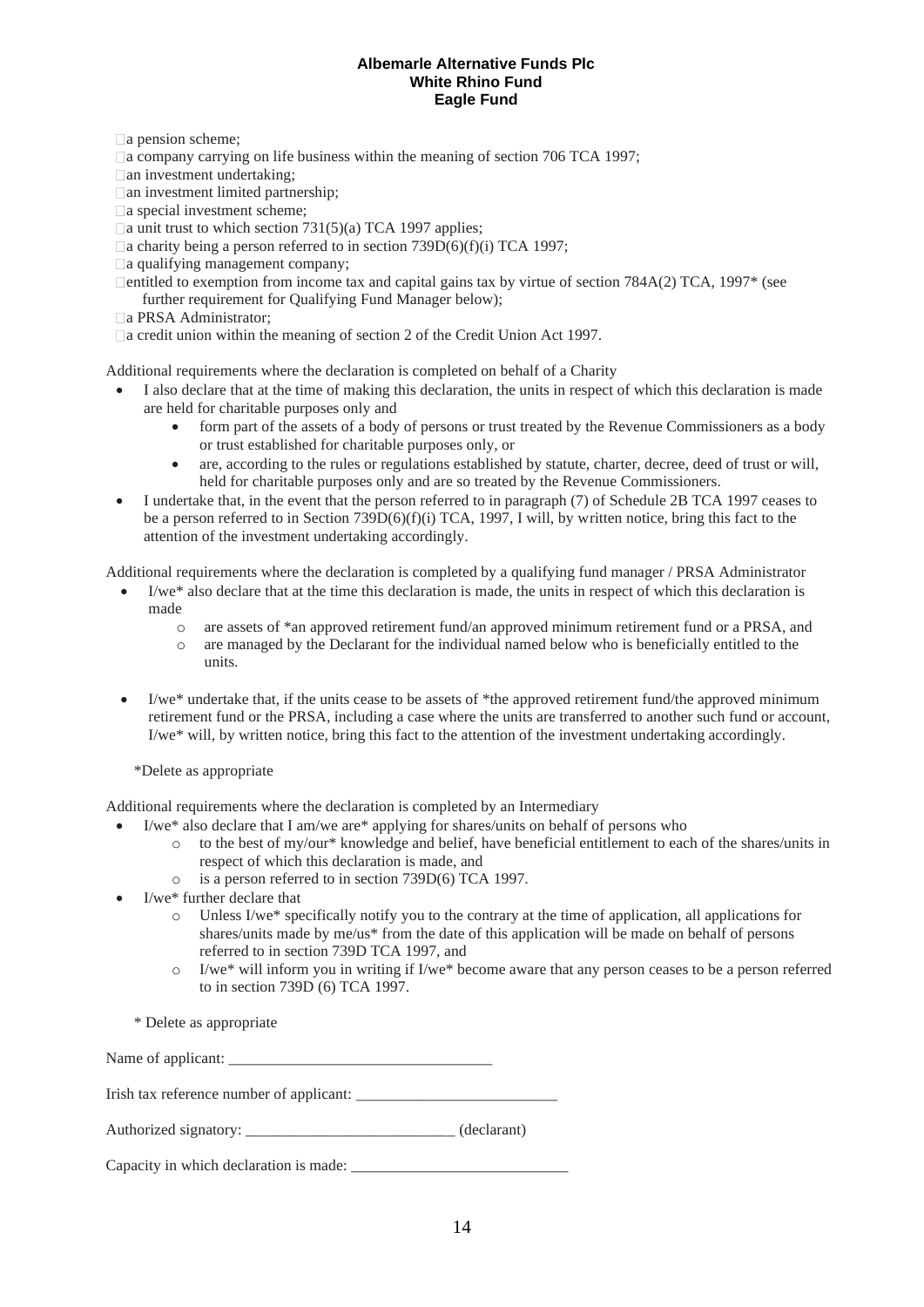Authorized signatory: \_\_\_\_\_\_\_\_\_\_\_\_\_\_\_\_\_\_\_\_\_\_\_\_\_\_\_\_\_\_(declarant)

Capacity in which declaration is made:

Date:  $\frac{1}{\sqrt{2\pi}}$  /  $\frac{1}{\sqrt{2\pi}}$ 

# **IMPORTANT NOTES**

- 1. This is a form authorized by the Revenue Commissioners which may be subject to inspection. It is an offence to make a false declaration.
- 2. Tax reference number in relation to a person has the meaning assigned to it by Section 885 TCA, 1997 in relation to a "specified person" within the meaning of that section. In the case of a charity, quote the Charity Exemption Number (CHY) as issued by Revenue. In the case of a qualifying fund manager, quote the tax reference number of the beneficial owner of the share/units.
- 3. In the case of, (i) an exempt pension scheme, the administrator must sign the declaration; (ii) a retirement annuity contract to which Section 784 or 785 applies, the person carrying on the business of granting annuities must sign the declaration; (iii) a trust scheme, the trustees must sign the declaration. In the case of a charity, the declaration must be signed by the trustees or other authorized officer of a body of persons or trust established for charitable purposes only within the meaning of Sections 207 and 208 TCA 1997. In the case of an approved retirement fund/an approved minimum retirement fund or a PRSA, it must be signed by a qualifying fund manager or PRSA administrator. In the case of an intermediary, the declaration must be signed by the intermediary. In the case of a company, the declaration must be signed by the company secretary or other authorized officer. In the case of a unit trust it must be signed by the trustees. In any other case it must be signed by an authorized officer of the entity concerned or a person who holds a power of attorney from the entity. A copy of the power of attorney should be furnished in support of this declaration.

### **Declaration of residence outside Ireland**

**I**t is important to note that this declaration, if it is then still correct, shall apply in respect of any subsequent acquisitions of shares/units. Terms used in this declaration are defined in the Prospectus.

### Declaration on own behalf

- I/we\* declare that I am/we are\* applying for the shares/units on my own/our own behalf/on behalf of a company\* and that I am/we are/the company\* is entitled to the shares/units in respect of which this declaration is made and that
	- I am/we are/the company is\* not currently resident or ordinarily resident in Ireland, and
	- Should I/we/the company\* become resident in Ireland I will/we will\* so inform you, in writing, accordingly.

### \*Delete as appropriate

Declaration as Intermediary

I/we\* declare that I am/we are\* applying for shares/units on behalf of persons:

- who will be beneficially entitled to the shares/units and
- who, to the best of my/our\* knowledge and belief, are neither resident nor ordinarily resident in Ireland.

\*Delete as appropriate

Name and address of applicant:

Signature of applicant or authorized signatory: \_\_\_\_\_\_\_\_\_\_\_\_\_\_\_\_\_\_\_ (declarant)

\_\_\_\_\_\_\_\_\_\_\_\_\_\_\_\_\_\_\_\_\_\_\_\_\_\_\_\_\_\_\_\_\_\_\_\_\_\_\_\_\_\_\_\_\_\_\_\_\_\_\_\_\_\_\_\_\_\_\_\_\_\_\_\_\_\_\_\_\_

Capacity of authorized signatory (if applicable): \_\_\_\_\_\_\_\_\_\_\_\_\_\_\_\_\_\_\_\_\_\_\_\_\_\_\_\_\_\_\_

Date:  $\frac{1}{2}$  / \_\_\_\_\_\_\_ / \_\_\_\_\_\_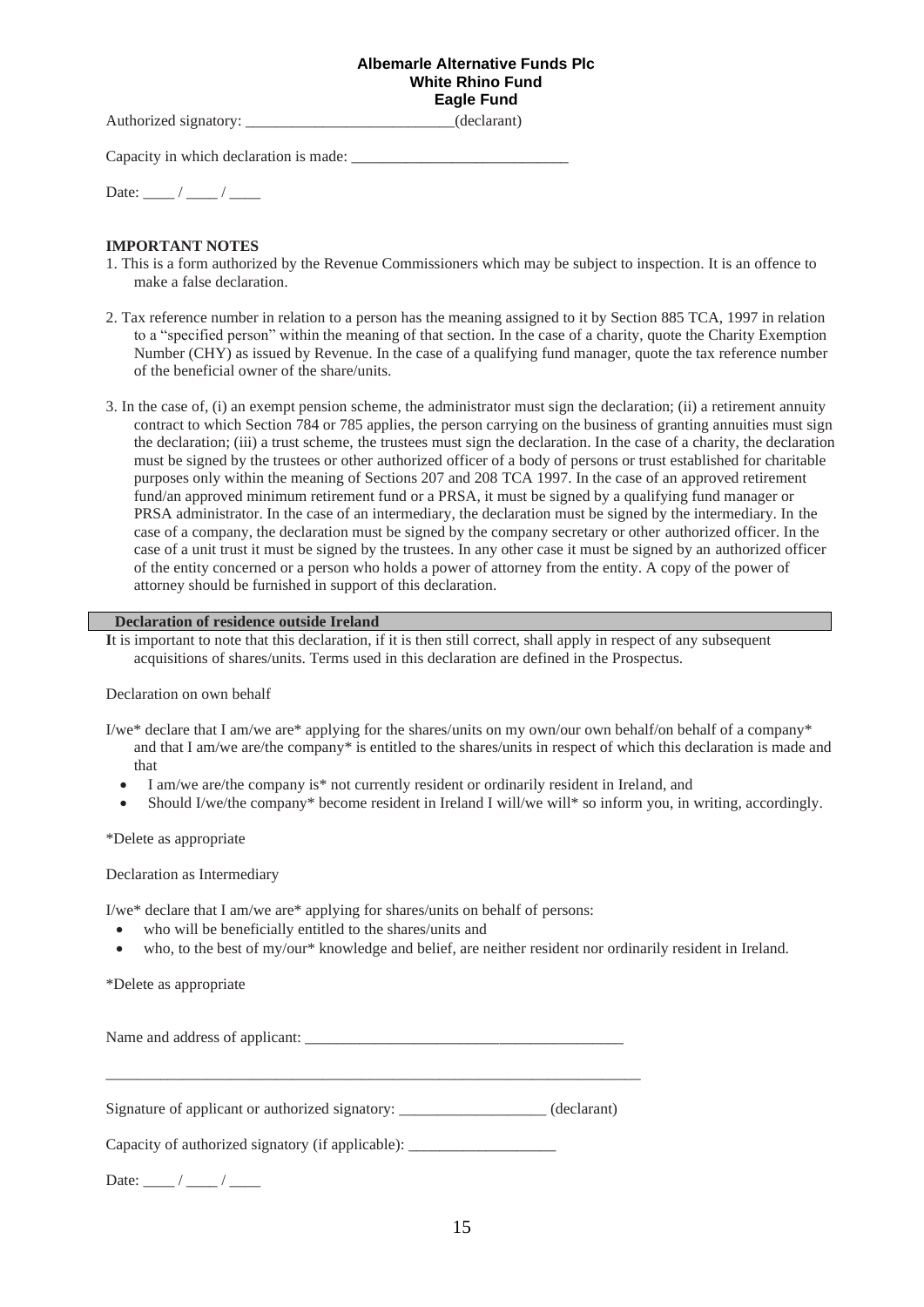Joint Applicants:

Names: \_\_\_\_\_\_\_\_\_\_\_\_\_\_\_\_\_\_\_\_\_\_\_ Signatures: \_\_\_\_\_\_\_\_\_\_\_\_\_\_\_\_\_\_\_\_\_\_\_\_\_\_\_

\_\_\_\_\_\_\_\_\_\_\_\_\_\_\_\_\_\_\_\_\_\_\_\_\_\_\_\_\_\_ \_\_\_\_\_\_\_\_\_\_\_\_\_\_\_\_\_\_\_\_\_\_\_\_\_\_\_

# **IMPORTANT NOTES**

1. Non-resident declarations are subject to inspection by the Irish Revenue Commissioners and it is a criminal offence to make a false declaration.

2. To be valid, the application form (incorporating the declaration required by the Irish Revenue

Commissioners) must be signed by the applicant. Where there is more than one applicant, each person must sign. If the applicant is a company, it must be signed by the company secretary or another authorised officer.

3. If the application form (incorporating the declaration required by the Revenue Commissioners) is signed under power of attorney, a copy of the power of attorney must be furnished in support of the declaration.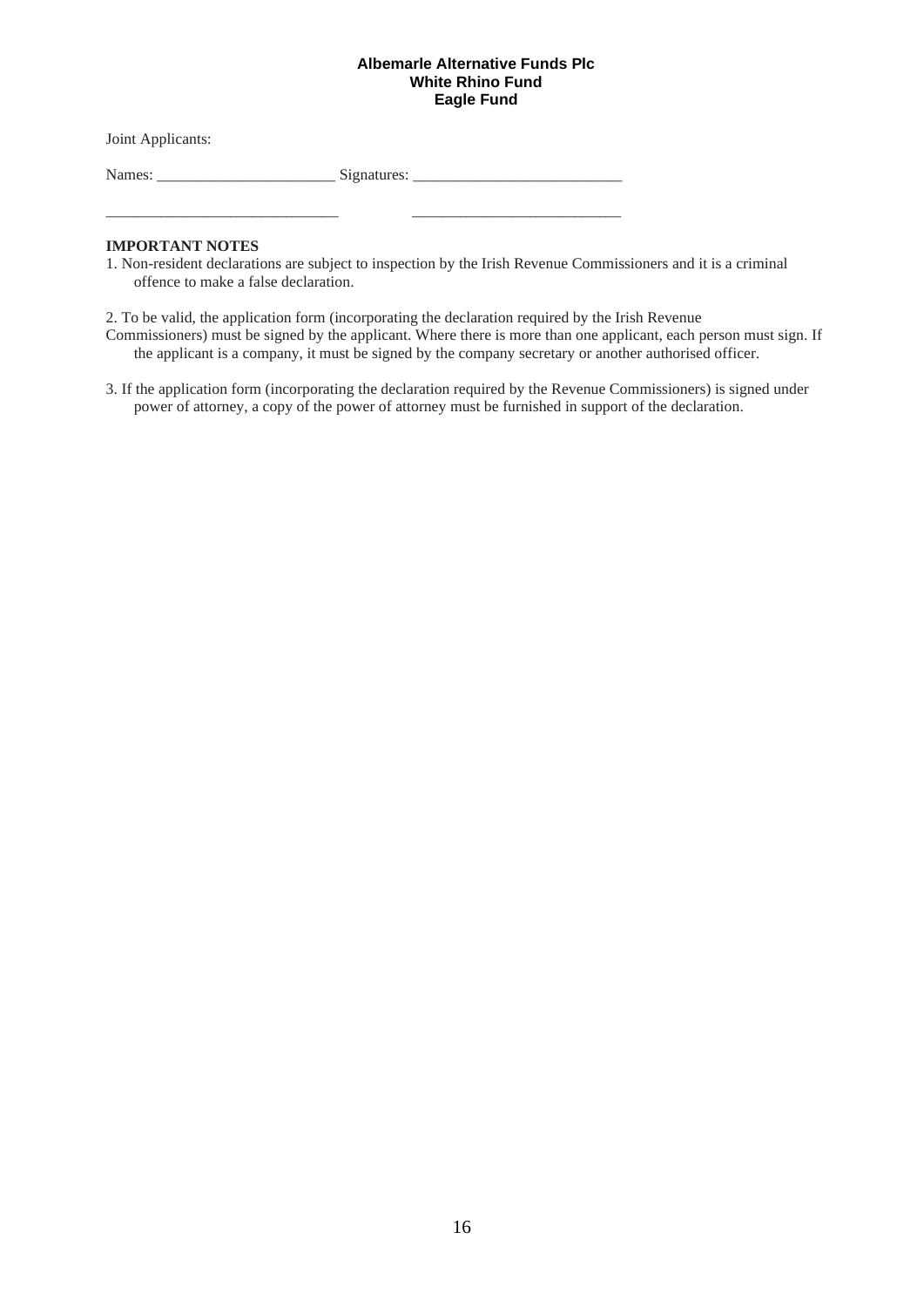# **Appendix 1**

# **Anti-Money Laundering (AML) due diligence requirements in accordance with The Criminal Justice (Money Laundering and Terrorist Financing) Acts 2010 – 2018.**

# ➢ **Guide to completing this form.**

**Part I** – To be completed by all applicants.

**Part II** – To be completed by all applicants.

**Part III -** Please provide the due diligence documentation outlined in this section.

# ➢ **Certification of Documents – Required for High Risk countries**

Certified copies of personal identification documents and corporate documentation are required for certain identified investors. Documents must be a 'certified true copy of original'.

In terms of certifying a document as a true copy, certification means that there is an original signature on the document from a suitable person that can be independently verified.

Suitable persons include:

- ➢ An authorized signatory of a Regulated Financial Institution or Credit Institution.
- ➢ An authorized signatory of a Financial Adviser.
- ➢ A Justice of the Peace.
- ➢ A Notary Public or Practicing Solicitor.
- ➢ A Practicing Chartered or Certified Public Accountant.
- ➢ A person authorized to sign on behalf of an Embassy or a Consul.
- ➢ A practicing Barrister

Certification of each document should include:

- $\triangleright$  A signed statement confirming that this document is a true and accurate copy of the original document as seen by the person certifying the document.
- ➢ The name (in block capitals), occupation and contact details (address, telephone number and email address) of the person certifying the document, as a true copy of the original document.
- ➢ The date of certification of the document, as a true copy of the original document.

**Note 1:** Where the document, being certified as a true copy of the original document, contains a photograph, the person certifying the document as a true copy should also confirm that this a true likeness of the person named in the document. **Note2:** For multiple page documents, the certifier should sign or initial each page of the copy and confirm on the first or last page of the document the actual number of pages in the document.

**Note3:** Where available, the statement of certification as a true copy of the sighted original should be accompanied by the professional stamp or seal of the certifier.

**Note 4:** When certifying documents as true copies, the certifier should not be a close family member of, or have any apparent or potential conflicts of interest with, the investor.

# ➢ **English Translations**

Where due diligence documents are provided in a language other than English, the prospective investor should, at the same time, provide a relevant extract translated by an independent source also confirming the adequacy of the foreign language documents.

**\_\_\_\_\_\_\_\_\_\_\_\_\_\_\_\_\_\_\_\_\_\_\_\_\_\_\_\_\_\_\_\_\_\_\_\_\_\_\_\_\_\_\_\_\_\_\_\_\_\_\_\_**\_\_\_\_\_\_\_\_\_\_\_\_\_\_\_\_\_\_\_\_\_\_\_\_\_\_\_\_\_\_\_\_\_\_\_\_\_\_\_\_\_\_\_\_\_\_\_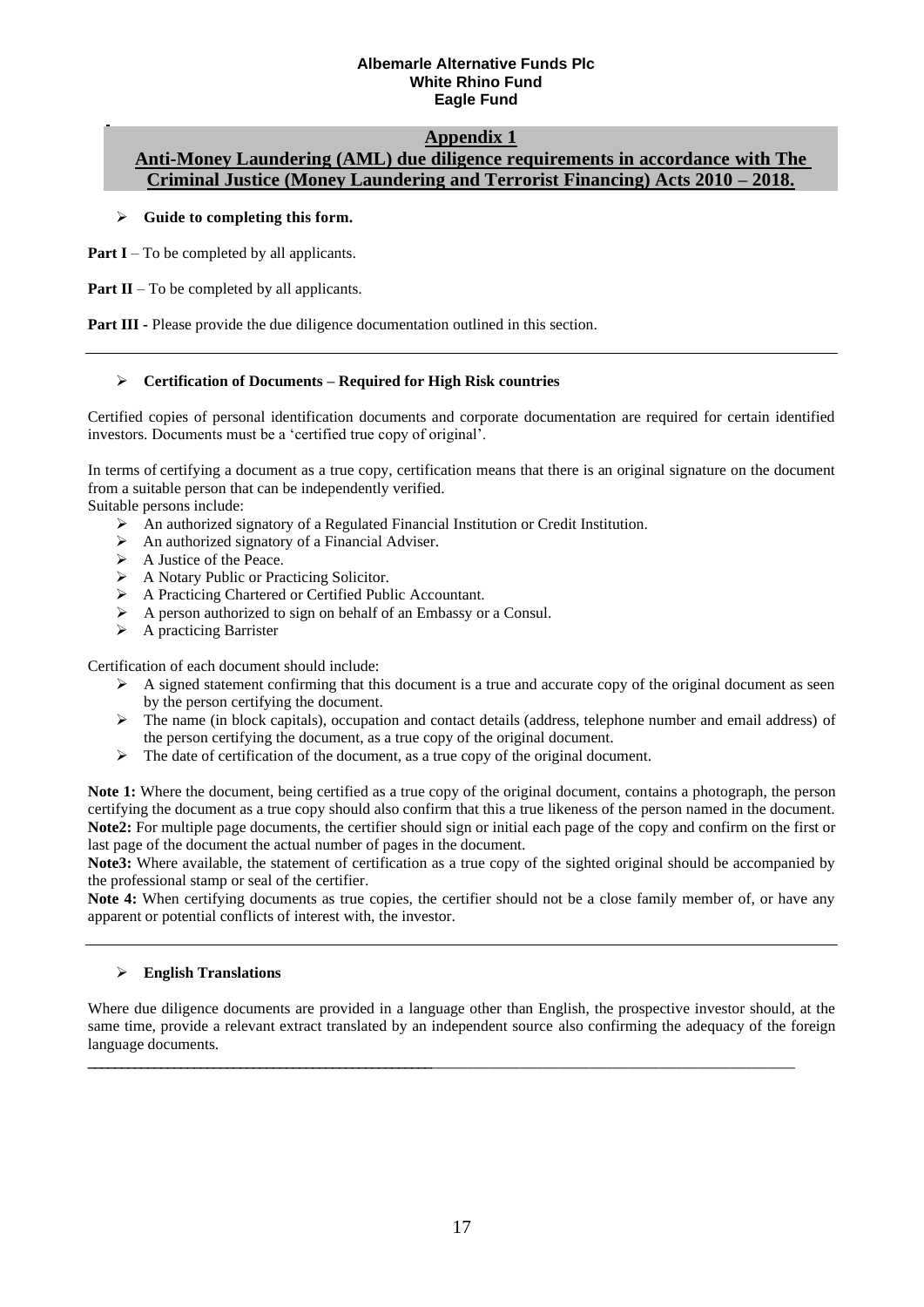### **Due Diligence Information - Purpose of the Investment**

### **Part I**

Part I (A) to be completed only by natural persons and legal persons investing in their own name for their own benefit. **Institutional investors and legal entities investing as part of their normal economic activity of investing in their own name for the benefit of one or more third parties must tick Part I (B). This information is required to meet our AML obligations under the current AML legislation in Ireland and will be used solely for those purposes.**

| How frequent do you expect to trade in the Fund (please tick): Once-Off Subscription |                                                                                                                                                                                                                                                                                                                                                                                                                                                            |
|--------------------------------------------------------------------------------------|------------------------------------------------------------------------------------------------------------------------------------------------------------------------------------------------------------------------------------------------------------------------------------------------------------------------------------------------------------------------------------------------------------------------------------------------------------|
|                                                                                      | Once a: Month $\Box$ Quarter $\Box$ Year $\Box$                                                                                                                                                                                                                                                                                                                                                                                                            |
|                                                                                      | If more frequently than the options provided, please provide<br>an estimate of frequency:                                                                                                                                                                                                                                                                                                                                                                  |
| Please indicate the term of your investment (please tick):                           | 3-5 years $\Box$ 5-10 years $\Box$ 10+ years $\Box$                                                                                                                                                                                                                                                                                                                                                                                                        |
| Natural Persons only:                                                                |                                                                                                                                                                                                                                                                                                                                                                                                                                                            |
| Source of Wealth (activities that generated total net worth):                        |                                                                                                                                                                                                                                                                                                                                                                                                                                                            |
|                                                                                      |                                                                                                                                                                                                                                                                                                                                                                                                                                                            |
| for the benefit of one or more third parties. If no, see Part 1 (A). Yes             | *Confirmation of Source of Funds requires the Subscriber to confirm the activities that have generated the total net worth of the Subscriber with reasonable<br>collaboration of same (e.g. information and documents such as evidence of title; copies of trust deeds; audited accounts and tax returns).<br>B. Institutional investor/ legal entity investing as part of their normal economic activity of investing in their own name<br>N <sub>0</sub> |
|                                                                                      | <b>Due Diligence Documentation- Investor Type</b>                                                                                                                                                                                                                                                                                                                                                                                                          |
| generated the funds subscribed (e.g. salary payments, sale of shares etc.)           |                                                                                                                                                                                                                                                                                                                                                                                                                                                            |
| Part II                                                                              | Please tick investor type below (Please note, investor type indicates the documents/confirmations required to                                                                                                                                                                                                                                                                                                                                              |
| Private/ Unlisted Company                                                            | Charities<br>Н                                                                                                                                                                                                                                                                                                                                                                                                                                             |
| Partnership                                                                          | <b>Trusts/Foundations</b>                                                                                                                                                                                                                                                                                                                                                                                                                                  |
| <b>Listed Company</b>                                                                | Collective Investment Scheme/Fund                                                                                                                                                                                                                                                                                                                                                                                                                          |
| Subsidiary of a Listed Company                                                       | $\Box$ School, college, or university                                                                                                                                                                                                                                                                                                                                                                                                                      |
| Regulated Credit or Financial Institution                                            | $\Box$ Pension Schemes                                                                                                                                                                                                                                                                                                                                                                                                                                     |
| Nominee Company                                                                      | <b>Trade Unions</b>                                                                                                                                                                                                                                                                                                                                                                                                                                        |
| open account):<br>Government Body or Public Authority<br>Individual                  | $\Box$<br>П<br>Church<br>П                                                                                                                                                                                                                                                                                                                                                                                                                                 |

If you, or any beneficial owners, are a Politically Exposed Person. Yes  $\Box$  No *A Politically Exposed Person ('PEP') means an individual (or family member or close associate of such individual) including a beneficial owner of an investment account, who is, or has, at any time in the preceding 12 months, been entrusted with a prominent public function (e.g. this can include but not limited to: head of state/ government, government / deputy minister, member of parliament, senior official of a political party or member of the supreme court).*

If the application form is signed under power of attorney, a copy of the power of attorney must be furnished in support of the signature along with due diligence in line with legal type.

# **Due Diligence Documentation- Leverage Across Investments**

I hereby authorize the administrator to leverage the due diligence documentation provided for the purposes of compliance with applicable regulatory requirements across all investments which I currently hold/ may hold in the future across all funds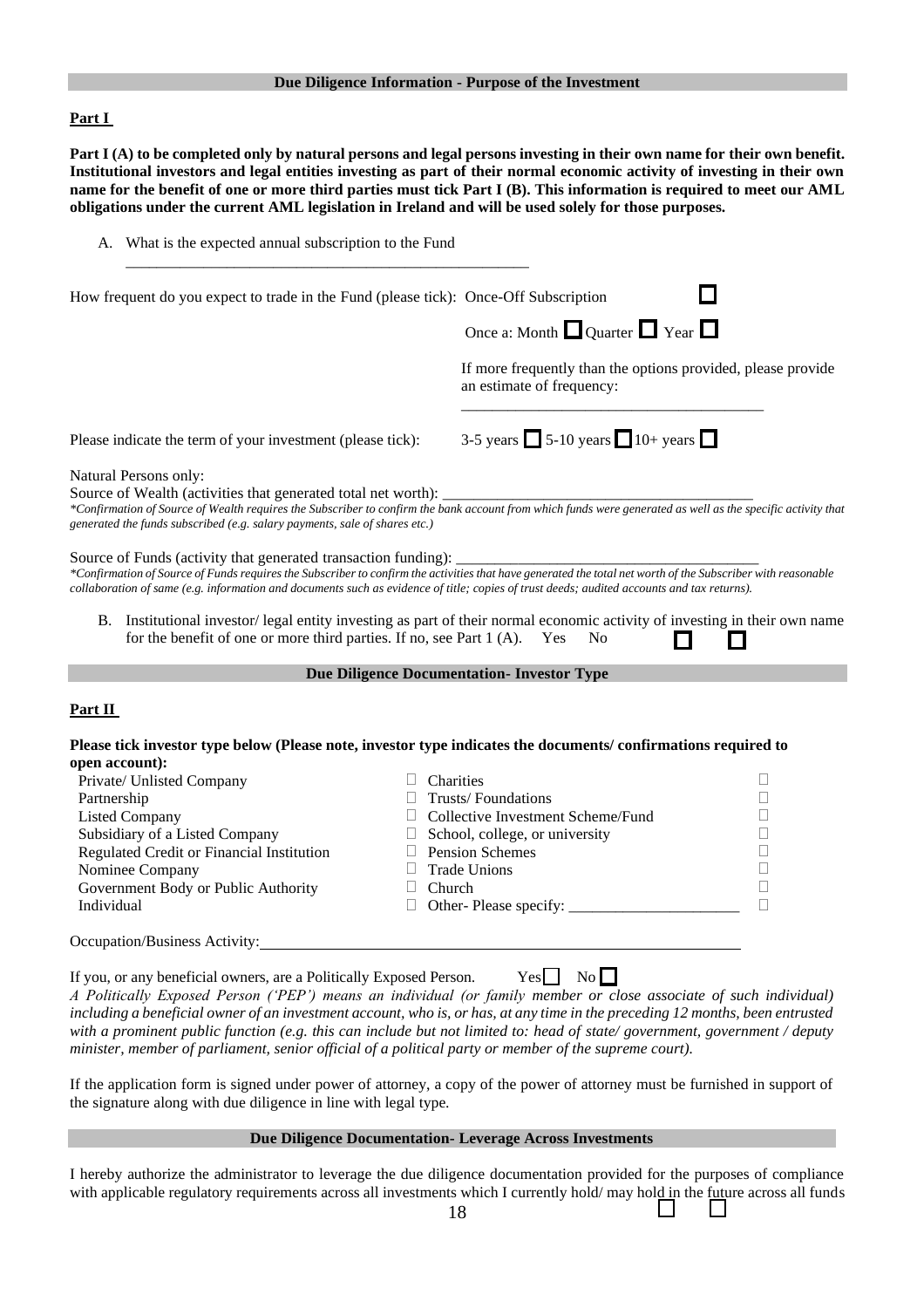### **Due Diligence Documentation- Ultimate Beneficial Owner**

Please complete the relevant section to your entity type. The Ultimate Beneficial Owner section must be completed. Noncompletion could delay acceptance of subscription.

### **Corporate Entities**

Ultimate Beneficial Owners are individuals who directly or indirectly hold ownership of 25% or more of the shares or voting rights in an entity, or control of the entity.

**\*** In cases where shareholder(s) are entities with 25% or more ownership or control, please provide the details of Individual(s) who hold beneficial ownership 25% or more. For Trusts or similar arrangements, Ultimate Beneficial Owners include the beneficiaries, the settlor, the trustee(s) and the protector (if any). The beneficiaries are the individuals benefiting from the trust or similar legal arrangement.

Please complete the below regarding Ultimate Beneficial Owner(s):

| Name | Address | % Ownership or<br>control | Nationality | Date of Birth |
|------|---------|---------------------------|-------------|---------------|
|      |         |                           |             |               |
|      |         |                           |             |               |
|      |         |                           |             |               |
|      |         |                           |             |               |
|      |         |                           |             |               |
|      |         |                           |             |               |
|      |         |                           |             |               |

For Trusts or similar arrangements, where the beneficiaries are not yet been determined, the class of persons in whose main interest the trust or similar legal arrangement has been set up should be stated (please provide an additional document/ information as required):

**Note:** If there is/ are no Individual(s) with a beneficial interest of 25% or more (either directly or indirectly) of the shares or voting rights of the entity, or anyone that otherwise exercises control of the entity (where applicable), please check the box.

Declaration - I/We declare that the information contained in this form and the attached documentation, if any, is true and accurate to the best of my/our knowledge and belief.

| $\sim$<br>51' | -<br>$\sim$ $\sim$ $\sim$ | -- |
|---------------|---------------------------|----|
|               |                           |    |

Signature 2 \_\_\_\_\_\_\_\_\_\_\_\_\_\_\_\_\_\_ Print Name\_\_\_\_\_\_\_\_\_\_\_\_\_\_\_\_\_\_\_ Date\_\_\_\_\_\_\_\_\_\_\_\_\_\_\_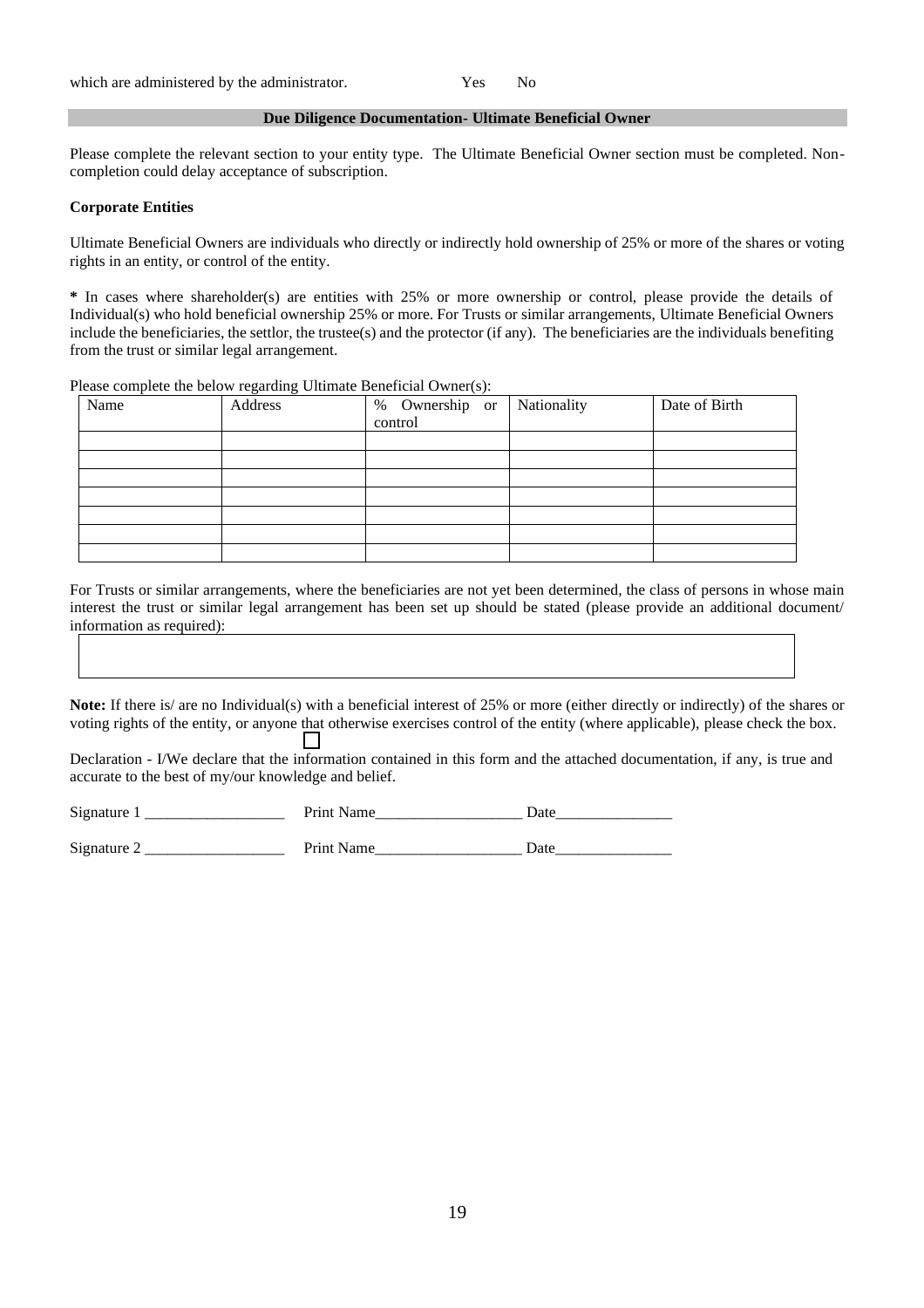### **Related Person Detail**

Full names of all Related Persons:

- ➢ In the case of natural persons, Related Persons means any person authorized to act on behalf of the investor
- ➢ In the case of a company, Related Persons means the directors.
- ➢ In the case of a Partnership, Related Persons means the partners.
- $\triangleright$  In the case of a limited liability company (LLC), Related Persons means the managing members.
- In the case of a trust, foundation or similar legal arrangement, Related Persons means the trustees.
- $\triangleright$  In the case of a charity/government body/ university/ school/ college/ club/ society, Related Persons means the authorizing officers/ board members/ officials.

# Please complete the below:

| Name | Address | Nationality | Date of Birth |
|------|---------|-------------|---------------|
|      |         |             |               |
|      |         |             |               |
|      |         |             |               |
|      |         |             |               |
|      |         |             |               |
|      |         |             |               |
|      |         |             |               |

### **Due Diligence Documentation- Requirements**

# **Part III**

Outlined below is guidance on the documentation which the Fund/ICAV/ Manager & Northern Trust (as Administrator) will require when undertaking due diligence to establish the identity of an investor and verify same to the extent warranted by risk.

# **The Fund/ICAV/ Manager & Northern Trust (as Administrator) hereby reserves the right to request such further information and/or documentation from investors as is necessary from time to time to satisfy Irish regulatory requirements.**

Examples of Photographic Identity Documentation (for verification purposes):

- Current passport.
- Current driving licence.
- Current national identity card.
- Identity document with photographic identity issued by a government department.

# Examples of Proof of Address (for verification purposes):

- Bank statements/credit card statements.
- Utility bill.
- Household/motor insurance certificate and renewal notices.
- Correspondence from local authorities.
- Correspondence from the revenue commissioners or equivalent.
- Correspondence from any government body.
- Driving licence which confirms the address provided it has not also been used to satisfy the photographic identity requirement above.
- Payslip or salary advice dated within the previous 3 months.
- Confirmation of address from a lawyer or financial institution.

**Note: All documentation must reflect the current residential address and must be dated within the previous 3 months other than in the case of an official document known to be issued only or typically at fixed intervals of more than 3**  months, in which case such document may be accepted during that period, to a maximum of 12 months (e.g. **correspondence from local authorities).**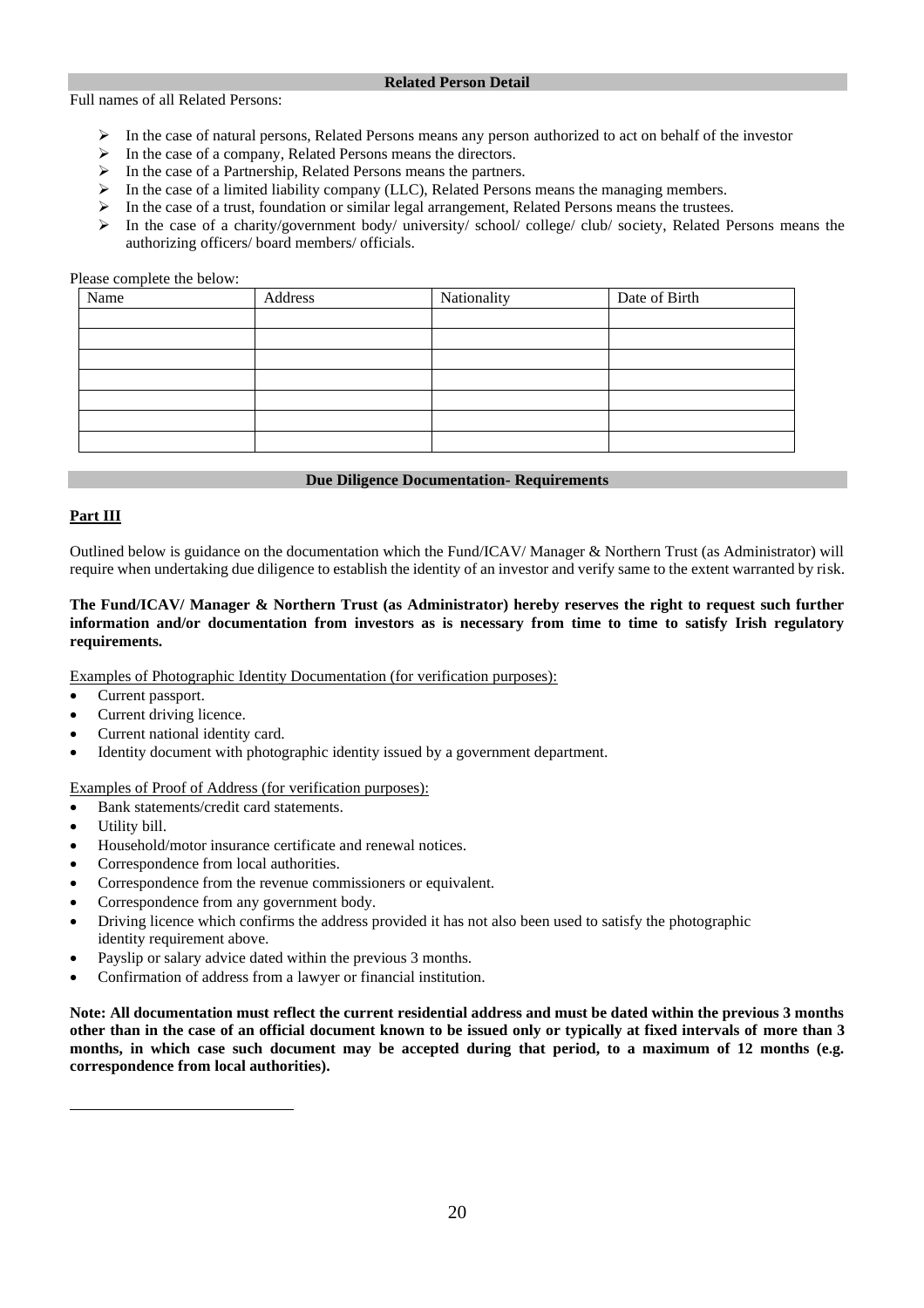### Letter of Assurance

Please contact Northern Trust for a template letter of assurance if required.

**Note: Investors are required to notify the Fund/ICAV Manager & Northern Trust of any changes to the AML information which was previously provided (e.g. changes in directors/controllers or beneficial owners).**

# **Equivalent Jurisdictions (i.e. jurisdictions where a presumption of comparability with Ireland may be made)**

**\_\_\_\_\_\_\_\_\_\_\_\_\_\_\_\_\_\_\_\_\_\_\_\_\_\_\_\_\_\_\_\_\_\_\_\_\_\_\_\_\_\_\_\_\_\_\_\_\_\_\_\_\_\_\_\_\_\_\_\_\_\_\_\_\_\_\_\_\_\_\_\_\_\_\_\_\_\_\_\_\_\_\_\_\_\_\_\_\_\_**

Australia, Austria, Argentina, Belgium, Canada, Denmark, Finland, France, Germany, Greece, Guernsey, Hong Kong, Ireland, Isle of Man, Israel, Italy, Japan, Jersey, Luxembourg, Malaysia, Netherlands (including Aruba, Curacao and Sint Marten), New Zealand, Norway, Portugal, Republic of Korea, Singapore, South Africa, Spain, Sweden, Switzerland, United Kingdom and United States.

# **Deemed High Risk Countries**

Afghanistan, Albania, Angola, Azerbaijan, Bahamas, Belarus, Belize, Benin, Bolivia, Bosnia and Herzegovina, Botswana, Burma (Myanmar), Burundi, Cabo Verde, Cambodia, Central African Republic, Chad, China, Colombia, Comoros, Congo (Republic of the), Costa Rica, Cyprus (Greek Cypriot administered), Cyprus (Turkish Cypriot administered), Dominican Republic, Ecuador, El Salvador, Equatorial Guinea, Egypt, Ethiopia, Ghana, Guatemala, Guinea, Guinea Bissau, Guyana, Haiti, Honduras, India, Iraq, Ivory Coast (Cote d'Ivoire), Jamaica, Jordan, Kyrgyzstan, Laos, Latvia, Lebanon, Liberia, Libya, Macau, Maldives, Mali, Mauritania, Mexico, Moldova, Monaco, Montenegro, Morocco, Mozambique, Nicaragua, Nigeria, Pakistan, Palestinian Territories, Panama, Peru, Russia, Saint Kitts and Nevis, Saudi Arabia, Senegal, Serbia, Sierra Leone, Somalia, South Sudan, Sudan, Sri Lanka, Swaziland, Tanzania, Tunisia, Trinidad and Tobago, Turkey, Uganda, United Arab Emirates, Uzbekistan, Vanuatu, Venezuela, Vietnam, Yemen and Zimbabwe.

**Note: Northern Trust reviews the risks associated with all locations on a regular basis. The risk associated with a location may change over time. Northern Trust reserves the right to apply a different risk rating than shown in this document.** 

**\_\_\_\_\_\_\_\_\_\_\_\_\_\_\_\_\_\_\_\_\_\_\_\_\_\_\_\_\_\_\_\_\_\_\_\_\_\_\_\_\_\_\_\_\_\_\_\_\_\_\_\_\_\_\_\_\_\_\_\_\_\_\_\_\_\_\_\_\_\_\_\_\_\_\_\_\_\_\_\_\_\_\_\_\_\_\_\_\_\_**

# **Regulated Credit or Financial Institution**

# **Where the applicant is a Regulated Credit or Financial Institution in one of the above referenced Equivalent Jurisdictions, please provide the following:**

- 1. Proof of regulation.
- 2. Identify any beneficial owner entitled to 25% or more (directly or indirectly) of the share capital, profit or voting rights or otherwise exercise control over the management of the entity. Where there is no beneficial owner entitled to 25% or more, then the natural person(s) who hold the position of director(s) of the entity must be identified (along with address, date of birth and nationality).

# **Where the applicant is a Regulated Credit or Financial Institution but is not regulated in an Equivalent Jurisdiction, please provide the following:**

- 1. Full name of the company
- 2. Registered number of the company
- 3. Registered office address & principal business address of the company,
- 4. Details of directors of the company and verify the identity of two directors, or where applicable, one director and one authorised signatory.
- 5. Identify and verify any beneficial owner beneficially entitled to 25% or more (directly or indirectly) of the share capital, profit or voting rights or otherwise exercise control over the management of the entity. Where there is no beneficial owner entitled to 25% or more, the natural person(s) who hold the position of director(s) of the entity must be identified.

Note: Where the beneficial owner is a corporate entity, Northern Trust requires details of ultimate beneficial owners (this can be demonstrated through an organisation chart signed by an authorised signatory or shareholder register or other company documentation etc. reflecting the direct and/ or indirect ownership and control structure).

6. Confirmation as to whether the company is investing on its own behalf or on behalf of underlying investors; and (as applicable) identify any beneficial owner entitled to 25% or more of the investment.

Note: Where the beneficial owner of the investment or the company is deemed high risk per NT risk rating requirements, the identity should be verified in line with its legal form.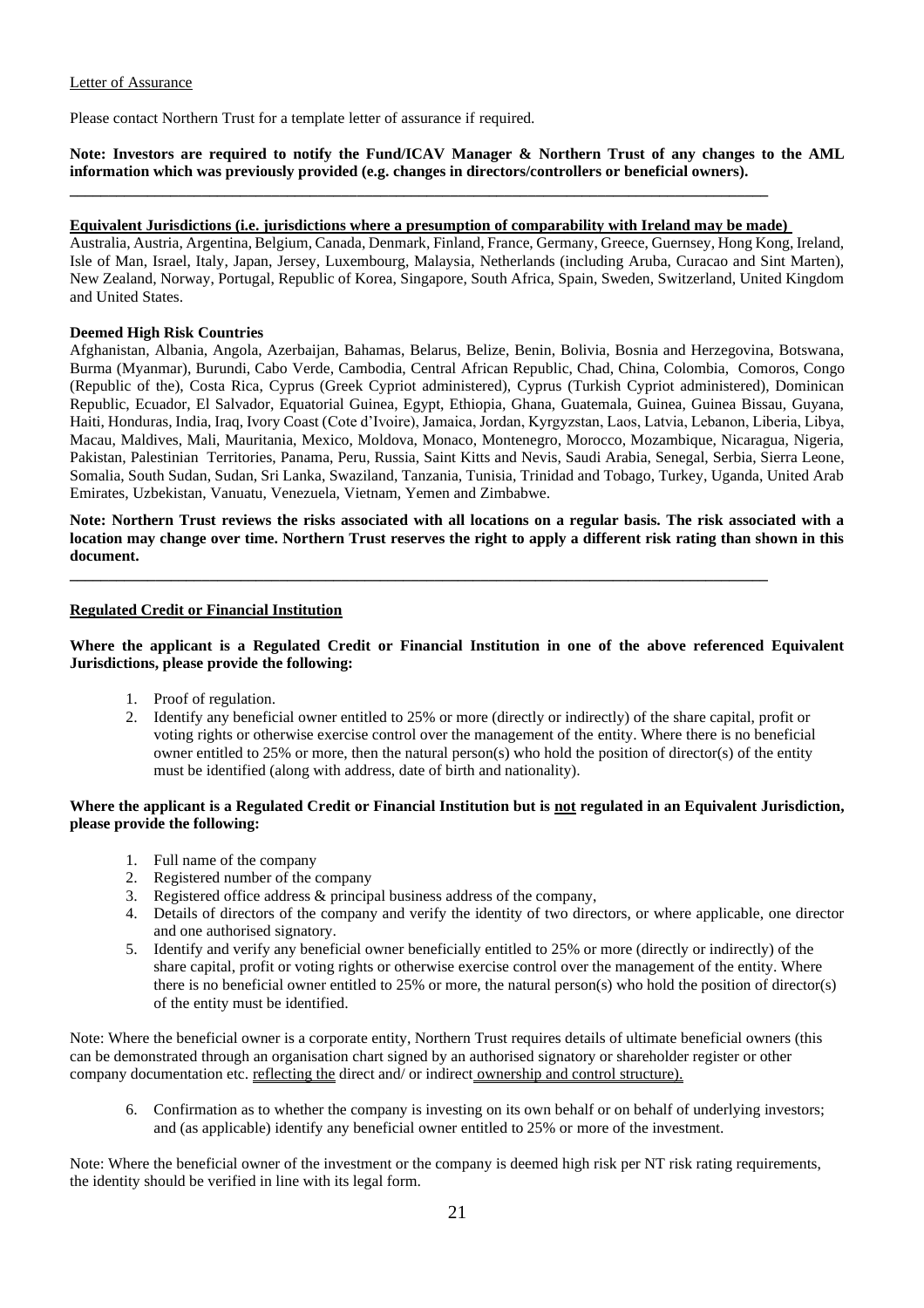- 7. Verification of identity of the company from:
	- Extract from the relevant company registry providing details of the company; and/or
	- Copy of the Certificate of Incorporation or equivalent of the company; and/or
	- Copy of the Memorandum and Articles of Association or equivalent of the company; and/or
	- Copy of the latest audited financial statements of the company.

# **Where the applicant is domiciled in an aforementioned high-risk jurisdiction, the following is also required**

- 8. Identify and verify the identity of any beneficial owner beneficially entitled to more than 10% (directly or indirectly) of the share capital, profit or voting rights or otherwise exercise control over the management of the company.
- 9. Confirmation as to whether the company is investing on its own behalf or on behalf of underlying investors and (as applicable) identify and verify the identity of any beneficial owner entitled to more than 10% of the investment.

# **Where the applicant is domiciled in an aforementioned high-risk jurisdiction, documentation should be certified as true copies of the original.**

\_\_\_\_\_\_\_\_\_\_\_\_\_\_\_\_\_\_\_\_\_\_\_\_\_\_\_\_\_\_\_\_\_\_\_\_\_\_\_\_\_\_\_\_\_\_\_\_\_\_\_\_\_\_\_\_\_\_\_\_\_\_\_\_\_\_\_\_\_\_\_\_\_\_\_\_\_\_\_\_\_\_\_\_\_\_\_\_\_

# **Nominee Company**

# **Where the applicant is a Regulated Nominee Company from one of the above referenced Equivalent Jurisdictions, please provide the following:**

- 1. Proof of regulation.
- 2. A letter of assurance from the regulated nominee company
- 3. Identify any beneficial owner entitled to 25% or more (directly or indirectly) of the share capital, profit or voting rights or otherwise exercise control over the management of the parent entity. Where there is no beneficial owner entitled to 25% or more, then the natural person(s) who hold the position of director(s) of the entity (investor) must be identified (along with address, date of birth and nationality).

### $\overline{a}$ **Where the applicant is 1) not directly regulated and 2) a wholly owned subsidiary of a regulated parent entity (in an Equivalent Jurisdiction), please provide the following:**

- 1. Letter of Assurance from the Regulated Credit or Financial Institution (Parent Company).
- 2. Identify any beneficial owner entitled to 25% or more (directly or indirectly) of the share capital, profit or voting rights or otherwise exercise control over the management of the entity. Where there is no beneficial owner entitled to 25% or more, then the natural person(s) who hold the position of director(s) of the entity (investor) must be identified (along with address, date of birth and nationality).

# **Alternatively, where an acceptable AML letter of assurance can't be provided by the regulated parent company with respect to the nominee company, please provide the following:**

- 1. Full name of the nominee company.
- 2. Registered number of the nominee company.
- 3. Registered office address & principal business address of the nominee company.
- 4. Details of directors of the company and verify the identity of two directors, or where applicable, one director and one authorized signatory.
- 5. Proof of regulation for the Regulated Parent Company.
- 6. Identify and verify any beneficial owner beneficially entitled to 25% or more (directly or indirectly) of the share capital, profit or voting rights or otherwise exercise control over the management of the entity. Where there is no beneficial owner entitled to 25% or more, the natural person(s) who hold the position of director(s) of the entity (investor) must be identified.

Note: Where the nominee company is not a subsidiary of a regulated parent company, verify any beneficial owner entitled to 25% or more (directly or indirectly) of the share capital, profit or voting rights or otherwise exercise control over the management of the entity.

7. Confirmation as to whether the company is investing on its own behalf or on behalf of underlying investors and (as applicable), identify and verify any beneficial owner entitled to 25% or more of the investment through the nominee company.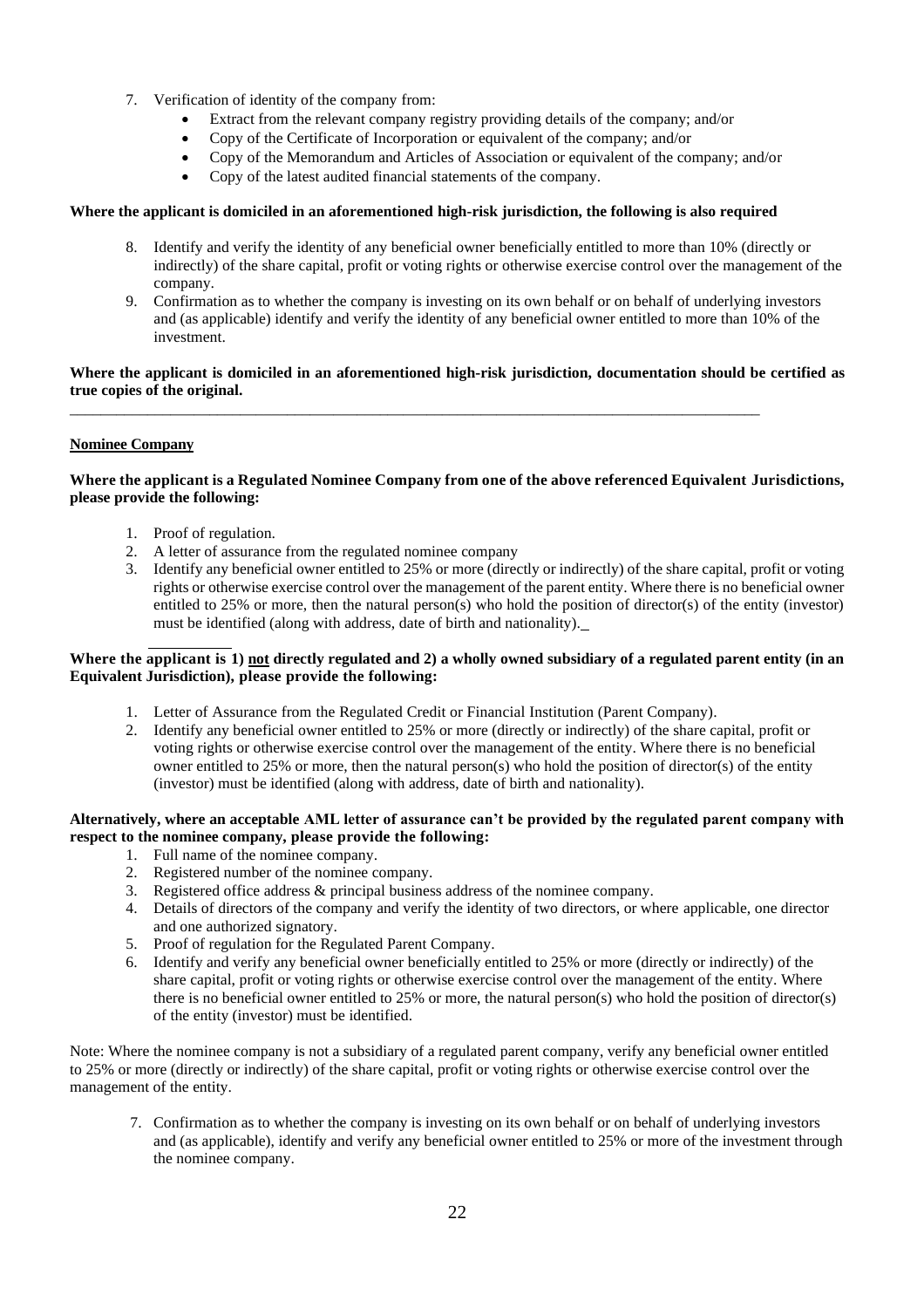Note: Where the beneficial owner of the investment or the company is deemed high risk per NT risk rating requirements, the identity should be verified in line with its legal form.

- 8. Verification of identity of the company from:
	- Extract from the relevant company registry providing details of the nominee company; and/or
	- Copy of the Certificate of Incorporation or equivalent of the nominee company; and/or
	- Copy of the Memorandum and Articles of Association or equivalent of the nominee company; and/or
	- Copy of the latest audited financial statements of the nominee company.

### **Where the applicant is domiciled in an aforementioned high-risk jurisdiction, the following is also required:**

- 9. Identify and verify the identity of any beneficial owner beneficially entitled to more than 10% (directly or indirectly) of the share capital, profit or voting rights or otherwise exercise control over the management of the company.
- 10. Confirmation as to whether the company is investing on its own behalf or on behalf of underlying investors and (as applicable) identify and verify the identity of any beneficial owner entitled to more than 10% of the investment.

# **Where the applicant is domiciled in an aforementioned high-risk jurisdiction, documentation should be certified as true copies of the original.**

# **Listed Company**

**Where the applicant is a Listed Company on a regulated market (E.g. a regulated market that subjects companies, whose securities are admitted to trading, to disclosure obligations which are consistent with the Legislation of the European Communities- see above Equivalent Jurisdictions), please provide the following:**

1. Please provide proof of listing on a Regulated Market.

**Where the applicant is not a Listed Company on an above referenced regulated market, please provide the following:**

- 1. Proof of listing of the company.
- 2. Full name of the company.
- 3. Registered number of the company.
- 4. Registered office address & principal business address of the company.
- 5. Details of directors of the company and verify the identity of two directors, or where applicable, one director and one authorized signatory.
- 6. Identify and verify any beneficial owner beneficially entitled to 25% or more (directly or indirectly) of the share capital, profit or voting rights or otherwise exercise control over the management of the entity. Where there is no beneficial owner entitled to 25% or more, the natural person(s) who hold the position of director(s) of the entity must be identified.

Note: Where the beneficial owner is a corporate entity, Northern Trust requires details of ultimate beneficial owners (this can be demonstrated through an organization chart signed by an authorized signatory or shareholder register or other company documentation etc. reflecting the ownership and control structure).

7. Confirmation as to whether the company is investing on its own behalf or on behalf of underlying investors and (as applicable) identify any beneficial owner entitled to 25% or more of the investment.

Note: Where the beneficial owner of the investment or the company is deemed high risk per NT risk rating requirements, the identity should be verified in line with its legal form.

- 8. Verification of identity of the company from:
	- Extract from the relevant company registry providing details of the company; and/or
	- Copy of the Certificate of Incorporation or equivalent of the company; and/or
	- Copy of the Memorandum and Articles of Association or equivalent of the company; and/or
	- Copy of the latest audited financial statements of the company.

# **Where the applicant is domiciled in an aforementioned high-risk jurisdiction, the following is also required:**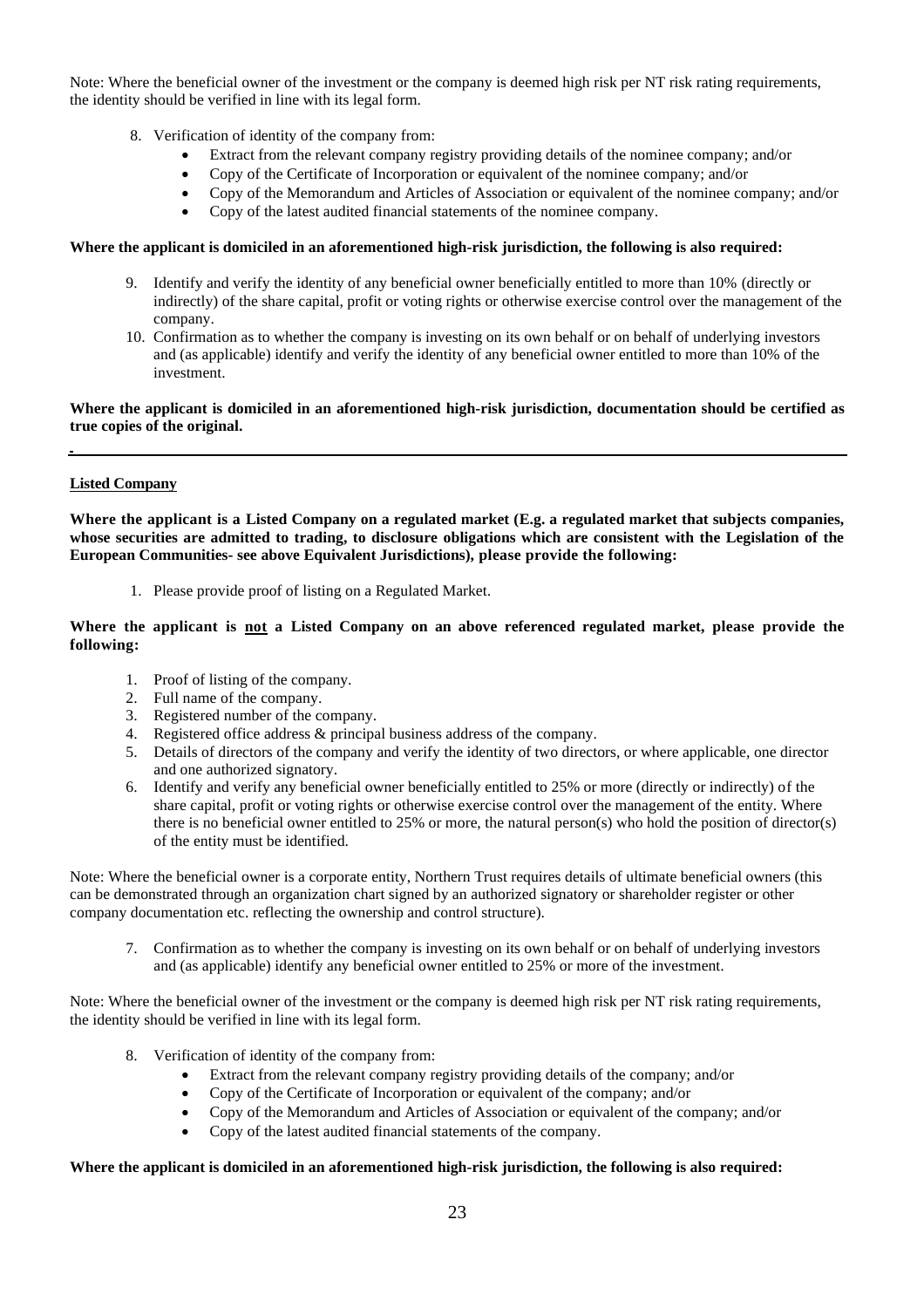- 9. Identify and verify the identity of any beneficial owner beneficially entitled to more than 10% (directly or indirectly) of the share capital, profit or voting rights or otherwise exercise control over the management of the entity.
- 10. Confirmation as to whether the company is investing on its own behalf or on behalf of underlying investors and (as applicable) identify and verify the identity of any beneficial owner entitled to more than 10% of the investment.

**Where the applicant is domiciled in an aforementioned high-risk jurisdiction, documentation should be certified as true copies of the original.**

# **Subsidiary of a Listed Company**

**Where the applicant is a Subsidiary of a Listed Company on a regulated market (E.g. a regulated market that subjects companies, whose securities are admitted to trading, to disclosure obligations which are consistent with the Legislation of the European Communities- see above Equivalent Jurisdictions), please provide the following:**

- 1. Proof of listing for the listed parent company on a Regulated Market (E.g. a regulated market that subjects companies, whose securities are admitted to trading, to disclosure obligations which are consistent with the Legislation of the European Communities- see above Equivalent Jurisdictions).
- 2. Evidence of ownership by the listed company.
- 3. Identify the beneficial owner(s) including the natural person(s) who hold the position of director(s) of the entity (investor) must be identified (along with address, date of birth and nationality).

# **Where the parent company is not a Listed Company on an above referenced regulated market, please provide the following:**

- 1. Full name of the subsidiary company.
- 2. Registered number of the subsidiary company.
- 3. Registered office address & principal business address of the subsidiary company.
- 4. Details of directors of the company and verify the identity of two directors, or where applicable, one director and one authorized signatory.
- 5. Identify and verify any beneficial owner beneficially entitled to 25% or more (directly or indirectly) of the share capital, profit or voting rights or otherwise exercise control over the management of the entity. Where there is no beneficial owner entitled to 25% or more, the natural person(s) who hold the position of director(s) of the entity must be identified.

Note: Where the beneficial owner is a corporate entity, Northern Trust requires details of ultimate beneficial owners (this can be demonstrated through an organization chart signed by an authorized signatory or shareholder register or other company documentation etc. reflecting the ownership and control structure).

6. Confirmation as to whether the company is investing on its own behalf or on behalf of underlying investors and (as applicable) identify any beneficial owner entitled to 25% or more of the investment.

Note: Where the beneficial owner of the investment or the subsidiary company is deemed high risk per NT risk rating requirements, the identity should be verified in line with its legal form.

- 7. Verification of identity of the company from:
	- Extract from the relevant company registry providing details of the company; and/or
	- Copy of the Certificate of Incorporation or equivalent of the company; and/or
	- Copy of the Memorandum and Articles of Association or equivalent of the company; and/or
	- Copy of the latest audited financial statements of the company.

# **Where the applicant is domiciled in an aforementioned high-risk jurisdiction, the following is also required:**

- 8. Identify and verify the identity of any beneficial owner beneficially entitled to more than 10% (directly or indirectly) of the share capital, profit or voting rights or otherwise exercise control over the management of the company.
- 9. Confirmation as to whether the company is investing on its own behalf or on behalf of underlying investors and (as applicable) identify and verify the identity of any beneficial owner entitled to more than 10% of the investment.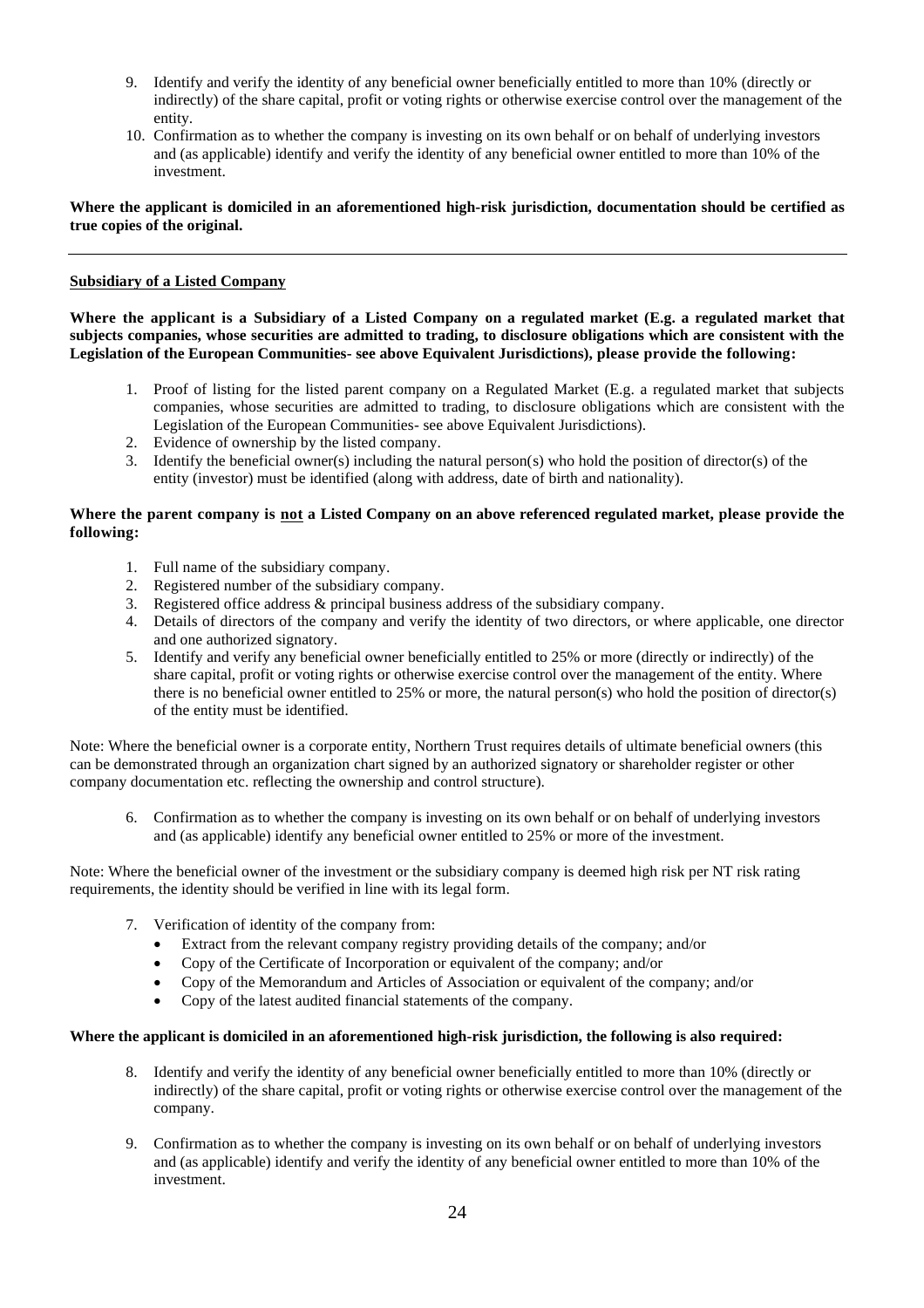**Where the applicant is domiciled in an aforementioned high-risk jurisdiction, documentation should be certified as true copies of the original.**

# **Government / Public Body**

### **Where the applicant is a Government/ Public Body in Ireland, please provide the following:**

1. Please provide background information sourced from a reliable source (e.g. copy of the legal instrument establishing the government body/public authority and listing the names of key officials).

### **Where the applicant is not a Government Body or Public Authority in Ireland, please provide the following:**

- 1. Full name of the government body or public authority.
- 2. Nature and status of the government body or public authority.
- 3. Registered office address.
- 4. Name of the home state of the public authority and details of the nature of its relationship with the public authority.
- 5. Evidence of ownership of the public authority.
- 6. Names of the main officials of the government body or public authority and verify the identity of two officials or, where applicable, one official and one authorized signatory.
- 7. Appropriate background information on the government body or public authority.

#### **Where the applicant is domiciled in an aforementioned high-risk jurisdiction, the following is also required:**

- 8. Identify and verify the identity of at least two directors or, where applicable, one director and one authorised signatory.
- 9. Certified copy of the audited financial statements of the government body or public authority.

**\_\_\_\_\_\_\_\_\_\_\_\_\_\_\_\_\_\_\_\_\_\_\_\_\_\_\_\_\_\_\_\_\_\_\_\_\_\_\_\_\_\_\_\_\_\_\_\_\_\_\_\_\_\_\_\_\_\_\_\_\_\_\_\_\_\_\_\_\_\_\_\_\_\_\_\_\_\_\_\_\_\_\_\_\_\_\_\_\_\_**

### **Where the applicant is domiciled in an aforementioned high-risk jurisdiction, documentation should be certified as true copies of the original.**

# **Pension Scheme**

# **Where the applicant is an Employee/Superannuation or similar scheme in one of the above referenced Equivalent Jurisdictions, please provide the following confirmations from the trustees of the scheme:**

- 1. Confirmation that the Employee/Superannuation (or similar scheme) provides for retirement benefits to employees.
- 2. Confirmation that contributions of the Employee/Superannuation scheme are made by deduction from wages.
- 3. Confirmation that the rules of the Employee/ Superannuation scheme do not permit a member's interest under the scheme to be re-assigned.

Note: The above can be confirmed through constitutional documentation of the scheme or through receipt of written confirmation from the trustees of the scheme.

### **Where the applicant is not an Employee/ Superannuation or similar scheme in one of the above referenced Equivalent Jurisdictions, please provide the following**:

- 1. Full name of the pension scheme.
- 2. Registered office address of the pension scheme
- 3. One of the following:
	- Confirmation of registration of the pension scheme (as appropriate) from the relevant tax authorities or pensions board.

Or

- Identity of the controllers (trustees/ directors/ governors /board members or equivalent) of the scheme; and
- Constitutional/Formation Document (e.g. Trust Deed); and
- Appropriate background information.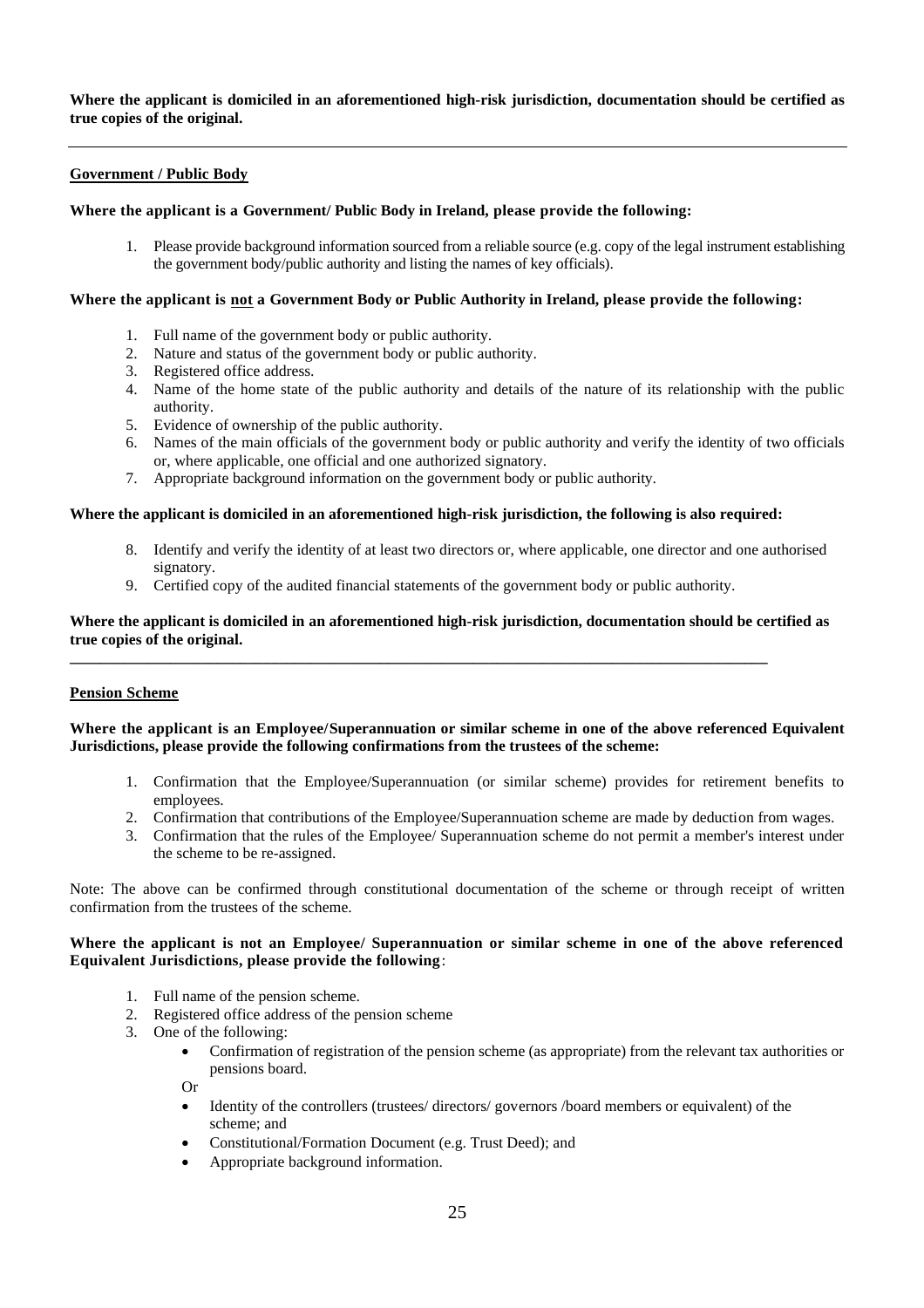# **Where the applicant is domiciled in an aforementioned high-risk jurisdiction, the following is also required:**

**\_\_\_\_\_\_\_\_\_\_\_\_\_\_\_\_\_\_\_\_\_\_\_\_\_\_\_\_\_\_\_\_\_\_\_\_\_\_\_\_\_\_\_\_\_\_\_\_\_\_\_\_\_\_\_\_\_\_\_\_\_\_\_\_\_\_\_\_\_\_\_\_\_\_\_\_\_\_\_\_\_\_\_\_\_\_**

- 4. Identify and verify the identity of the scheme administrator and entity carrying out AML/CTF controls on scheme investors (per legal form); or
- 5. Written confirmation from the entity carrying out AML/CTF controls similar to that requested from a regulated third party undertaking due diligence.

**Where the applicant is domiciled in an aforementioned high-risk jurisdiction, documentation should be certified as true copies of the original.**

# **Collective Investment Scheme**

**Where the applicant is a Collective Investment Scheme ('CIS') regulated as a designated person or listed on a regulated financial market in one of the above referenced Equivalent Jurisdictions, please provide the following:**

1. Please provide proof of regulation/ listing.

**Where the CIS is not either listed on a regulated financial market (as above) or regulated as a designated person in one of the above referenced Equivalent Jurisdictions, please provide the following** :

- 1. Full name of the CIS.
- 2. Registered address of the CIS.
- 3. Prospectus or equivalent.
- 4. Name and address of the scheme promoter.
- 5. Name and address of the scheme administrator.
- 6. Name and address of the entity carrying out due diligence on the investors in the CIS and confirmation that this entity is regulated for AML purposes.
- 7. Names of any investors (beneficial owners) in the CIS who own 25% or more (directly or indirectly) of the share capital. Where CIS is a corporate body and there is no beneficial owner entitled to 25% or more, the natural  $person(s)$  who hold the position of director(s) of the entity (investor) must be identified

# **Where the applicant is domiciled in an aforementioned high-risk jurisdiction, the following is also required:**

- 8. Identify and verify the identity of any beneficial owner beneficially entitled to more than 10% (directly or indirectly) of the share capital, profit or voting rights or otherwise exercise control over the management of the entity; or
- 9. Written confirmation from the entity carrying out AML/CTF controls similar to that requested from a regulated third party undertaking due diligence.

# **Where the applicant is domiciled in an high-risk jurisdiction, documentation should be certified as true copies of the original.**

# **Individuals (including Joint Account Holders)**

# **Where the applicant is an Individual, please provide the following documentation:**

- 1. Photographic identity document.
- 2. Proof of address.

# **Where the applicant is domiciled in an aforementioned high-risk jurisdiction, the following is also required:**

**\_\_\_\_\_\_\_\_\_\_\_\_\_\_\_\_\_\_\_\_\_\_\_\_\_\_\_\_\_\_\_\_\_\_\_\_\_\_\_\_\_\_\_\_\_\_\_\_\_\_\_\_\_\_\_\_\_\_\_\_\_\_\_\_\_\_\_\_\_\_\_\_\_\_\_\_\_\_\_\_\_\_\_\_\_\_**

**\_\_\_\_\_\_\_\_\_\_\_\_\_\_\_\_\_\_\_\_\_\_\_\_\_\_\_\_\_\_\_\_\_\_\_\_\_\_\_\_\_\_\_\_\_\_\_\_\_\_\_\_\_\_\_\_\_\_\_\_\_\_\_\_\_\_\_\_\_\_\_\_\_\_\_\_\_\_\_\_\_\_\_\_\_\_**

- 3. Confirmation of Source of Funds.
- 4. Confirmation of Source of Wealth.

# **In the case of joints account holders, please provide documents in respect of all holders.**

**Where the applicant is domiciled in an aforementioned high-risk jurisdiction, documentation should be certified as true copies of the original.**

# **Private and Unlisted Company**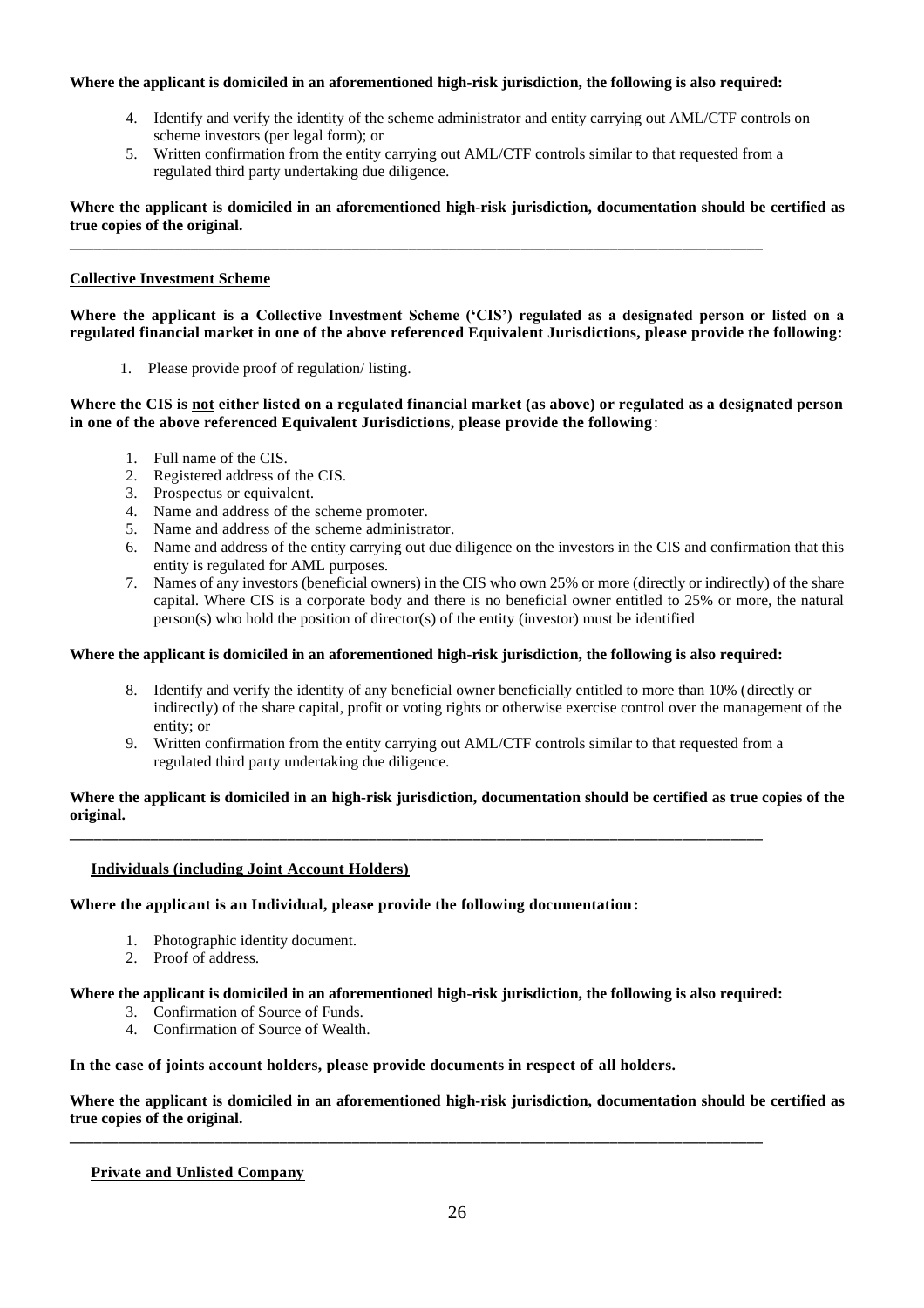# **Where the applicant is a Private Company/ Company not listed on a regulated financial market, please provide the following:**

- 1. Full name of the company.
- 2. Registered number of the company.
- 3. Registered office address & principal business address of the company.
- 4. Details of the directors of the company and verify the identity of at least two directors or, where applicable, one director and one authorized signatory.
- 5. Identify and verify any beneficial owner beneficially entitled to 25% or more (directly or indirectly) of the share capital, profit or voting rights or otherwise exercise control over the management of the entity. Where there is no beneficial owner entitled to 25% or more, the natural person(s) who hold the position of director(s) of the entity (investor) must be identified.

Note: Where the beneficial owner is a corporate entity, Northern Trust requires details of ultimate beneficial owners (this can be demonstrated through an organization chart signed by an authorized signatory or shareholder register or other company documentation etc. reflecting the ownership and control structure).

Note: Where the beneficial owner is deemed high risk per NT risk rating requirements, the identity should be verified in line with its legal form.

- 6. Verification of identity of the company from:
	- Extract from the relevant company registry providing details of the Company; and/or
	- Copy of the Certificate of Incorporation or equivalent of the Company; and/or
	- Copy of the Memorandum and Articles of Association or equivalent of the Company; and/or
	- Copy of the latest audited financial statements of the Company.

### **Where the applicant is domiciled in an aforementioned high-risk jurisdiction, the following is also required:**

7. Identify and verify the identity of any beneficial owner beneficially entitled to more than 10% (directly or indirectly) of the share capital, profit or voting rights or otherwise exercise control over the management of the entity.

# **Where the applicant is domiciled in an aforementioned high-risk jurisdiction, documentation should be certified as true copies of the original.**

# **Limited Liability Company**

# **Where the applicant is a Limited Liability Company (LLC), please provide the following:**

- 1. Full name of the LLC.
- 2. Registered office address & principal business address of the LLC.
- 3. Identify all managing members
- 4. Verify the identity of at least two managing members or, where applicable, one managing member and one authorised signatory.
- 5. Identify and verify any beneficial owner beneficially entitled to 25% or more (directly or indirectly) of the share capital, profit or voting rights or otherwise exercise control over the management of the entity. Where there is no beneficial owner entitled to 25% or more, the natural person(s) who hold the position of director(s) of the entity must be identified.

Note: Where the beneficial owner is a corporate entity, Northern Trust requires details of ultimate beneficial owners (this can be demonstrated through an organization chart signed by an authorized signatory or shareholder register or other company documentation etc.).

Note: Where the beneficial owner is deemed high risk per NT risk rating requirements, the identity should be verified in line with its legal form.

- 6. Constitutional document for the LLC (e.g. Certificate of Formation).
- 7. Operating agreement for the LLC

### **Where the applicant is domiciled in an aforementioned high-risk jurisdiction, the following is also required:**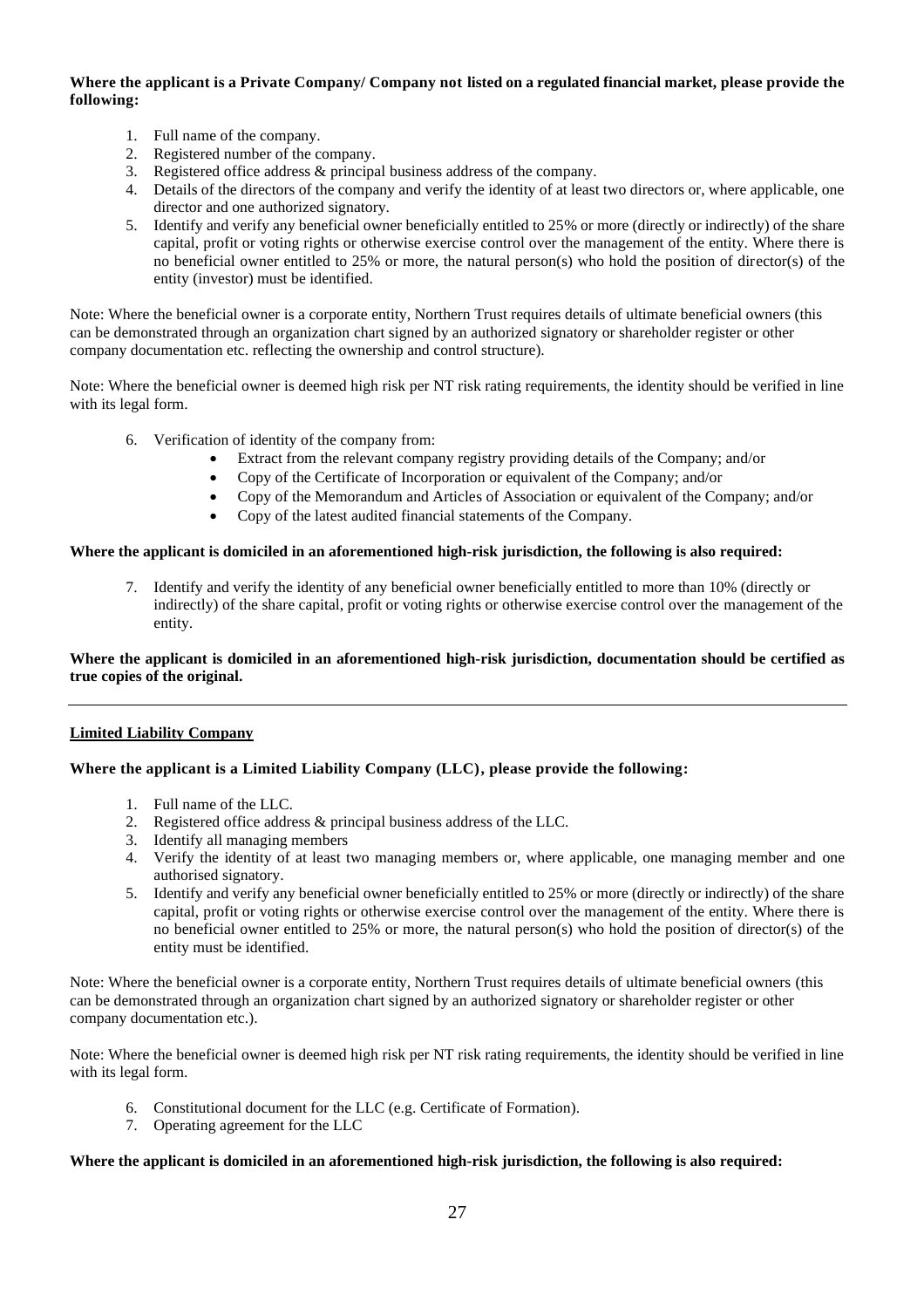8. Identify and verify the identity of any beneficial owner beneficially entitled to more than 10% (directly or indirectly) of the share capital, profit or voting rights or otherwise exercise control over the management of the entity.

# **Where the applicant is domiciled in an aforementioned high-risk jurisdiction, documentation should be certified as true copies of the original.**

# **Partnership**

# **Where the applicant is a Partnership, please provide the following:**

- 1. Full name of the partnership.
- 2. Registered office address & principal business address of the partnership.
- 3. Identify all partners.
- 4. Verify the identity of all partners who own 25% or more (directly or indirectly) of the partnership capital, profit or voting rights or otherwise exercise control over the management of the Partnership Fund.
- 5. Verify the identity of the general partner and a second partner (or in the absence of same an authorised signatory).

Note: Where the beneficial owner is a corporate entity, Northern Trust requires details of ultimate beneficial owners (this can be demonstrated through an organization chart signed by an authorized signatory or shareholder register or other company documentation etc. reflecting the direct and/ or indirect ownership and control structure.).

6. Constitutional document for the Partnership (e.g. Partnership Agreement).

# **Where the applicant is not a Partnership Fund or located in one of the aforementioned deemed high risk jurisdictions, the following is also required:**

- 7. Identify and verify the identity of at least two partners or, where applicable, one partner and one authorized signatory.
- 8. Identify and verify the identity of any beneficial owner beneficially entitled to more than 10% (directly or indirectly) of the share capital, profit or voting rights or otherwise exercise control over the management of the partnership.

# **Where the applicant not a Partnership Fund or is domiciled in an aforementioned high-risk jurisdiction, documentation should be certified as true copies of the original.**

# **Trust**

# **Where the applicants are Regulated Trustees investing on behalf of a Trust or similar entity, please provide the following (only applicable for Trustees not located in a high-risk jurisdiction):**

- 1. Full name of trust.
- 2. Country of establishment of trust.
- 3. Legal form of the trust.
- 4. Trust deed or equivalent or confirmation of the trust etc. by reference to an appropriate register.
- 5. Confirmation of the nature/purpose of the trust.
- 6. Identify all Trustees and verify the identity of at least two trustees where applicable.
- 7. Identify the settlor and verify the settlor.
- 8. Identify and verify the protector.
- 9. Identify all beneficiaries or the class of beneficiary beneficially entitled to trust's assets or the beneficial interest (Note: Verification of the beneficiaries may be required by the administrator to the extent warranted by the risk).

Note: Where the beneficial owner is a corporate entity, Northern Trust requires details of ultimate beneficial owners (this can be demonstrated through an organization chart signed by an authorized signatory or shareholder register or other company documentation etc. reflecting the direct and/ or indirect ownership and control structure).

# **Where the applicants are not Regulated Trustees investing on behalf of a Trust, or where the applicant is domiciled in an aforementioned high-risk jurisdiction, the following is also required:**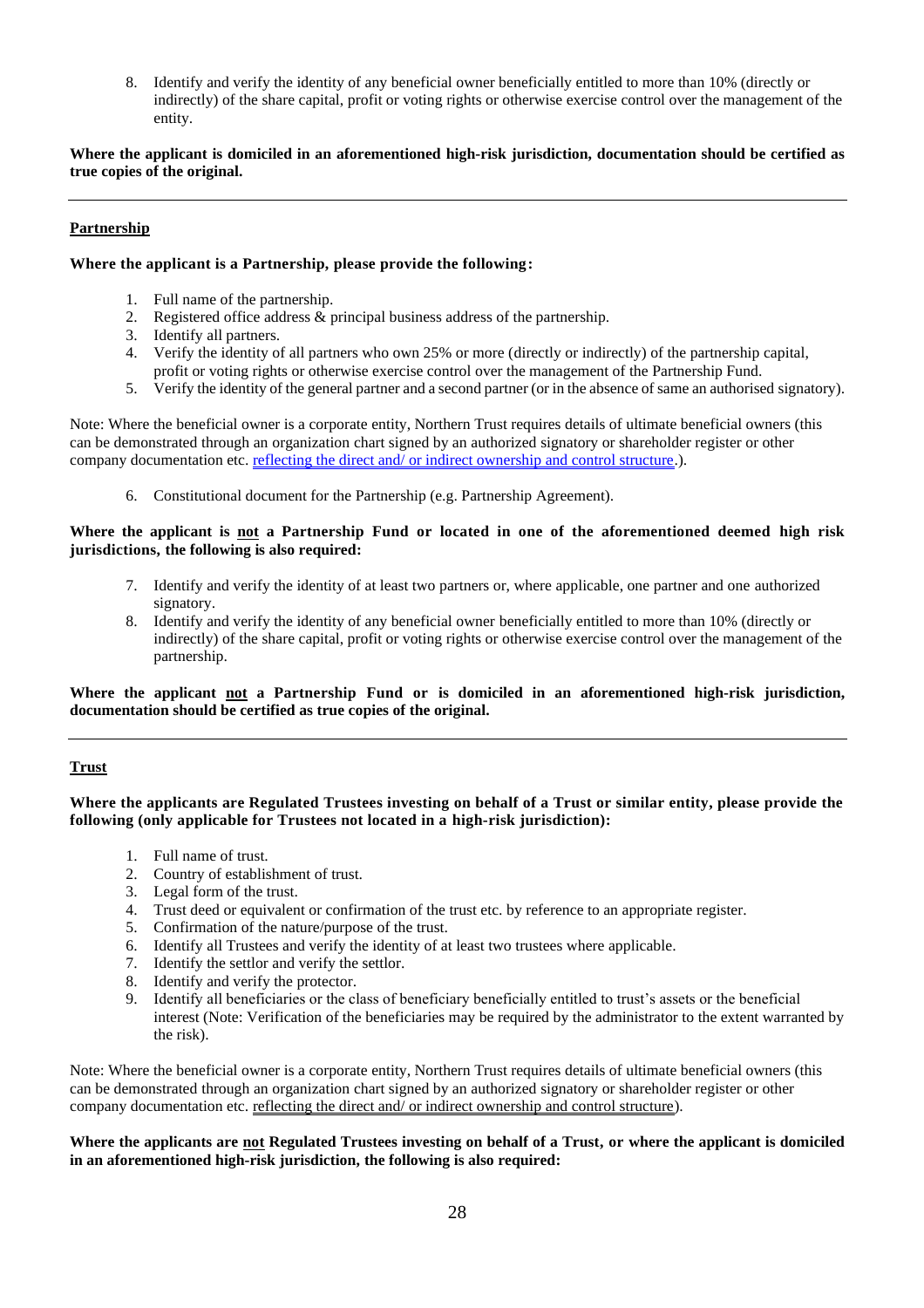- 10. Verify the identity of the beneficiaries beneficially entitled to trust's assets or beneficial interest.
- 11. Confirmation as to how the settlor was in a position to make the investment.
- 12. Verify the identity of all trustees (i.e. in accordance with their legal structure or for each individual)

**Where the applicants are not Regulated Trustees investing on behalf of a Trust or where the applicant is domiciled in an aforementioned high-risk jurisdiction, documentation should be certified as true copies of the original.**

# **Foundation**

# **Where the applicants are Regulated Trustees investing on behalf of a Foundation, please provide the following (only applicable for Trustees not located in a high-risk jurisdiction):**

- 1. Full name of the foundation.
- 2. Registered address of the foundation.
- 3. Confirmation of the legal form of the Foundation.
- 4. Constitutional documents equivalent **OR** confirmation of the foundation by reference to an appropriate register.
- 5. Identify and verify the founder, and the nature/purpose of the foundation.
- 6. Identify all trustees, and verify the identity of two trustees, where applicable. Identify any beneficiary beneficially entitled to 25% or more of the foundation's assets.
- 7. Note: Where there is a named individual beneficiary with a 25% interest or more, the beneficiary will need to be verified.

Note: Where there is a named individual beneficiary with a 25% interest or more, the beneficiary will need to be verified.

Note: Where the beneficial owner is a corporate entity, Northern Trust requires details of ultimate beneficial owners (this can be demonstrated through an organization chart signed by an authorized signatory or shareholder register or other company documentation etc. reflecting the direct and/ or indirect ownership and control structure).

### **Where the applicants are not Regulated Trustees investing on behalf of a Foundation or similar entity, or where the applicant is domiciled in an aforementioned high-risk jurisdiction, the following is also required:**

- 8. Identify and verify the identity of the founder.
- 9. Confirmation of the funding of the foundation.
- 10. Identify and verify the identity of the beneficiaries who hold more than 10% of the beneficial interest.

# **Where the applicant is domiciled in an aforementioned high-risk jurisdiction, documentation should be certified as true copies of the original.**

# **Charity**

# **Where the applicant is a registered Charity, please provide the following:**

- 1. Full name of the charity.
- 2. Nature/purpose of the charity
- 3. Nature and source of funding of the charity
- 4. Registered office address & principal business address of the charity.
- 5. Names of all trustees/directors (or equivalent) of the charity.
- 6. Identify and verify the identity of the company secretary or equivalent or, where applicable, verify the identity of one of the trustees.
- 7. (If a charitable trust), details of the settlor of the charitable trust.
- 8. Names or classes of persons who stand to benefit from the objects of the charity.
- 9. Copy of relevant charities register or confirmation of the registration of the charity with the relevant tax authorities (e.g. UK Charities Commission/ HMRC).

Note: Where there is a named individual beneficiary with a 25% interest or more, the beneficiary will need to be verified.

# **Where the applicant is not a registered Charity or where the applicant is domiciled in an aforementioned high risk jurisdiction, the following is also required:**

10. Certified copies of the audited financial statements.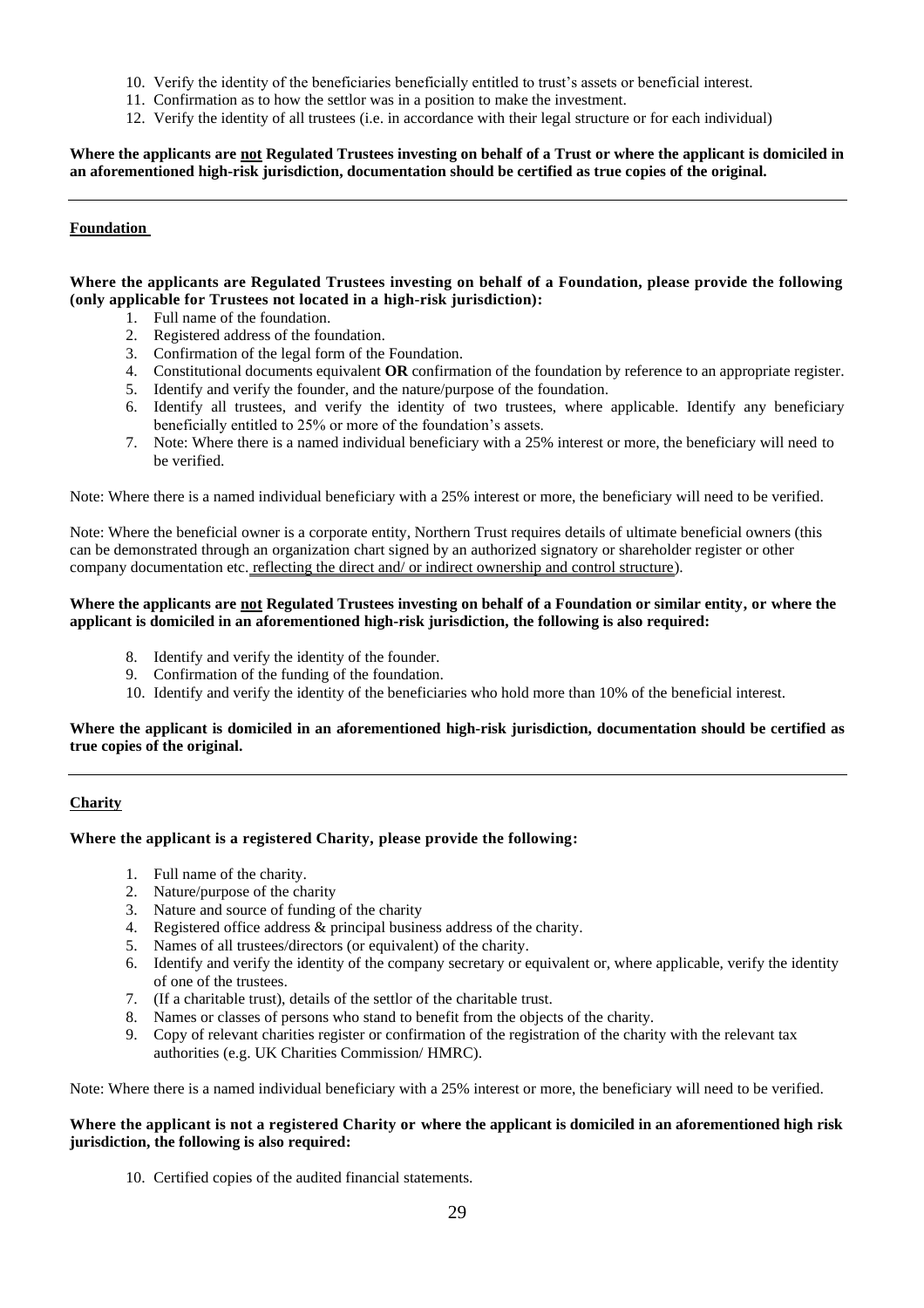- 11. Identify and verify the identity of at least two trustees /directors/governors/ board members or, where applicable, one trustee /director/governor/ board member/ company secretary and one authorized signatory of the charity.
- 12. Certified constitutional/ formation document of the charity.
- 13. Identify and verify the identity of the beneficiaries (where ascertainable) of the charity.
- 14. Identify and verify the settlor, where applicable.

**Note: Where the applicant is not a registered Charity, documentation provided should be certified as true copies of the original documentation.**

# **Club or Society**

# **Where the applicant is a Club or Society, please provide the following:**

- 1. Full name of the club/society.
- 2. Registered office address & principal business address of the club/society.
- 3. Confirmation of the legal status of the Club/Society.
- 4. Nature/Purpose including the nature of funding of the club/society.
- 5. Constitutional/Formation Document (e.g. Trust Deed) and/or copy of audited financial statements (if available) or confirmation of a relevant club/ society register.
- 6. List of officers of the club/society.
- 7. Verify the identity of two officers of the Club/Society authorised to operation on behalf of the club/society or, where applicable, one officer and one authorised signatory.
- 8. Names or classes of persons who stand to benefit from the Club or Society.

Note: Where there is a named individual beneficiary with a 25% interest or more, the beneficiary will need to be verified.

# **Where the applicant is domiciled in an aforementioned high-risk jurisdiction, the following is also required:**

- 9. Audited financial statements for the Club/Society.
- 10. Constitutional/ formation document of the club/society
- 11. Identify and verify the identity of all persons who own or control over 10% of the entity's share capital, profit or voting rights.
- 12. Confirmation of the funding of the club or society.

# **Where the applicant is domiciled in an aforementioned high-risk jurisdiction, documentation should be certified as true copies of the original.**

# **School, College or University**

# **Where the applicant is a School, College or University, please provide the following:**

- 1. Full name of the School, College or University.
- 2. Registered office address & principal business address of the School, College or University.
- 3. Confirmation of a relevant School, College or University register or appropriate background information.
- 4. Names of main officials of the school.
- 5. Identify and verify the identity of at least two officials or, where applicable, one official and one authorised signatory.
- 6. Details of ownership of the entity. In particular, confirmation if in public ownership or independent. Where independently owned, identify and verify all persons who own or control 25% or more of the entity's share capital, profit or voting rights.
- 7. Identify and verify the settlor, where applicable.

# **Where the applicant is domiciled in an aforementioned high-risk jurisdiction, the following is also required:**

8. Identify and verify the identity of all persons who own or control over 10% of the entity's share capital, profit or voting rights.

# **Where the applicant is domiciled in an aforementioned high-risk jurisdiction, documentation should be certified as true copies of the original.**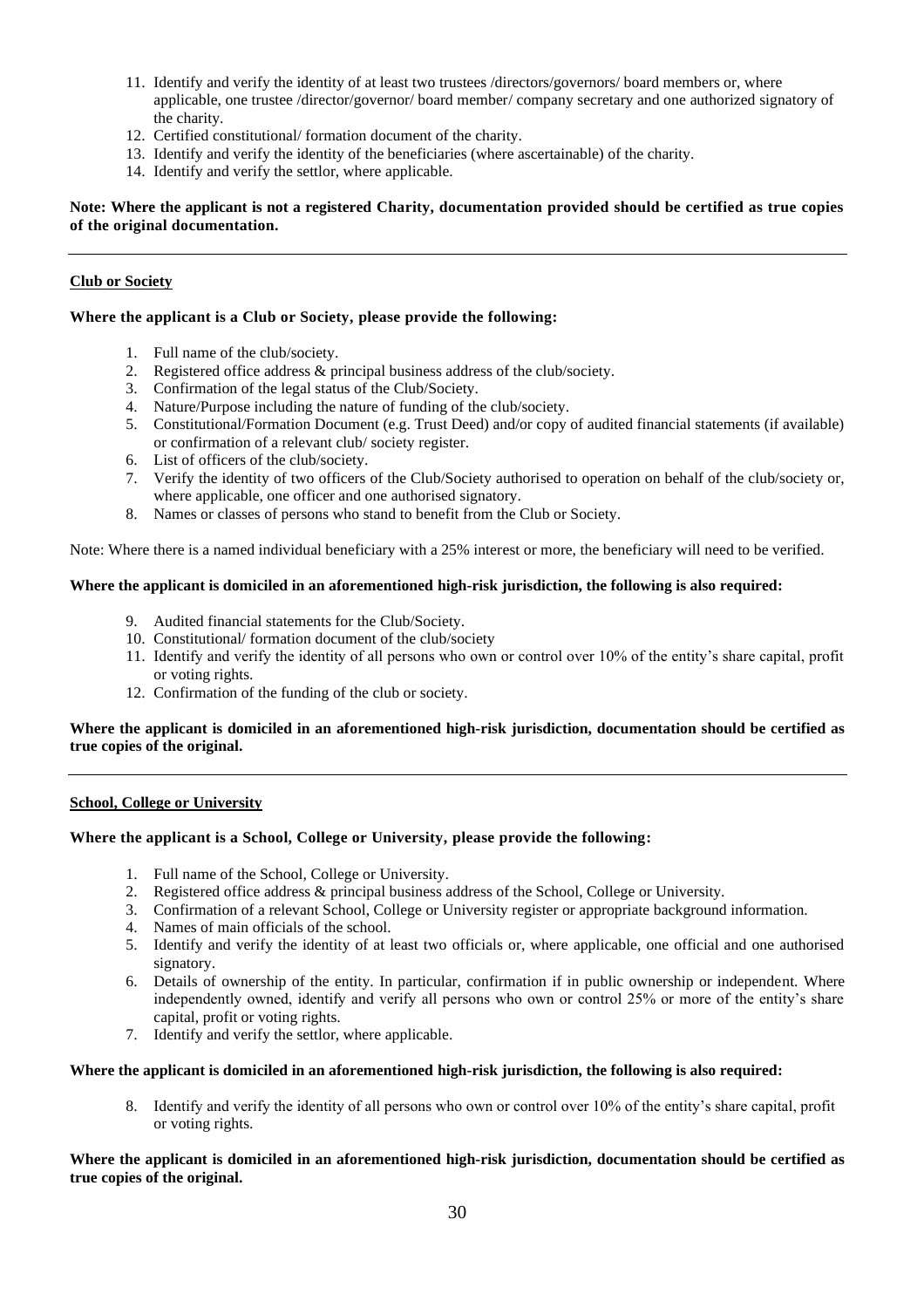# **Church**

# **Where the applicant is a Church, please provide the following:**

- 1. Full name of the Church.
- 2. Registered office address & principal business address of the church.
- 3. Confirmation of the nature/purpose of the Church with details of how the Church is funded.
- 4. Confirmation of a relevant church register or a copy of the revenue approval for the church.
- 5. Names of all trustees/directors (or equivalent) of the church.
- 6. Identify and verify the identity of the church secretary or equivalent or, where applicable, verify the identity of one of the trustees.
- 7. Names or classes of persons who stand to benefit from the objects of the church (where ascertainable).
- 8. Identify and verify the settlor where applicable.
- 9. Where there is a named individual beneficiary with a 25% interest or more, the beneficiary will need to be verified.

# **Where the applicant is domiciled in an aforementioned high-risk jurisdiction, the following is also required:**

- 10. Audited financial statements for the church.
- 11. Constitutional/formation document of the church.
- 12. Identify and verify the identity of either two trustees /directors/governors/ board members or one trustee/ director/governor/board member and one authorized signatory of the church.
- 13. Identify and verify the beneficiaries (where ascertainable)

# **Where the applicant is domiciled in an high-risk jurisdiction, documentation should be certified as true copies of the original.**

# **Trade Union**

# **Where the applicant is a Trade Union, please provide the following:**

- 1. Full name of the Trade Union.
- 2. Registered address of the trade union.
- 3. Establish whether the trade union is registered or otherwise listed by a controlling body for regulatory or oversight purposes (e.g. Congress of Trade Unions).
- 4. Consider the legal form of the trade union, its stated purpose, aims and objectives using information from documents supplied for the trade union and through internet searches.
- 5. Deed or equivalent establishing the existence of the trade union (for example its constitution, byelaws, rules).
- 6. Identify all persons and their functions who are empowered to make the investment on behalf of the trade union (president, secretary, treasurer and other senior committee members).

# **Where the applicant is domiciled in an aforementioned high-risk jurisdiction, the following is also required:**

7. Identify and verify the identity of at least two senior committee members of the trade union

# **Where the applicant is domiciled in an high-risk jurisdiction, documentation should be certified as true copies of the original.**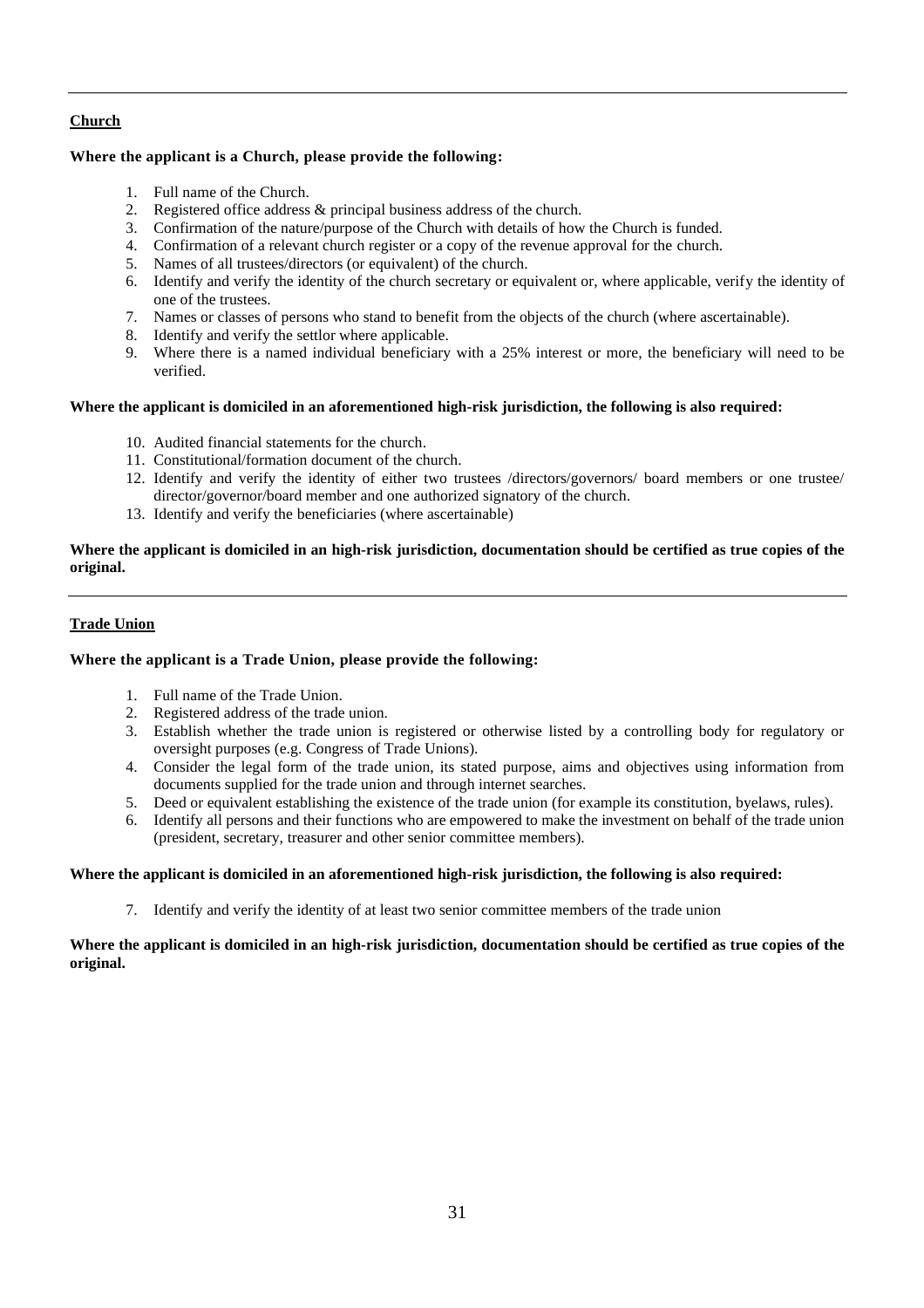# **Appendix 2 Data Privacy Notice**

In accordance with the General Data Protection Regulation (697/2016/EU) (the "**GDPR**") and applicable Irish data protection legislation (currently the Irish Data Protection Acts 1988 to 2003) (collectively, "**Data Protection Legislation**"), the Company being the data controller for the purposes of this application to subscribe for Shares in the Company, must provide you with information on how the personal data that you provide as part of your application to subscribe for Shares will be processed.

Where your details are provided to the Company as a consequence of your investment in the Company, then the Company, acting as a data controller may itself (or through a third party such as the Administrator (acting in its capacity as the Company's administrator) process your personal information or that of your directors, officers, employees and/or beneficial owners. When processing your personal information, there may also be times where the Administrator will act as a data controller. In connection with this, please note the following:

# **A. Contact details**

The Company, as data controller, has appointed the Administrator as a data processor. The Company can be contacted via the Administrator at the following address:

# **Administrator**

**Northern Trust International Fund Administration Services (Ireland) Limited**

2nd Floor, Block A, City East Plaza, Towlerton, Ballysimon, Limerick, V94 X2N9, Ireland Telefax: 353-1-434 5286 Telephone: 353-1-434 5007 Email Enquiries: [albemarle\\_ta\\_queries@ntrs.com](mailto:albemarle_ta_queries@ntrs.com)

# **B. Purposes of processing and legal basis for processing**

The personal data collected from you or provided by you or on your behalf in connection with your application for Shares may be processed by the Company or the Administrator (or any of their affiliates, agents, employees, delegates or subcontractors) for the following purposes:

# *Performance of the contract*

- *(a)* to facilitate the opening of your account with the Company, the management and administration of your holdings in the Company and any related account on an on‐going basis (the "**Services**") which are necessary for the performance of your contract with the Company, including without limitation the processing of redemption, conversion, transfer and additional subscription requests and the payment of distributions;
- *(b)* to update and maintain records and fee calculation;
- *(c)* circulating periodic reports relating to the Company.

# *Compliance with a legal obligation*

- (a) in order to carry out anti‐money laundering checks and related actions which the Company considers appropriate to meet any legal obligations imposed on the Company relating to the prevention of fraud, money laundering, terrorist financing, bribery, corruption, tax evasion and to prevent the provision of financial and other services to persons who may be subject to economic or trade sanctions, on an on‐going basis, in accordance with the Company's and the Administrator's anti‐money laundering procedures;
- (b) to report tax related information to tax authorities in order to comply with a legal obligation.

# *Pursuing the legitimate interests of the Company including:*

- (a) in relation to the prevention of fraud, money laundering, terrorist financing, bribery, corruption, tax evasion and to prevent the provision of financial and other services to persons who may be subject to economic or trade sanctions, on an on-going basis, in accordance with the Company's and the Administrator's anti-money laundering procedures;
- (b) carrying out statistical analysis and market research.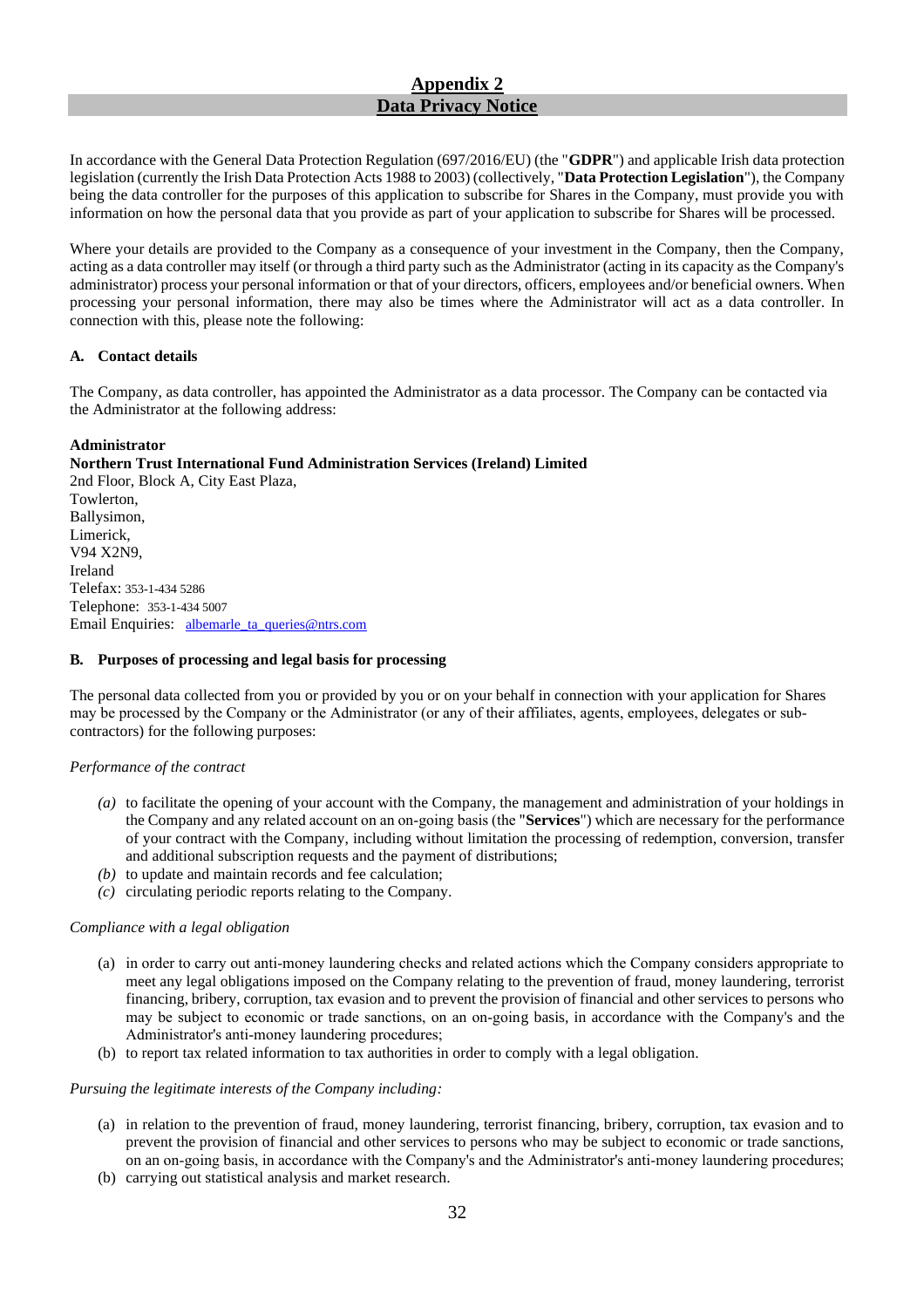- (c) recording, maintaining, storing and using recordings of telephone calls that you make to and receive from the Company, the Administrator, or the AIFM and their delegates or duly appointed agents and any of their respective related, associated or affiliated companies for (i) processing and verification of instructions, (ii) investigation and fraud prevention purposes, (iii) for crime detection, prevention, investigation and prosecution, (iv) to enforce or defend the Company and its affiliates' rights itself or in order to comply with any legal obligation imposed on the Company, (v) to pursue the Company's legitimate interests in relation to such matters or (vi) where the processing is in the public interest.
- (d) to monitor and record calls for quality, business analysis, training and related purposes in order to pursue the legitimate interests of the Company to improve its service delivery.
- (e) to disclose information to other third parties such as service providers of the Company, auditors, regulatory authorities and technology providers.
- (f) to retain AML and other records of individuals to assist with the subsequent screening of them by the Administrator including in relation to other funds or clients of the Administrator in pursuance of the Administrator's and its clients' legitimate interests.

**Please note that where personal data is processed for purposes of legitimate interests, you have a right to object to such processing and the Company will no longer process the personal data unless the Company can demonstrate compelling legitimate grounds for the processing which override your interests, rights and freedoms or for the establishment, exercise or defence of legal claims.**

### *Consent*

Your consent is not required to process your personal data for the purposes referenced above. However, in order to process your personal data for the purposes of direct marketing, the Company seeks your consent. Please see the section below which deals exclusively with consent for that purpose.

### **C. Consent to Direct Marketing**

From time to time, one or more of the Company and/or its delegates (which may include, without limitation, the Administrator, the AIFM and the Depositary may send you information about other products and services that they offer by letter, by telephone, by email or by other reasonable means of communication. You have a right not to receive such information.

If you consent to receive such information and/or marketing material, **please tick ( ) here** 

You have a right to withdraw this consent at any time. However, your withdrawal of consent will not affect the lawfulness of processing based on consent before its withdrawal. You can withdraw your consent by contacting the Company c/o the Administrator at the address above. You also have a right object to the processing of your personal data for direct marketing purposes.

# **D. Profiling and Screening**

The Company and its appointed data processors engage in OFAC and politically exposed person screening for the purposes of complying with anti‐money laundering and counter terrorist financing legislation and with UN, EU and other applicable sanctions regimes.

# **E. Disclosures to Data Processors and / or Third Parties**

The Company may disclose your personal information as follows:

- (a) to third parties identified in the Prospectus and to entities that are companies within the same group of companies as such third parties in order to process the data for the above-mentioned purposes. These third parties will handle your information in accordance with applicable Data Protection Legislation.
- (b) to other third parties such as the auditors to the Company or agents of the Administrator who process the information for anti-money laundering purposes or for compliance with foreign regulatory requirements; and
- (c) to competent authorities (including tax authorities), courts and bodies as required by law or requested or to affiliates for internal investigations and reporting.

# **F. Transfers Abroad**

The disclosure of personal information to the third parties set out above may involve the transfer of data to the USA and other jurisdictions outside the European Economic Area (**EEA**) in accordance with the requirements of the GDPR. Such countries may not have the same data protection laws as your jurisdiction. The Company has authorized the Administrator as its agent to put in place Standard Contractual Clauses with relevant parties to whom personal data will be transferred.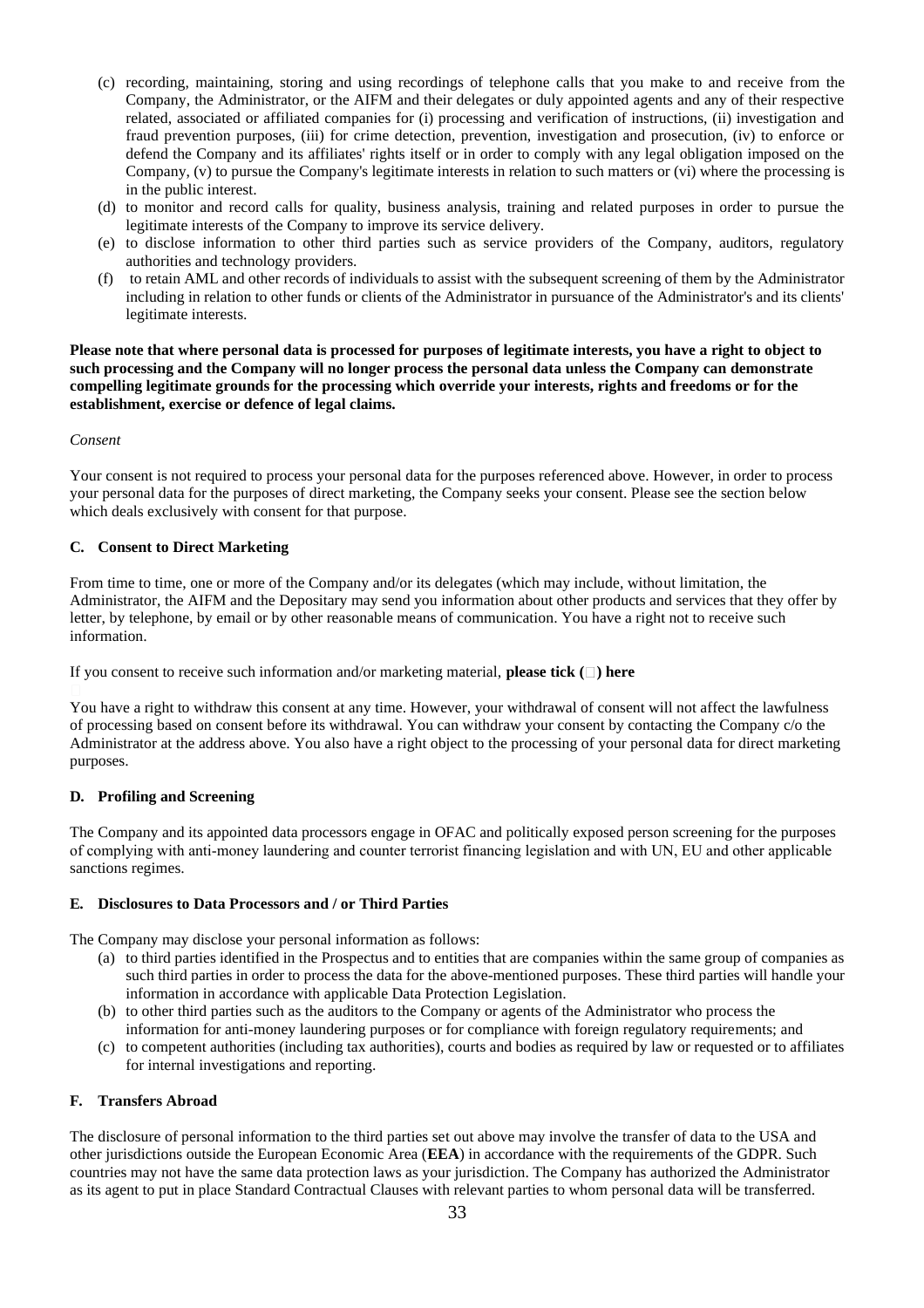Please contact the Administrator for copies of the Standard Contractual Clauses that have been entered into on behalf of the Company.

# **G. Retention period**

The Company and the Administrator will retain your personal information for as long as required for the Company or the Administrator to perform the Services or perform investigations in relation to same depending on whether additional legal/regulatory obligations mandate that the Company retains your personal information.

# **H. Your data protection rights**

Please note that you have the following rights under the GDPR in relation to your personal information. In each case, the exercise of these rights is subject to the provisions of the GDPR:

- (a) You have a right of access to and the right to amend and rectify your personal data.
- (b) You have the right to have any incomplete personal data completed.
- (c) You have a right to lodge a complaint with a supervisory authority, in particular in the Member State of your habitual residence, place of work or place of the alleged infringement if you consider that the processing of personal data relating to you carried out by the Company infringes the GDPR.
- (d) You have a right to request that your personal information is erased (in certain specific circumstances).
- (e) You have a right to restrict processing (in certain specific circumstances).
- (f) You have a right to data portability (in certain specific circumstances).
- (g) You also have the right to object to processing where personal data is being processed for marketing purposes and also where the Company is processing personal data for legitimate interests.

# **I. Failure to provide personal data**

The provision by you of personal data, as outlined in the section above titled "Purposes of processing and legal basis for processing" is required for us to accept your subscription application and manage and administer your holdings in the Company and so that we can comply with the legal, regulatory and tax requirements referenced above. Where you fail to provide such personal data we will not be able to accept your application or to the extent that we do accept your application and the required personal data is not provided within the specified timeframe we may be required to discontinue our business relationship with you.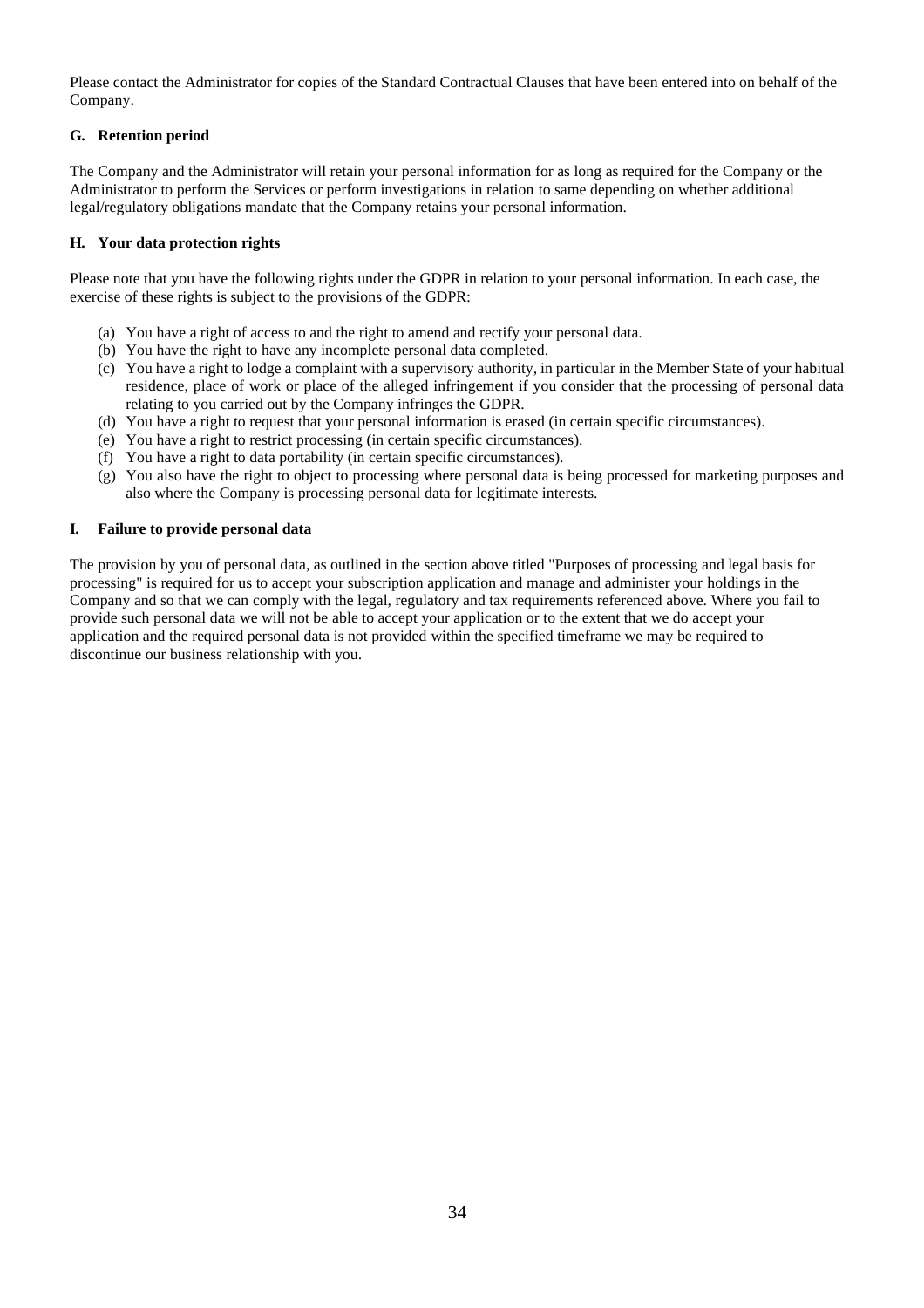# **SIGNATURE**

| I/We declare that the information contained in this form and any attached documentation is true and accurate to the best of my/our<br>knowledge and belief. I/we certify that: (i) I/we meet the minimum criteria for a Qualifying Investor as detailed above and as described<br>in the Prospectus; (ii) I am/we are aware of the risk involved in the proposed investment; (iii) I am / we are aware of the fact that<br>inherent in such investments is the potential to lose all of the sum invested; and<br>(iv) I/we agree to all the representations, warranties and covenants herein. |                                                                               |  |  |
|-----------------------------------------------------------------------------------------------------------------------------------------------------------------------------------------------------------------------------------------------------------------------------------------------------------------------------------------------------------------------------------------------------------------------------------------------------------------------------------------------------------------------------------------------------------------------------------------------|-------------------------------------------------------------------------------|--|--|
| DATE: A PARTICULAR CONTROL DESCRIPTION OF RESIDENCE AND LODGED AT A PARTICULAR CONTROL OF RESIDENCE AND LODGED AT A PARTICULAR CONTROL OF RESIDENCE AND LODGED AT A PARTICULAR CONTROL OF REPORT OF RESIDENCE AND LODGED AT A                                                                                                                                                                                                                                                                                                                                                                 |                                                                               |  |  |
| <b>SIGNED</b>                                                                                                                                                                                                                                                                                                                                                                                                                                                                                                                                                                                 | SIGNATORY CAPACITY IF APPLICABLE (I.E. DIRECTOR/MANAGER)                      |  |  |
|                                                                                                                                                                                                                                                                                                                                                                                                                                                                                                                                                                                               |                                                                               |  |  |
| <u>2.</u>                                                                                                                                                                                                                                                                                                                                                                                                                                                                                                                                                                                     |                                                                               |  |  |
| $\overline{\mathbf{3.}}$                                                                                                                                                                                                                                                                                                                                                                                                                                                                                                                                                                      |                                                                               |  |  |
|                                                                                                                                                                                                                                                                                                                                                                                                                                                                                                                                                                                               |                                                                               |  |  |
|                                                                                                                                                                                                                                                                                                                                                                                                                                                                                                                                                                                               |                                                                               |  |  |
|                                                                                                                                                                                                                                                                                                                                                                                                                                                                                                                                                                                               | IN THE CASE OF ALL JOINT HOLDERS – ALL HOLDERS MUST COMPLETE THIS DECLARATION |  |  |
|                                                                                                                                                                                                                                                                                                                                                                                                                                                                                                                                                                                               |                                                                               |  |  |